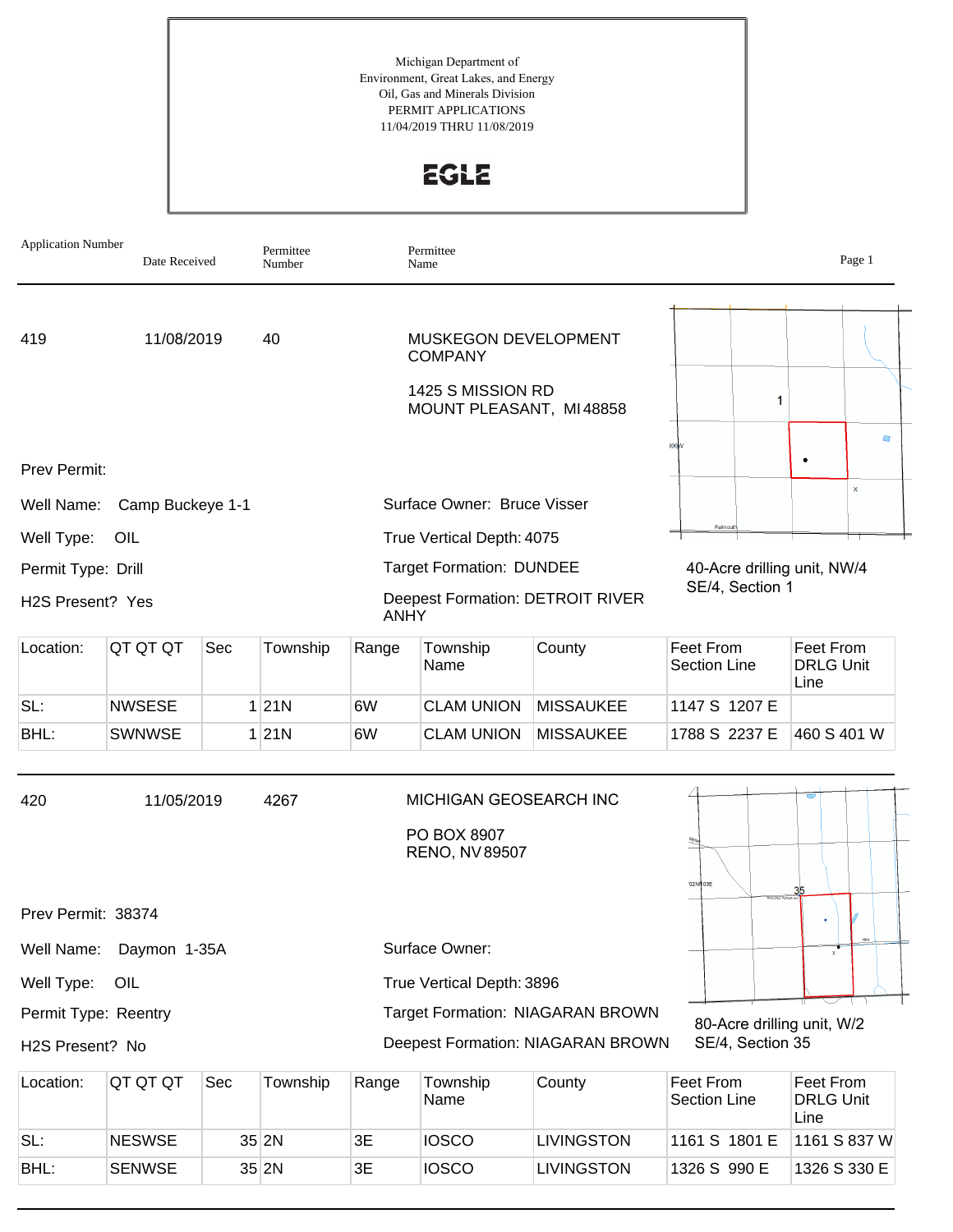Michigan Department of Environment, Great Lakes, and Energy Oil, Gas and Minerals Division

#### PERMIT APPLICATIONS

11/04/2019 THRU 11/08/2019

# EGLE

| <b>Application Number</b>                                   | Date Received |     | Permittee<br>Number |       | Permittee<br>Name                                                    |                                             |                                  | Page 2                    |  |
|-------------------------------------------------------------|---------------|-----|---------------------|-------|----------------------------------------------------------------------|---------------------------------------------|----------------------------------|---------------------------|--|
| 422                                                         | 11/07/2019    |     | 4267                |       | MICHIGAN GEOSEARCH INC<br>PO BOX 8907<br><b>RENO, NV 89507</b>       |                                             |                                  | Carter<br><b>T02NR02F</b> |  |
| Prev Permit: 37636<br>Well Name: CNK Investments, LLC 1-30A |               |     |                     | LLC.  | Surface Owner: CNK Investments,                                      |                                             |                                  | 30                        |  |
| Well Type:<br>Permit Type: Reentry                          | OIL           |     |                     |       | True Vertical Depth: 4165<br><b>Target Formation: NIAGARAN BROWN</b> |                                             | 80-Acre drilling unit, N/2       |                           |  |
| H <sub>2</sub> S Present? No<br>Location:                   | QT QT QT      | Sec | Township            | Range | Township                                                             | Deepest Formation: NIAGARAN BROWN<br>County | SW Fr/4, Section 30<br>Feet From | Feet From                 |  |
|                                                             |               |     |                     |       | Name                                                                 |                                             | Section Line                     | <b>DRLG Unit</b><br>Line  |  |

SWNESW 30 2N 2E WHITE OAK INGHAM 1917 S 1187 W 592 S 1055 E

SL: SWNESW 30 2N 2E WHITE OAK INGHAM 1917 S 1187 W

BHL: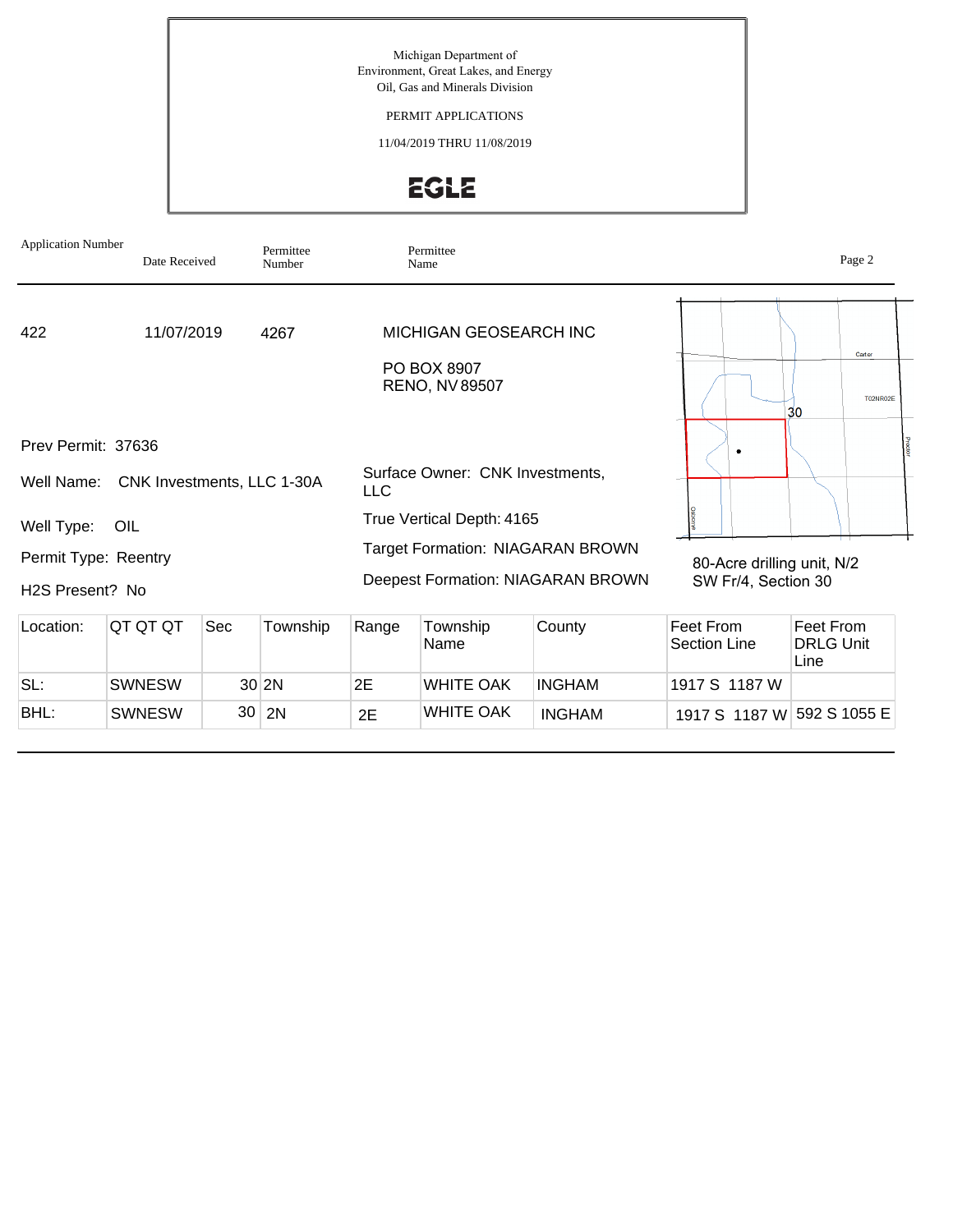Environment, Great Lakes, and Energy

Oil, Gas, and Minerals Division

Updated Permits

11/04/2019 THRU 11/08/2019

### **EGLE**

Permit Number Permittee Number Permittee<br>Name Name Page 1

#### **PLUGGING INSTRUCTIONS ISSUED:**

49398 6361 RIVERSIDE ENERGY MICHIGAN LLC 10691 EAST CARTER ROAD SUITE 201 TRAVERSE CITY, MI49684

API Well Number: 21-009-49398-00-00

Well Name: LAKES OF THE NORTH C4-9

Plug Inst. Issue Date: 10/31/2019

| Location | <b>OT OT OT</b> | <b>Sec</b> | Township | Range | Township Name    | County        | Feet From Section<br>Line | <b>Feet From DRLG</b><br>Unit |
|----------|-----------------|------------|----------|-------|------------------|---------------|---------------------------|-------------------------------|
| SL:      | ISWNESE         |            | 9 I29N   | 5W    | <b>MANCELONA</b> | <b>ANTRIM</b> | 866 N 793 E               | 1429 S 487 W                  |

Comment: App to P&A expires on 10/31/20

60080 171

OSOSKI EDWARD D DBA FEDERAL OIL COMPANY 704 E MICHIGAN

MOUNT PLEASANT, MI 48858

API Well Number: 21-127-56312-04-00

Well Name: STATE FERRY & BUDDE 3-27 HD1 True Vertical Depth: 4438

Plug Inst. Issue Date: 10/29/2018

| Location | <b>IOT OT OT</b> | Sec Township | Range | Township Name | County         | <b>Feet From Section</b><br>Line | <b>Feet From DRLG</b><br>Unit |
|----------|------------------|--------------|-------|---------------|----------------|----------------------------------|-------------------------------|
| SL:      | <b>ISESENW</b>   | 2714N        | 16W   | <b>FERRY</b>  | <b>IOCEANA</b> | 2530 N 2294 W                    |                               |
| BHL:     | INWSWSW          | 2714N        | 16W   | <b>FERRY</b>  | <b>IOCEANA</b> | 1998 S 605 W                     | 1998 S 605 W                  |

Comment: App to P&A expires on 12/18/19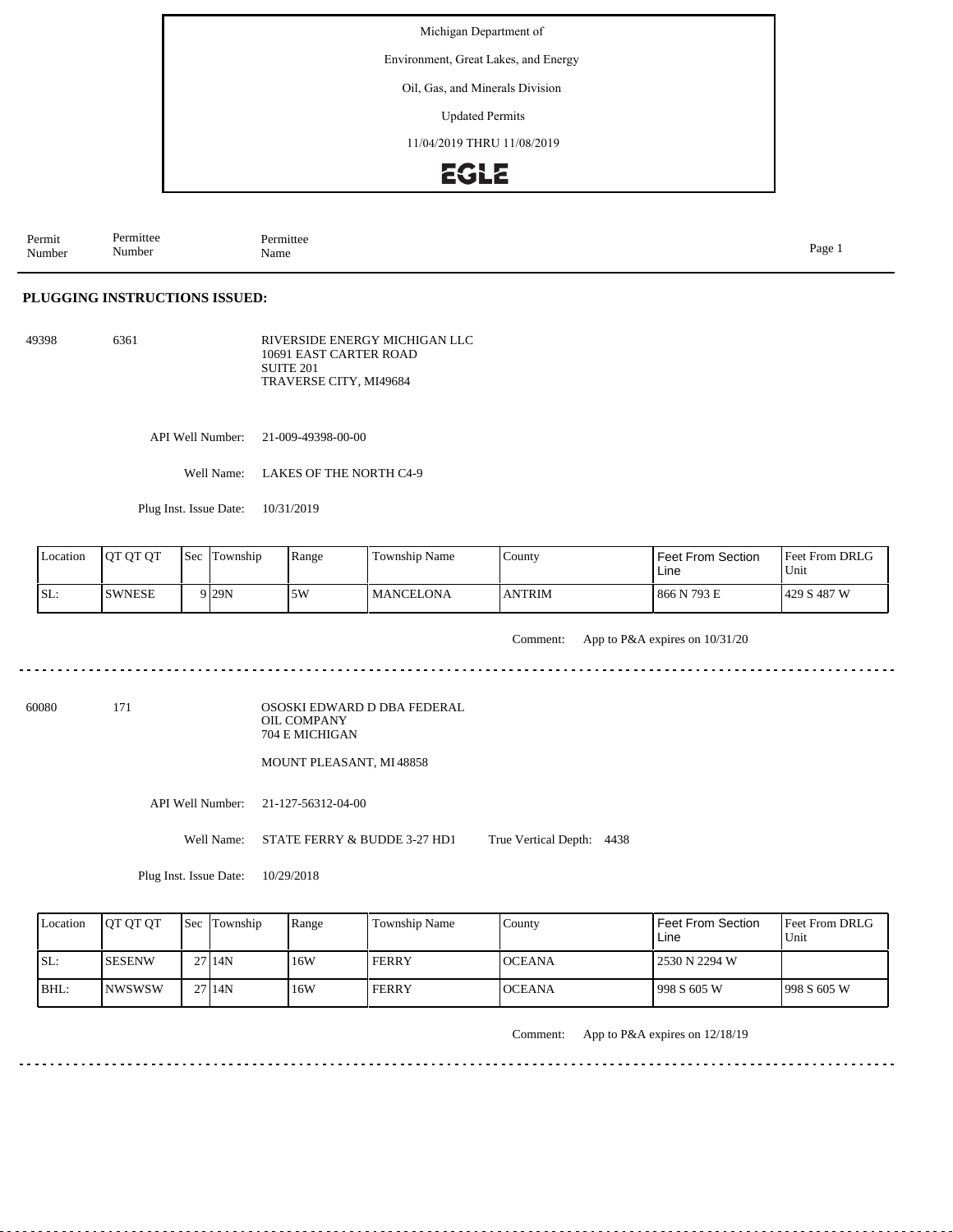Environment, Great Lakes, and Energy

Oil, Gas, and Minerals Division

Updated Permits

11/04/2019 THRU 11/08/2019

### **EGLE**

Permit Number Permittee Number Permittee<br>Name Page 2<br>Name

#### **RECORD OF WELL PLUGGING:**

| 61287 | 7565 | MILLER ENERGY COMPANY LLC |
|-------|------|---------------------------|
|       |      | 10850 EAST TRAVERSE HWY   |
|       |      | <b>SUITE 5595</b>         |
|       |      | TRAVERSE CITY, MI49684    |

API Well Number: 21-011-62002-00-00

Well Name: STATE ADAMS & PLASKON ET AL 1-7

Plugging Date: 10/16/2019

| Location | <b>IOT OT OT</b> |    | Sec Township | Range | Township Name     | County         | <b>Feet From Section</b><br>Line | <b>Feet From DRLG</b><br>Unit |
|----------|------------------|----|--------------|-------|-------------------|----------------|----------------------------------|-------------------------------|
| SL:      | SWSWNW           | 81 | 19N          | 3E    | ADAMS             | <b>JARENAC</b> | 2505 N 489 W                     |                               |
| BHL:     | <b>INENESE</b>   |    | 19N          | 3E    | <b>ADAMSADAMS</b> | <b>LARENAC</b> | 2182 S 424 E                     | 1917S424E                     |

60608 6418

W B OSBORN OIL AND GAS OPERATIONS LTD 1250 NORTH EAST LOOP 410 SUITE 600 SAN ANTONIO, TX 78209

API Well Number: 21-073-60608-00-00

Well Name: MCCLINTIC 1-4

Plugging Date: 7/15/2019

| Location | <b>OT OT OT</b> | Sec | Township | Range | Township Name     | County          | <b>Feet From Section</b><br>Line | Feet From DRLG<br>Unit |
|----------|-----------------|-----|----------|-------|-------------------|-----------------|----------------------------------|------------------------|
| ISL:     | <b>ISWNWNW</b>  |     | 4 14N    | ا 6W  | <b>BROOMFIELD</b> | <b>ISABELLA</b> | 990 N 395 W                      | 1453 S 395 W           |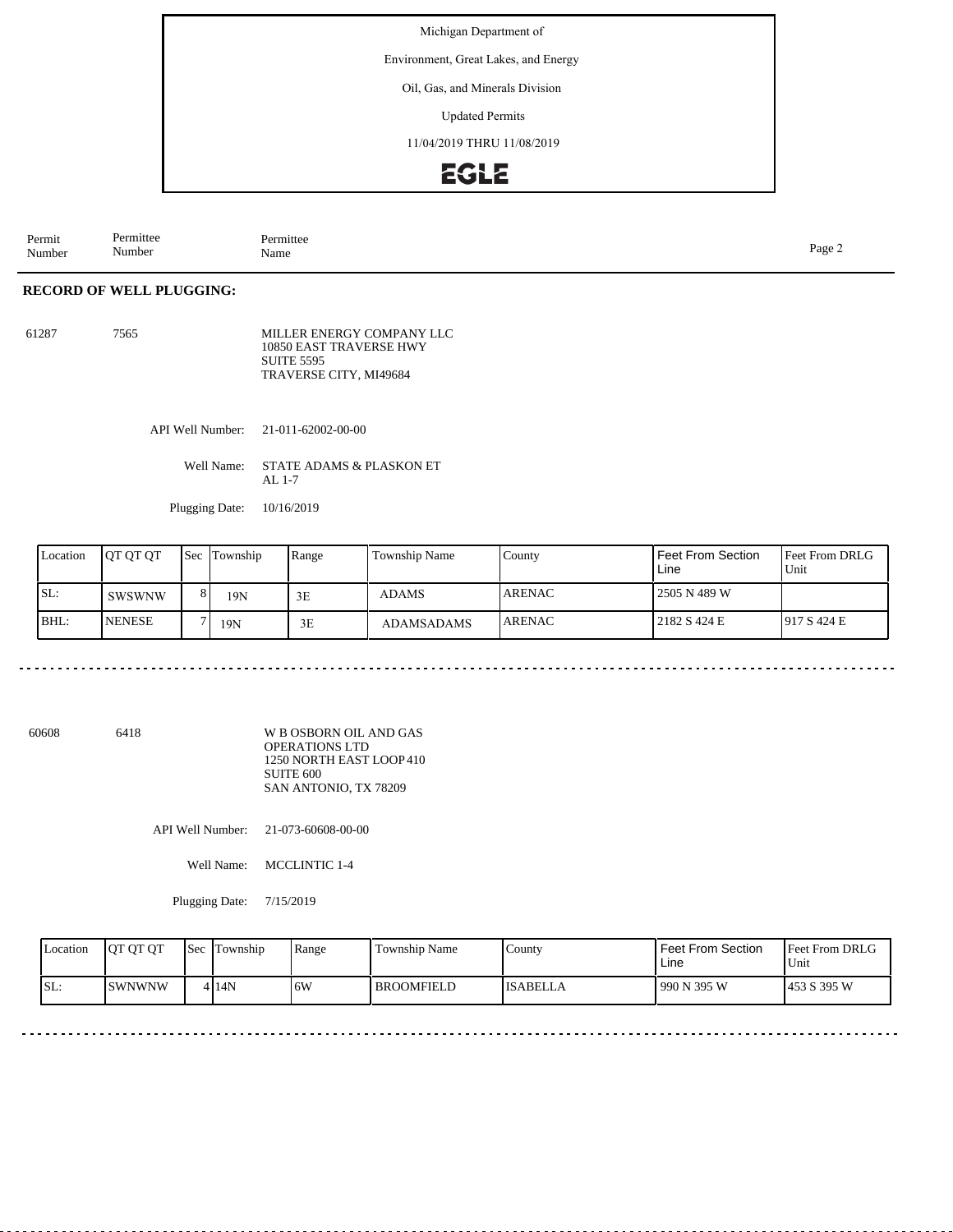Environment, Great Lakes, and Energy

#### Oil, Gas, and Minerals Division

Updated Permits

11/04/2019 THRU 11/08/2019

## EGLE

| Permit<br>Number | Permittee<br>Number | Permittee<br>Page 3<br>Name                                   |  |  |  |  |
|------------------|---------------------|---------------------------------------------------------------|--|--|--|--|
| 9193             | 491                 | CONSUMERS ENERGY CO<br>1945 W PARNALL RD<br>JACKSON, MI 49201 |  |  |  |  |
|                  | API Well Number:    | 21-035-09193-00-00                                            |  |  |  |  |
|                  | Well Name:          | M G S C 600                                                   |  |  |  |  |
|                  | Plugging Date:      | 9/10/2019                                                     |  |  |  |  |
|                  |                     |                                                               |  |  |  |  |

| Location | <b>IOT OT OT</b> | <b>Sec</b> | Township            | Range | <b>Township Name</b> | County          | l Feet From Section<br>Line | <b>Feet From DRLG</b><br>'Unit |
|----------|------------------|------------|---------------------|-------|----------------------|-----------------|-----------------------------|--------------------------------|
| ISL:     | <b>CNSW</b>      |            | 29 <sub>120</sub> N | ۱6W   | <b>WINTERFIELD</b>   | $\sim$<br>CLARE | 1320 S 1320 W               | 1320 N 1320 E                  |

 $\sim$   $\sim$ 

 $\sim$ 

9239 491

CONSUMERS ENERGY CO

1945 W PARNALL RD JACKSON, MI 49201

API Well Number: 21-035-09239-00-00

Well Name: M G S C 619

Plugging Date: 9/30/2019

<u>. . . . . . . . . . . . .</u>

| <b>Location</b> | <b>OT OT OT</b> | l Sec | <b>Township</b> | Range | Township Name      | County       | Feet From Section<br>Line | <b>Feet From DRLG</b><br>Unit |
|-----------------|-----------------|-------|-----------------|-------|--------------------|--------------|---------------------------|-------------------------------|
| SL:             | <b>CNNE</b>     |       | $30$  20N       | 6W    | <b>WINTERFIELD</b> | <b>CLARE</b> | 1320 S 1320 W             | 1320 N 1320 E                 |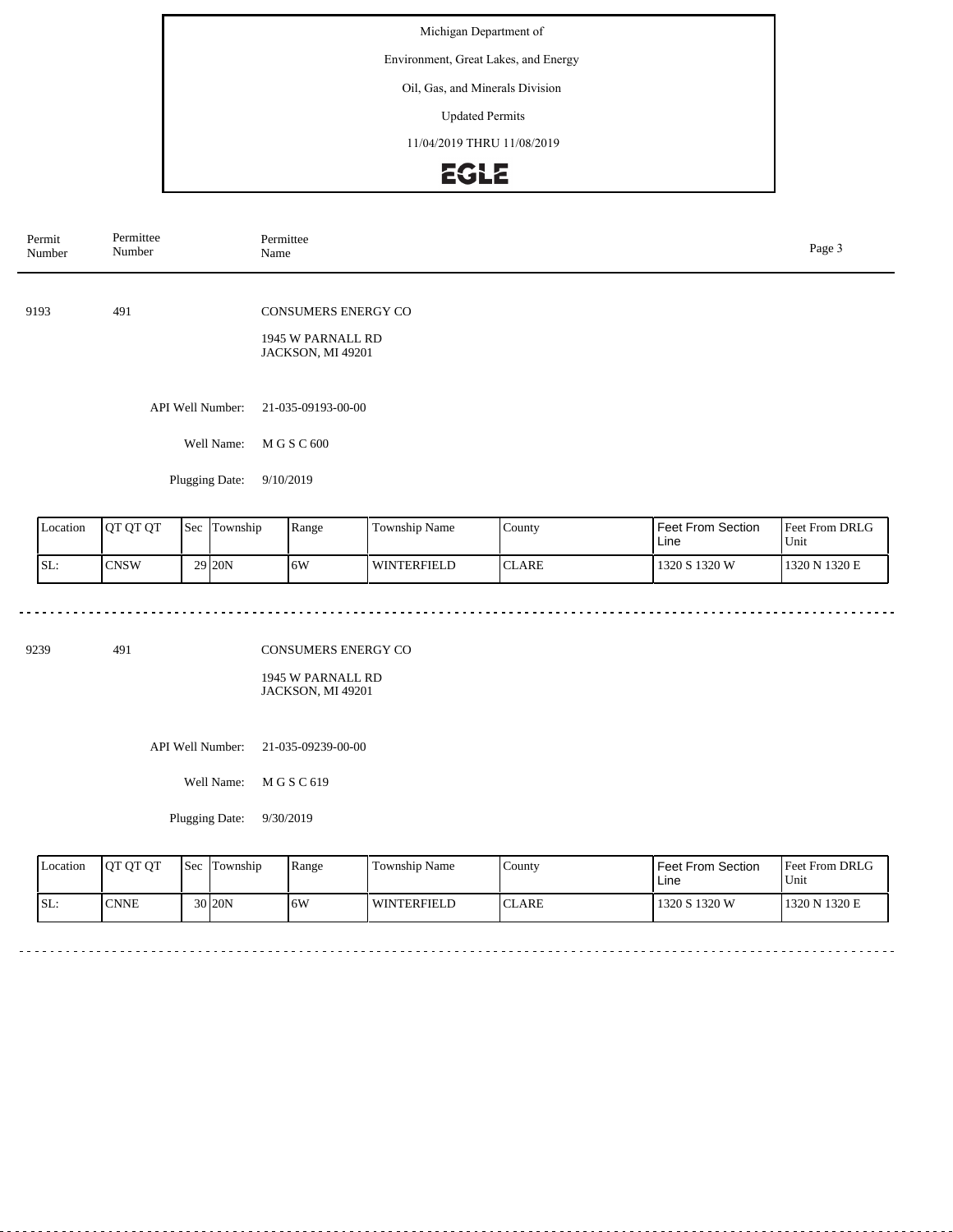Environment, Great Lakes, and Energy

#### Oil, Gas, and Minerals Division

Updated Permits

11/04/2019 THRU 11/08/2019

## EGLE

| Permittee<br>Number | Permittee<br>Page 4<br>Name                                   |  |  |  |  |
|---------------------|---------------------------------------------------------------|--|--|--|--|
| 491                 | CONSUMERS ENERGY CO<br>1945 W PARNALL RD<br>JACKSON, MI 49201 |  |  |  |  |
| API Well Number:    | 21-035-14881-00-00                                            |  |  |  |  |
| Well Name:          | <b>MGSC 411</b>                                               |  |  |  |  |
| Plugging Date:      | 9/6/2019                                                      |  |  |  |  |
|                     |                                                               |  |  |  |  |

| Location | <b>IOT OT OT</b> | 'Sec | Township | Range | <b>Township Name</b> | County        | <b>Feet From Section</b><br>Line | <b>Feet From DRLG</b><br>Unit |
|----------|------------------|------|----------|-------|----------------------|---------------|----------------------------------|-------------------------------|
| ISL:     | <b>CNSENW</b>    |      | 8 I 20 N | 5W    | l summerfield        | <b>ICLARE</b> | 660 S 660 E                      | 1660 S 660 E                  |

<u>eeseses</u>es

18745 40

MUSKEGON DEVELOPMENT COMPANY 1425 S MISSION RD

MOUNT PLEASANT, MI 48858

API Well Number: 21-035-18745-01-00

Well Name: GRONDA, LEO ET AL 3

Plugging Date: 12/19/2017

. . . . . . . . . . . . . . . . . .

| <b>Location</b> | <b>OT OT OT</b> | <b>Sec</b> | Township  | Range | Township Name | County       | <b>Feet From Section</b><br>∟ine | <b>Feet From DRLG</b><br>'Unit |
|-----------------|-----------------|------------|-----------|-------|---------------|--------------|----------------------------------|--------------------------------|
| ISL:            | INWSESW         |            | $36$  20N | 4W    | <b>FROST</b>  | <b>CLARE</b> | 890 S 990 E                      | 1890 S 330 W                   |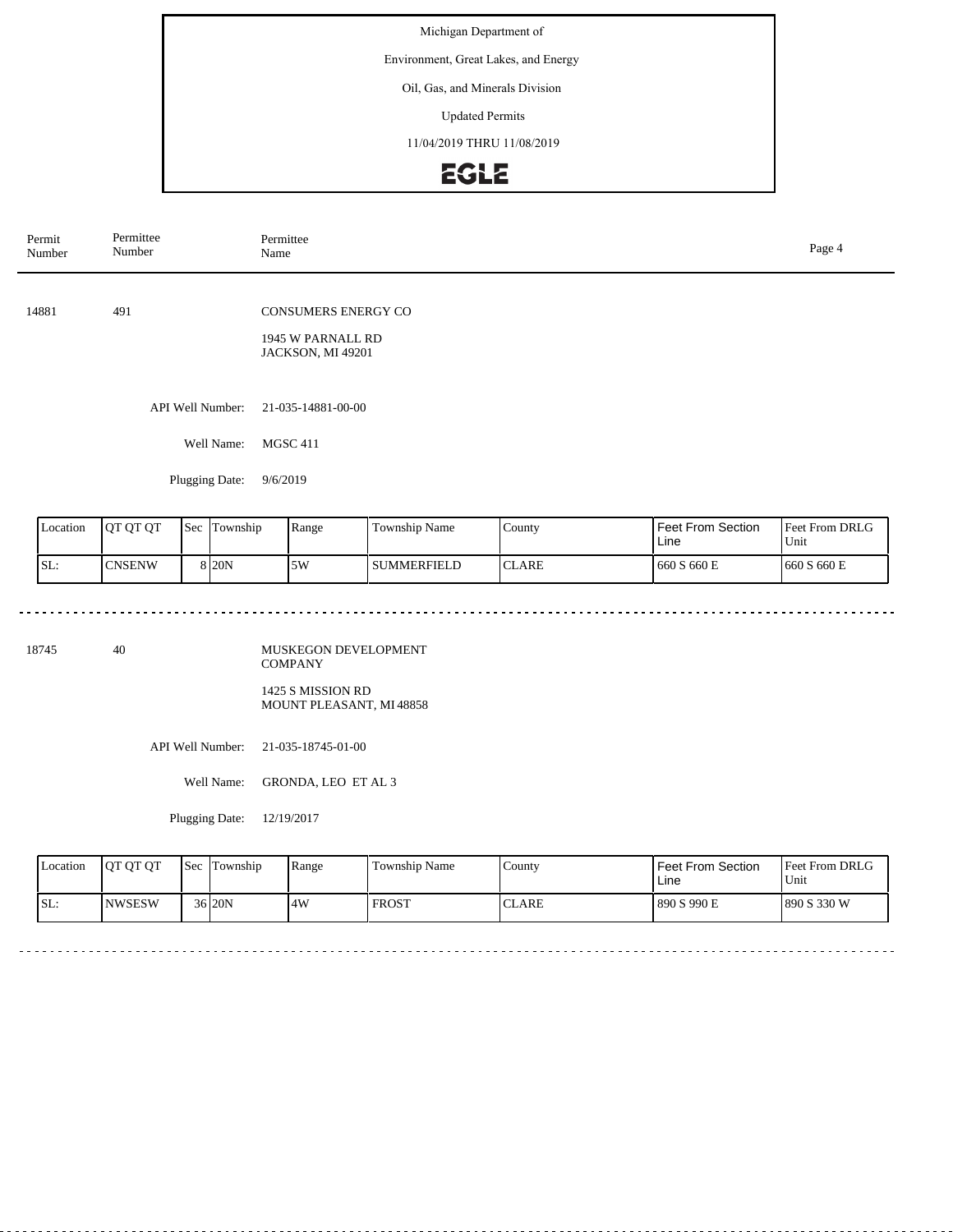Environment, Great Lakes, and Energy

Oil, Gas, and Minerals Division

Updated Permits

11/04/2019 THRU 11/08/2019

### **EGLE**

Permit Number Permittee Number Permittee<br>Name Name Page 5

#### **PERMIT TERMINATIONS:**

60951 6461 RIVIERA OPERATING LLC 600 TRAVIS STREET SUITE 1700 HOUSTON, TX 77002

API Well Number: 21-107-41010-02-00

Well Name: REHKOPF 2-21

Termination Date: 11/6/2019

| Location | <b>OT OT OT</b> | <b>Sec</b> Township | Range | Township Name | County         | Feet From Section<br>Line | <b>Feet From DRLG</b><br>Unit |
|----------|-----------------|---------------------|-------|---------------|----------------|---------------------------|-------------------------------|
| SL:      | <b>NENENW</b>   | 28 <sub>16N</sub>   | 10W   | <b>GREEN</b>  | <b>MECOSTA</b> | 450 N 518 E               | 2190 S 2100 W                 |
| BHL:     | <b>NWSESW</b>   | 2116N               | 10W   | <b>GREEN</b>  | <b>MECOSTA</b> | 1295 S 1778 W             | 1295 S 850 E                  |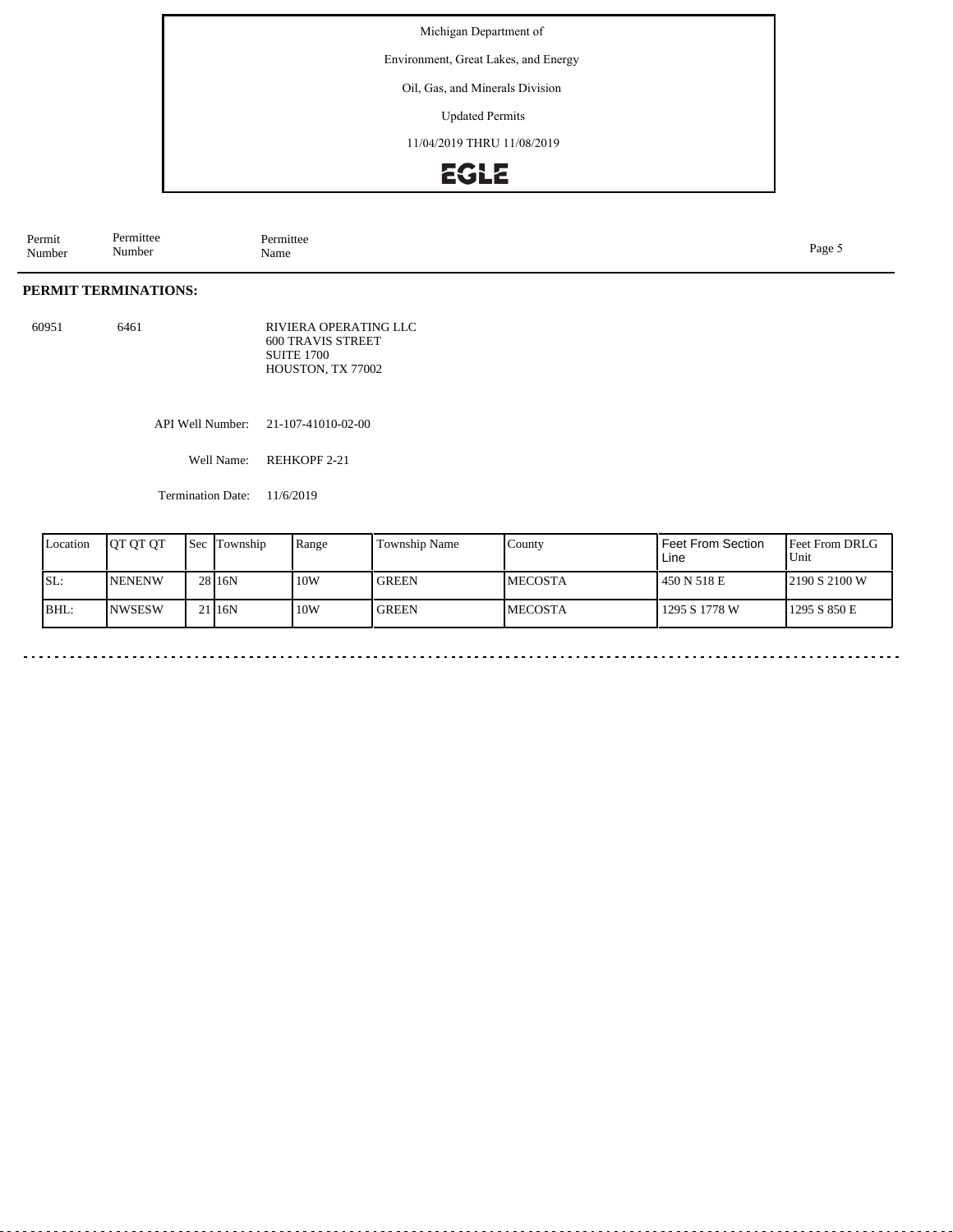Environment, Great Lakes, and Energy

#### Oil, Gas, and Minerals Division

Updated Permits

11/04/2019 THRU 11/08/2019

## **EGLE**

Permit Number Permittee Number Permittee<br>Name Name Page 6

**BOTTOM HOLE LOCATION CORRECTIONS:**

29791 7772

LAMBDA ENERGY RESOURCES LLC 12012 Wickchester Suite 300 Houston, TX 77055 USA

API Well Number: 21-055-29791-01-00

Well Name: WOLF & OLSZEWSKI 2-17 HD1

Correction Date: 8/21/2019

| Location | <b>IOT OT OT</b> | Sec | Township | Range | Township Name | County                 | Feet From Section<br>Line | <b>IFeet From DRLG</b><br>Unit |
|----------|------------------|-----|----------|-------|---------------|------------------------|---------------------------|--------------------------------|
| SL:      | <b>NWSWNE</b>    |     | 7125N    | 11W   | l MAYFIELD.   | <b>IGRAND TRAVERSE</b> | 1786 N 2516 E             |                                |
| BHL:     | <b>SENWNE</b>    |     | 7125N    | 11W   | l MAYFIELD.   | <b>IGRAND TRAVERSE</b> | 1116 N 1770 E             | 1116N457E                      |

True Vertical Depth: 6100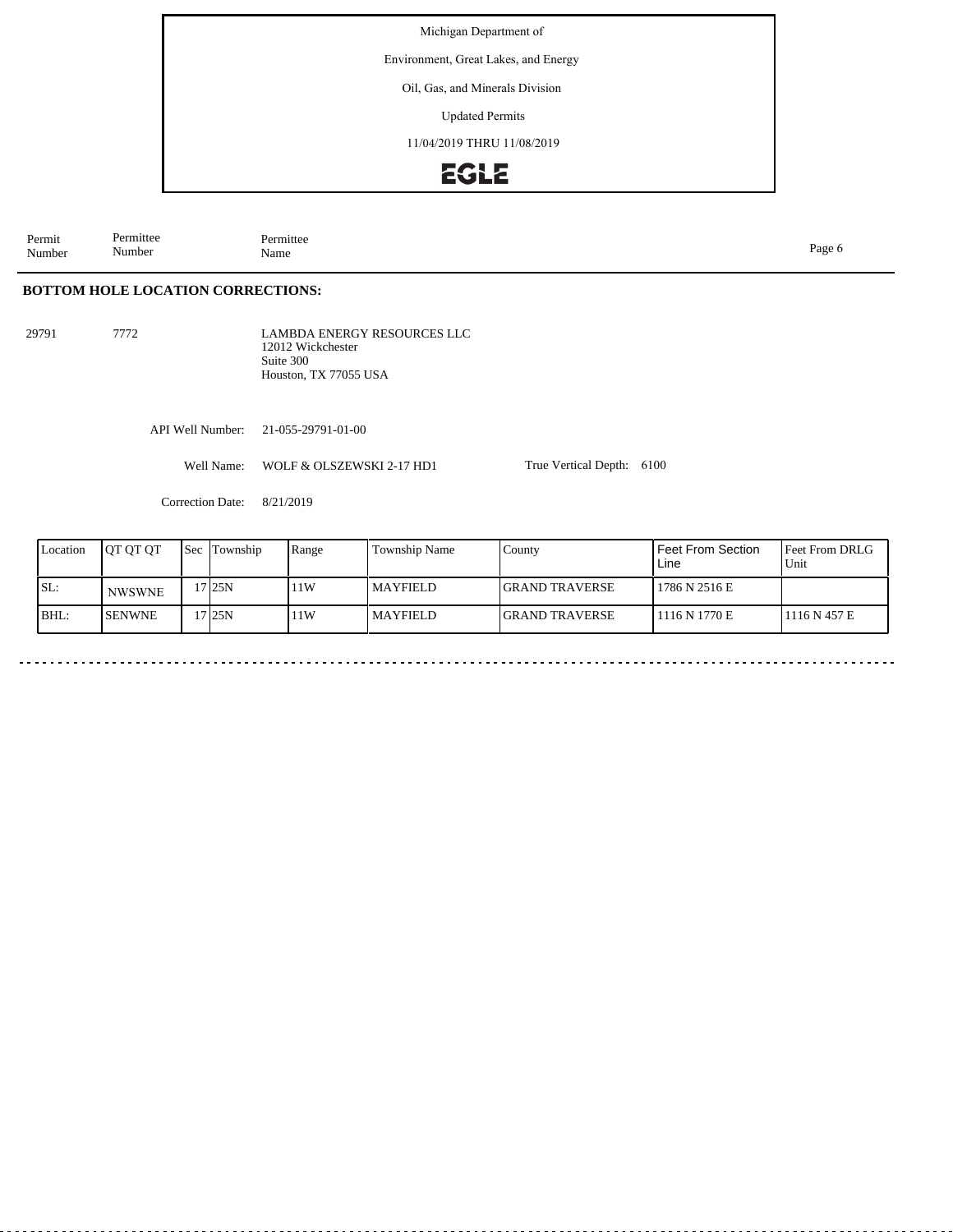Environment, Great Lakes, and Energy

Oil, Gas, and Minerals Division

Updated Permits

11/04/2019 THRU 11/08/2019

## EGLE

Permit Number Permittee<br>Name Name Page 7

#### **TRANSFER OF OWNERSHIP:**

Permittee Number

TABLES FOLLOW THIS PAGE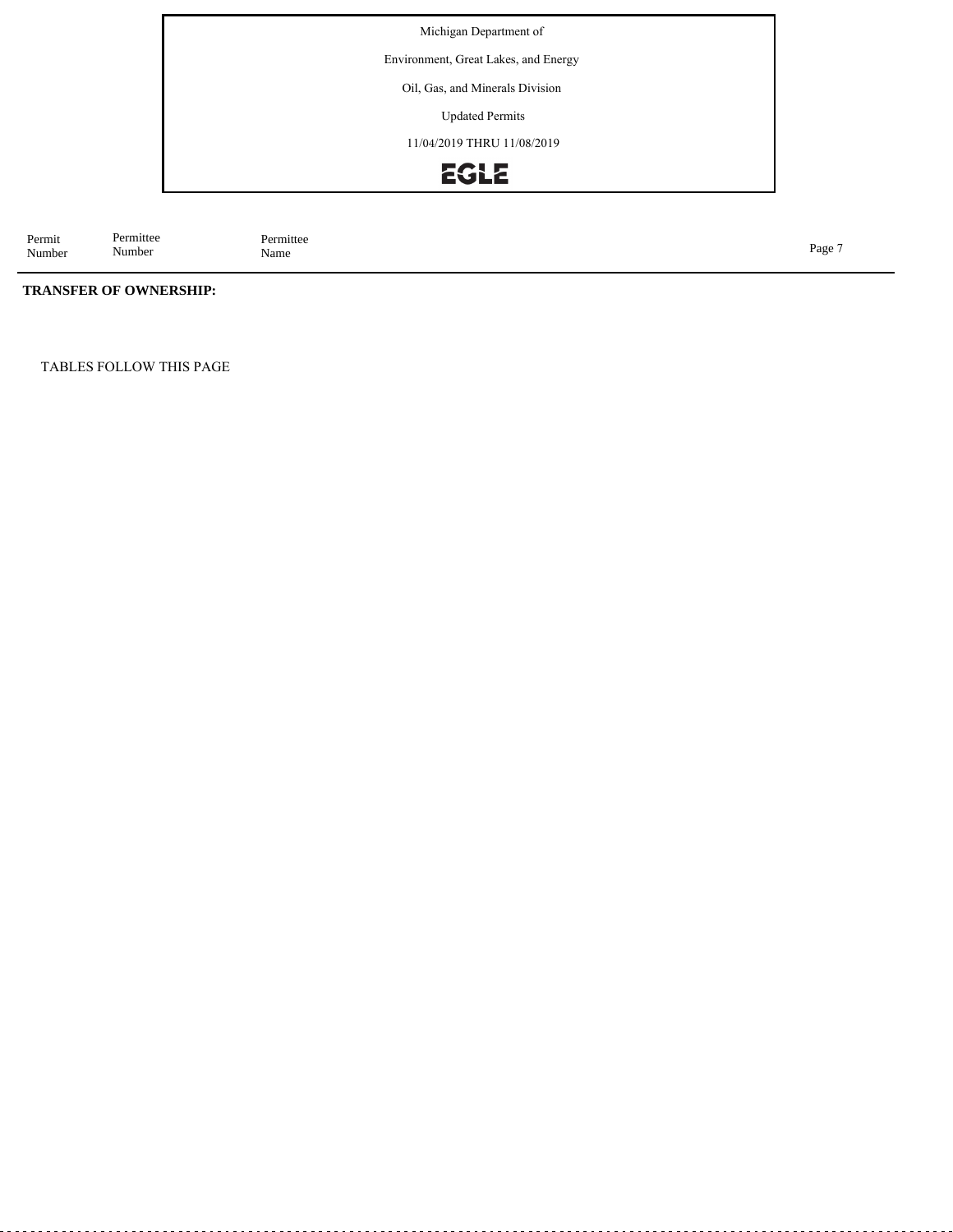|            | <b>Transfer Date Previous Operator</b> | <b>New Operator</b>                           | WellName                             | <b>Permit</b> | County          | <b>TwpNm</b>        |                |      | Sec Twp TwpDir Rng RngDir |
|------------|----------------------------------------|-----------------------------------------------|--------------------------------------|---------------|-----------------|---------------------|----------------|------|---------------------------|
| 11/04/2019 | RIVIERA OPERATING LLC                  | RIVERSIDE ENERGY MI LLC                       | NORTH MICHIGAN LAND AND OIL 5-29 SWD | 33040         | <b>OTSEGO</b>   | <b>HAYES</b>        | 29             | 29 N | 4 W                       |
| 11/04/2019 |                                        | RIVIERA OPERATING LLC RIVERSIDE ENERGY MI LLC | ZEIDLER 1-25                         | 40817         | <b>OTSEGO</b>   | <b>CHARLTON</b>     | 25             | 30 N | 1 W                       |
| 11/04/2019 |                                        | RIVIERA OPERATING LLC RIVERSIDE ENERGY MI LLC | CAROLIN 1-2A                         | 41412         | <b>OTSEGO</b>   | <b>CHESTER</b>      | 2              | 29 N | 2 W                       |
| 11/04/2019 |                                        | RIVIERA OPERATING LLC RIVERSIDE ENERGY MI LLC | TOTEFF A2-1                          | 41527         | <b>OTSEGO</b>   | <b>CHESTER</b>      | $\overline{1}$ | 29 N | 2 W                       |
| 11/04/2019 |                                        | RIVIERA OPERATING LLC RIVERSIDE ENERGY MI LLC | ZEIDLER B2-25                        | 41743         | <b>OTSEGO</b>   | CHARLTON            | 25             | 30 N | 1 W                       |
| 11/04/2019 |                                        | RIVIERA OPERATING LLC RIVERSIDE ENERGY MI LLC | ZEIDLER C1-25                        | 41765         | <b>OTSEGO</b>   | <b>CHARLTON</b>     | 25             | 30 N | 1 W                       |
| 11/04/2019 |                                        | RIVIERA OPERATING LLC RIVERSIDE ENERGY MI LLC | ZEIDLER D2-25                        | 41790         | <b>OTSEGO</b>   | CHARLTON            | 25             | 30 N | 1 W                       |
| 11/04/2019 |                                        | RIVIERA OPERATING LLC RIVERSIDE ENERGY MI LLC | KOBYLCZAK A3-27                      | 41796         | <b>OTSEGO</b>   | <b>CHARLTON</b>     | 27             | 30 N | 1 W                       |
| 11/04/2019 |                                        | RIVIERA OPERATING LLC RIVERSIDE ENERGY MI LLC | TOLLMAN B2-27                        | 41797         | <b>OTSEGO</b>   | CHARLTON            | 27             | 30 N | 1 W                       |
| 11/04/2019 |                                        | RIVIERA OPERATING LLC RIVERSIDE ENERGY MI LLC | ZEIDLER C3-25, HD1                   | 41861         | <b>OTSEGO</b>   | <b>CHARLTON</b>     | 25             | 30 N | 1 W                       |
| 11/04/2019 |                                        | RIVIERA OPERATING LLC RIVERSIDE ENERGY MI LLC | WERNIG 7-1 HD1                       | 41939         | <b>OTSEGO</b>   | <b>CHESTER</b>      | $\overline{1}$ | 29 N | 2 W                       |
| 11/04/2019 |                                        | RIVIERA OPERATING LLC RIVERSIDE ENERGY MI LLC | GARDEN, GEORGE "A" 1-12              | 42065         | KALKASKA        | <b>GARFIELD</b>     | 12             | 25 N | 5 W                       |
| 11/04/2019 |                                        | RIVIERA OPERATING LLC RIVERSIDE ENERGY MI LLC | STATE MAPLE FOREST A4-4              | 42286         | CRAWFORD        | <b>MAPLE FOREST</b> | $\overline{4}$ | 28 N | 3 W                       |
|            |                                        |                                               |                                      |               |                 |                     |                |      |                           |
| 11/04/2019 |                                        | RIVIERA OPERATING LLC RIVERSIDE ENERGY MI LLC | ZEIDLER D4-26                        | 42290         | <b>OTSEGO</b>   | CHARLTON            | 26             | 30 N | 1 W                       |
| 11/04/2019 |                                        | RIVIERA OPERATING LLC RIVERSIDE ENERGY MI LLC | ZEIDLER B4-26                        | 42341         | <b>OTSEGO</b>   | CHARLTON            | 26             | 30 N | 1 W                       |
| 11/04/2019 |                                        | RIVIERA OPERATING LLC RIVERSIDE ENERGY MI LLC | HANSON C3-36                         | 42356         | <b>OTSEGO</b>   | <b>CHESTER</b>      | 36             | 30 N | 2 W                       |
| 11/04/2019 |                                        | RIVIERA OPERATING LLC RIVERSIDE ENERGY MI LLC | HANSON C2-36                         | 42357         | <b>OTSEGO</b>   | <b>CHESTER</b>      | 36             | 30 N | 2 W                       |
| 11/04/2019 |                                        | RIVIERA OPERATING LLC RIVERSIDE ENERGY MI LLC | FRANKE B2-26                         | 42392         | <b>OTSEGO</b>   | CHARLTON            | 26             | 30 N | 1 W                       |
| 11/04/2019 |                                        | RIVIERA OPERATING LLC RIVERSIDE ENERGY MI LLC | FRANKE A1-26                         | 42393         | <b>OTSEGO</b>   | <b>CHARLTON</b>     | 26             | 30 N | 1 W                       |
| 11/04/2019 |                                        | RIVIERA OPERATING LLC RIVERSIDE ENERGY MI LLC | STATE MAPLE FOREST C3-9              | 42485         | <b>CRAWFORD</b> | <b>MAPLE FOREST</b> | 9              | 28 N | 3 W                       |
| 11/04/2019 |                                        | RIVIERA OPERATING LLC RIVERSIDE ENERGY MI LLC | WENDT D4-25                          | 42487         | <b>OTSEGO</b>   | <b>CHARLTON</b>     | 25             | 30 N | 1 W                       |
| 11/04/2019 |                                        | RIVIERA OPERATING LLC RIVERSIDE ENERGY MI LLC | THOMAS D3-25                         | 42488         | <b>OTSEGO</b>   | <b>CHARLTON</b>     | 25             | 30 N | 1 W                       |
| 11/04/2019 |                                        | RIVIERA OPERATING LLC RIVERSIDE ENERGY MI LLC | <b>HIME A3-36</b>                    | 42489         | <b>OTSEGO</b>   | CHARLTON            | 25             | 30 N | 1 W                       |
| 11/04/2019 |                                        | RIVIERA OPERATING LLC RIVERSIDE ENERGY MI LLC | SADOWSKI A4-36                       | 42490         | <b>OTSEGO</b>   | CHARLTON            | 25             | 30 N | 1 W                       |
| 11/04/2019 |                                        | RIVIERA OPERATING LLC RIVERSIDE ENERGY MI LLC | STATE MAPLE FOREST D1-4              | 42510         | <b>CRAWFORD</b> | <b>MAPLE FOREST</b> | $\overline{4}$ | 28 N | 3 W                       |
| 11/04/2019 |                                        | RIVIERA OPERATING LLC RIVERSIDE ENERGY MI LLC | TOTEFF A3-1                          | 42734         | <b>OTSEGO</b>   | <b>CHESTER</b>      | $\overline{1}$ | 29 N | 2 W                       |
| 11/04/2019 |                                        | RIVIERA OPERATING LLC RIVERSIDE ENERGY MI LLC | FRANKE D2-26                         | 42757         | <b>OTSEGO</b>   | <b>CHARLTON</b>     | 26             | 30 N | 1 W                       |
| 11/04/2019 |                                        | RIVIERA OPERATING LLC RIVERSIDE ENERGY MI LLC | TOLLMAN C2-27                        | 42758         | <b>OTSEGO</b>   | CHARLTON            | 27             | 30 N | 1 W                       |
| 11/04/2019 |                                        | RIVIERA OPERATING LLC RIVERSIDE ENERGY MI LLC | FRANKE C1-26                         | 42759         | <b>OTSEGO</b>   | <b>CHARLTON</b>     | 26             | 30 N | 1 W                       |
| 11/04/2019 |                                        | RIVIERA OPERATING LLC RIVERSIDE ENERGY MI LLC | KOBYLCZAK D3-27                      | 42760         | <b>OTSEGO</b>   | CHARLTON            | 27             | 30 N | 1 W                       |
| 11/04/2019 |                                        | RIVIERA OPERATING LLC RIVERSIDE ENERGY MI LLC | STATE CHARLTON B1-36                 | 42761         | <b>OTSEGO</b>   | <b>CHARLTON</b>     | 36             | 30 N | 1 W                       |
| 11/04/2019 |                                        | RIVIERA OPERATING LLC RIVERSIDE ENERGY MI LLC | STATE CHARLTON B2-36                 | 42790         | <b>OTSEGO</b>   | <b>CHARLTON</b>     | 36             | 30 N | 1 W                       |
| 11/04/2019 |                                        | RIVIERA OPERATING LLC RIVERSIDE ENERGY MI LLC | THIES, WILLIAM, ET AL 1-2            | 42935         | <b>OTSEGO</b>   | <b>CHESTER</b>      | $\overline{2}$ | 30 N | 2 W                       |
| 11/04/2019 |                                        | RIVIERA OPERATING LLC RIVERSIDE ENERGY MI LLC | ZECKZER, RONALD 1-12                 | 42936         | <b>OTSEGO</b>   | <b>CHESTER</b>      | 12             | 30 N | 2 W                       |
| 11/04/2019 |                                        | RIVIERA OPERATING LLC RIVERSIDE ENERGY MI LLC | THIES, WILLIAM, ET AL 2-2            | 42937         | <b>OTSEGO</b>   | <b>CHESTER</b>      | 2              | 30 N | 2 W                       |
| 11/04/2019 |                                        | RIVIERA OPERATING LLC RIVERSIDE ENERGY MI LLC | KIDDER, HAROLD, ET AL 1-1            | 42941         | <b>OTSEGO</b>   | CHESTER             | $\mathbf{1}$   | 30 N | 2 W                       |
| 11/04/2019 |                                        | RIVIERA OPERATING LLC RIVERSIDE ENERGY MI LLC | CLARK, HELEN B., ET AL 1-1           | 42942         | <b>OTSEGO</b>   | <b>CHESTER</b>      | $\mathbf 1$    | 30 N | 2 W                       |
| 11/04/2019 |                                        | RIVIERA OPERATING LLC RIVERSIDE ENERGY MI LLC | STATE JOSEPH 1-7                     | 42957         | <b>CRAWFORD</b> | <b>BEAVER CREEK</b> | $\overline{7}$ | 25 N | 4 W                       |
| 11/04/2019 |                                        | RIVIERA OPERATING LLC RIVERSIDE ENERGY MI LLC | TOTEFF B1-1                          | 43025         | <b>OTSEGO</b>   | <b>CHESTER</b>      | $\mathbf{1}$   | 29 N | 2 W                       |
|            |                                        | RIVIERA OPERATING LLC RIVERSIDE ENERGY MI LLC | STATE MAPLE FOREST C2-10             | 43109         | <b>CRAWFORD</b> |                     |                | 28 N | 3 W                       |
| 11/04/2019 |                                        |                                               |                                      |               |                 | <b>MAPLE FOREST</b> | 10<br>9        |      |                           |
| 11/04/2019 |                                        | RIVIERA OPERATING LLC RIVERSIDE ENERGY MI LLC | STATE MAPLE FOREST A2-9              | 43110         | CRAWFORD        | <b>MAPLE FOREST</b> |                | 28 N | 3 W                       |
| 11/04/2019 |                                        | RIVIERA OPERATING LLC RIVERSIDE ENERGY MI LLC | STATE MAPLE FOREST A3-9              | 43111         | <b>CRAWFORD</b> | <b>MAPLE FOREST</b> | 9              | 28 N | 3 W                       |
| 11/04/2019 |                                        | RIVIERA OPERATING LLC RIVERSIDE ENERGY MI LLC | STATE MAPLE FOREST B1-10             | 43112         | <b>CRAWFORD</b> | <b>MAPLE FOREST</b> | 10             | 28 N | 3 W                       |
| 11/04/2019 |                                        | RIVIERA OPERATING LLC RIVERSIDE ENERGY MI LLC | STATE MAPLE FOREST B3-4              | 43113         | <b>CRAWFORD</b> | <b>MAPLE FOREST</b> | $\overline{4}$ | 28 N | 3 W                       |
| 11/04/2019 |                                        | RIVIERA OPERATING LLC RIVERSIDE ENERGY MI LLC | STATE MAPLE FOREST C2-4              | 43114         | <b>CRAWFORD</b> | <b>MAPLE FOREST</b> | 4              | 28 N | 3 W                       |
| 11/04/2019 |                                        | RIVIERA OPERATING LLC RIVERSIDE ENERGY MI LLC | STATE MAPLE FOREST C2-3              | 43115         | CRAWFORD        | <b>MAPLE FOREST</b> | 3              | 28 N | 3 W                       |
| 11/04/2019 |                                        | RIVIERA OPERATING LLC RIVERSIDE ENERGY MI LLC | STATE MAPLE FOREST D1-3, SUMP, HD1   | 43116         | <b>CRAWFORD</b> | <b>MAPLE FOREST</b> | 3              | 28 N | 3 W                       |
| 11/04/2019 |                                        | RIVIERA OPERATING LLC RIVERSIDE ENERGY MI LLC | STATE MAPLE FOREST D4-9              | 43117         | <b>CRAWFORD</b> | <b>MAPLE FOREST</b> | 9              | 28 N | 3 W                       |
| 11/04/2019 |                                        | RIVIERA OPERATING LLC RIVERSIDE ENERGY MI LLC | STATE MAPLE FOREST A2-10             | 43118         | <b>CRAWFORD</b> | <b>MAPLE FOREST</b> | 10             | 28 N | 3 W                       |
| 11/04/2019 |                                        | RIVIERA OPERATING LLC RIVERSIDE ENERGY MI LLC | STATE MAPLE FOREST B1-9              | 43119         | <b>CRAWFORD</b> | <b>MAPLE FOREST</b> | 9              | 28 N | 3 W                       |
| 11/04/2019 |                                        | RIVIERA OPERATING LLC RIVERSIDE ENERGY MI LLC | STATE MAPLE FOREST A4-9              | 43120         | <b>CRAWFORD</b> | <b>MAPLE FOREST</b> | 9              | 28 N | 3 W                       |
| 11/04/2019 |                                        | RIVIERA OPERATING LLC RIVERSIDE ENERGY MI LLC | STATE MAPLE FOREST A1-3              | 43121         | <b>CRAWFORD</b> | <b>MAPLE FOREST</b> | 3              | 28 N | 3 W                       |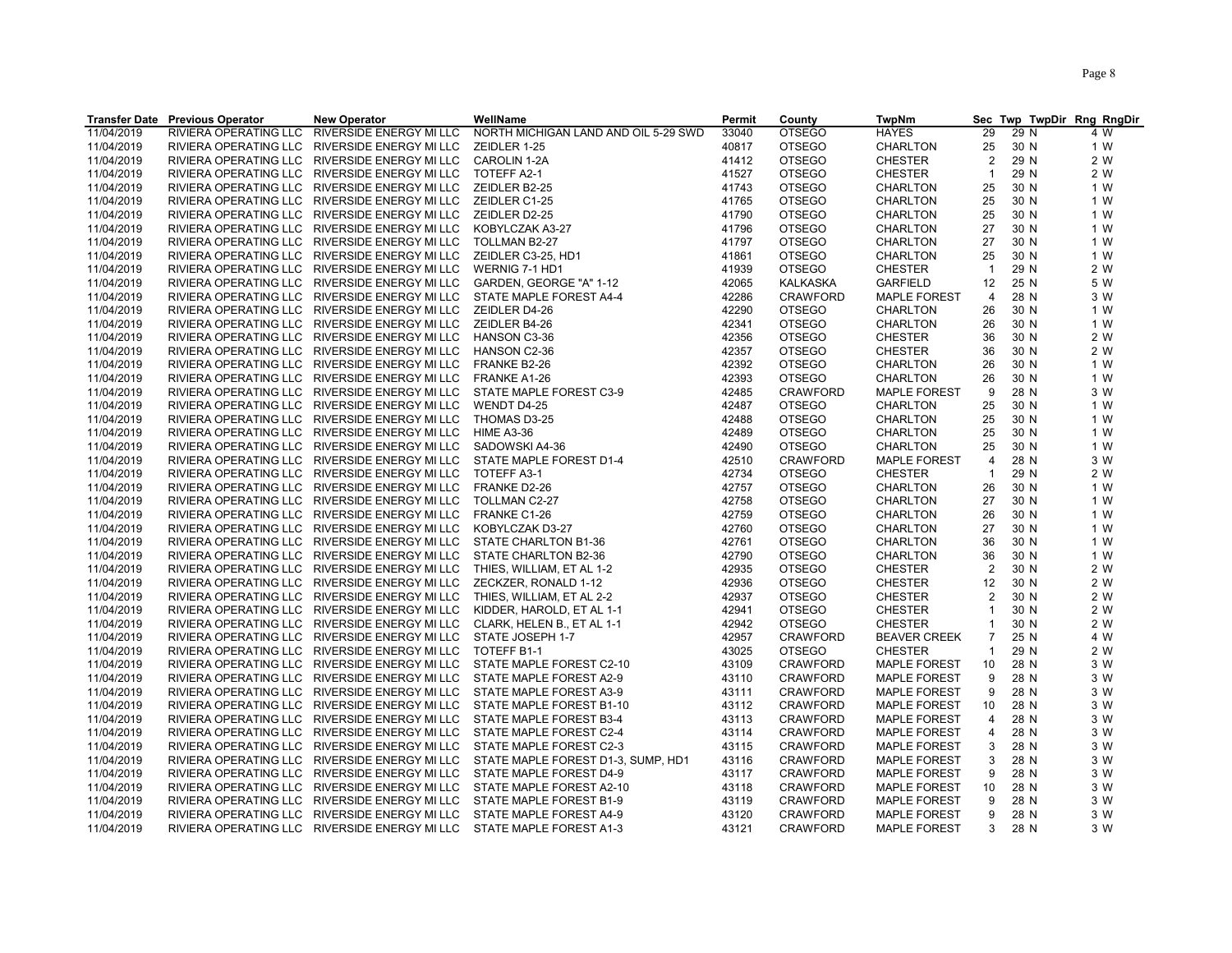|            | <b>Transfer Date Previous Operator</b> | <b>New Operator</b>                           | WellName                     | Permit | County          | <b>TwpNm</b>        |                | Sec Twp TwpDir Rng RngDir |     |
|------------|----------------------------------------|-----------------------------------------------|------------------------------|--------|-----------------|---------------------|----------------|---------------------------|-----|
| 11/04/2019 | RIVIERA OPERATING LLC                  | RIVERSIDE ENERGY MI LLC                       | MAPLE FOREST A2-3            | 43122  | <b>CRAWFORD</b> | <b>MAPLE FOREST</b> | 3              | 28 N                      | 3 W |
| 11/04/2019 |                                        | RIVIERA OPERATING LLC RIVERSIDE ENERGY MI LLC | STATE MAPLE FOREST A3-4      | 43123  | <b>CRAWFORD</b> | <b>MAPLE FOREST</b> | 4              | 28 N                      | 3 W |
| 11/04/2019 | RIVIERA OPERATING LLC                  | RIVERSIDE ENERGY MI LLC                       | STATE MAPLE FOREST C2-9      | 43124  | <b>CRAWFORD</b> | <b>MAPLE FOREST</b> | 9              | 28 N                      | 3 W |
| 11/04/2019 |                                        | RIVIERA OPERATING LLC RIVERSIDE ENERGY MI LLC | STATE MAPLE FOREST C4-9      | 43125  | <b>CRAWFORD</b> | <b>MAPLE FOREST</b> | 9              | 28 N                      | 3 W |
| 11/04/2019 |                                        | RIVIERA OPERATING LLC RIVERSIDE ENERGY MI LLC | MAPLE FOREST D1-9            | 43126  | <b>CRAWFORD</b> | <b>MAPLE FOREST</b> | 9              | 28 N                      | 3 W |
| 11/04/2019 |                                        | RIVIERA OPERATING LLC RIVERSIDE ENERGY MI LLC | STATE MAPLE FOREST D3-9      | 43128  | <b>CRAWFORD</b> | <b>MAPLE FOREST</b> | 9              | 28 N                      | 3 W |
| 11/04/2019 |                                        | RIVIERA OPERATING LLC RIVERSIDE ENERGY MI LLC | STATE MAPLE FOREST C4-4      | 43129  | <b>CRAWFORD</b> | <b>MAPLE FOREST</b> | 4              | 28 N                      | 3 W |
| 11/04/2019 |                                        | RIVIERA OPERATING LLC RIVERSIDE ENERGY MI LLC | MAPLE FOREST D1-10           | 43131  | <b>CRAWFORD</b> | <b>MAPLE FOREST</b> | 10             | 28 N                      | 3 W |
| 11/04/2019 |                                        | RIVIERA OPERATING LLC RIVERSIDE ENERGY MI LLC | MAPLE FOREST 1-9             | 43201  | <b>CRAWFORD</b> | <b>MAPLE FOREST</b> | 9              | 28 N                      | 3 W |
| 11/04/2019 |                                        | RIVIERA OPERATING LLC RIVERSIDE ENERGY MI LLC | STATE MAPLE FOREST D3-4      | 43281  | <b>CRAWFORD</b> | <b>MAPLE FOREST</b> | 4              | 28 N                      | 3 W |
| 11/04/2019 |                                        | RIVIERA OPERATING LLC RIVERSIDE ENERGY MI LLC | KARR, ET AL D3-2             | 44123  | <b>OTSEGO</b>   | <b>CHESTER</b>      | 2              | 29 N                      | 2 W |
| 11/04/2019 |                                        | RIVIERA OPERATING LLC RIVERSIDE ENERGY MI LLC | TIMM, ET AL C4-2             | 44125  | <b>OTSEGO</b>   | <b>CHESTER</b>      | $\overline{2}$ | 29 N                      | 2 W |
| 11/04/2019 |                                        | RIVIERA OPERATING LLC RIVERSIDE ENERGY MI LLC | CONSUMERS POWER, ET AL C1-12 | 44130  | <b>OTSEGO</b>   | <b>CHESTER</b>      | 12             | 29 N                      | 2 W |
| 11/04/2019 |                                        | RIVIERA OPERATING LLC RIVERSIDE ENERGY MI LLC | A.G.I. INC., ET AL D1-12     | 44131  | <b>OTSEGO</b>   | <b>CHESTER</b>      | 12             | 29 N                      | 2 W |
| 11/04/2019 |                                        | RIVIERA OPERATING LLC RIVERSIDE ENERGY MI LLC | GELOW A1-12                  | 44132  | <b>OTSEGO</b>   | <b>CHESTER</b>      | 12             | 29 N                      | 2 W |
| 11/04/2019 |                                        | RIVIERA OPERATING LLC RIVERSIDE ENERGY MI LLC | MARSTRAND B2-34              | 44424  | <b>OTSEGO</b>   | <b>CHARLTON</b>     | 34             | 31 N                      | 1 W |
|            |                                        |                                               |                              |        |                 |                     | 34             |                           |     |
| 11/04/2019 |                                        | RIVIERA OPERATING LLC RIVERSIDE ENERGY MI LLC | MARSTRAND A3-34              | 44425  | <b>OTSEGO</b>   | <b>CHARLTON</b>     |                | 31 N                      | 1 W |
| 11/04/2019 |                                        | RIVIERA OPERATING LLC RIVERSIDE ENERGY MI LLC | MARSTRAND B3-34              | 44496  | <b>OTSEGO</b>   | CHARLTON            | 34             | 31 N                      | 1 W |
| 11/04/2019 |                                        | RIVIERA OPERATING LLC RIVERSIDE ENERGY MI LLC | MAPLE FOREST 1-3             | 44583  | <b>CRAWFORD</b> | <b>MAPLE FOREST</b> | 3              | 28 N                      | 3 W |
| 11/04/2019 |                                        | RIVIERA OPERATING LLC RIVERSIDE ENERGY MI LLC | <b>VALEK 13-27</b>           | 44942  | <b>OTSEGO</b>   | CHARLTON            | 27             | 31 N                      | 1 W |
| 11/04/2019 |                                        | RIVIERA OPERATING LLC RIVERSIDE ENERGY MI LLC | MERCURY EXPLORATION CO A2-20 | 44976  | <b>OTSEGO</b>   | <b>HAYES</b>        | 20             | 29 N                      | 4 W |
| 11/04/2019 |                                        | RIVIERA OPERATING LLC RIVERSIDE ENERGY MI LLC | MERCURY EXPLORATION CO A4-21 | 44977  | <b>OTSEGO</b>   | <b>HAYES</b>        | 21             | 29 N                      | 4 W |
| 11/04/2019 |                                        | RIVIERA OPERATING LLC RIVERSIDE ENERGY MI LLC | MERCURY EXPLORATION CO A2-21 | 44978  | <b>OTSEGO</b>   | <b>HAYES</b>        | 21             | 29 N                      | 4 W |
| 11/04/2019 |                                        | RIVIERA OPERATING LLC RIVERSIDE ENERGY MI LLC | MERCURY EXPLORATION CO C2-21 | 44979  | <b>OTSEGO</b>   | HAYES               | 21             | 29 N                      | 4 W |
| 11/04/2019 |                                        | RIVIERA OPERATING LLC RIVERSIDE ENERGY MI LLC | MERCURY EXPLORATION CO A2-29 | 44980  | <b>OTSEGO</b>   | <b>HAYES</b>        | 29             | 29 N                      | 4 W |
| 11/04/2019 |                                        | RIVIERA OPERATING LLC RIVERSIDE ENERGY MI LLC | MERCURY EXPLORATION CO A4-29 | 44981  | <b>OTSEGO</b>   | <b>HAYES</b>        | 29             | 29 N                      | 4 W |
| 11/04/2019 |                                        | RIVIERA OPERATING LLC RIVERSIDE ENERGY MI LLC | MERCURY EXPLORATION CO A4-20 | 44982  | <b>OTSEGO</b>   | <b>HAYES</b>        | 20             | 29 N                      | 4 W |
| 11/04/2019 |                                        | RIVIERA OPERATING LLC RIVERSIDE ENERGY MI LLC | MERCURY EXPLORATION CO C2-20 | 44983  | <b>OTSEGO</b>   | <b>HAYES</b>        | 20             | 29 N                      | 4 W |
| 11/04/2019 |                                        | RIVIERA OPERATING LLC RIVERSIDE ENERGY MI LLC | MERCURY EXPLORATION CO C4-20 | 44984  | <b>OTSEGO</b>   | <b>HAYES</b>        | 20             | 29 N                      | 4 W |
| 11/04/2019 |                                        | RIVIERA OPERATING LLC RIVERSIDE ENERGY MI LLC | HOWARD A1-35                 | 45041  | <b>OTSEGO</b>   | <b>CHARLTON</b>     | 35             | 31 N                      | 1 W |
| 11/04/2019 |                                        | RIVIERA OPERATING LLC RIVERSIDE ENERGY MI LLC | HOWARD A2-35                 | 45042  | <b>OTSEGO</b>   | <b>CHARLTON</b>     | 35             | 31 N                      | 1 W |
| 11/04/2019 |                                        | RIVIERA OPERATING LLC RIVERSIDE ENERGY MI LLC | VON REIS B4-34               | 45065  | <b>OTSEGO</b>   | <b>CHARLTON</b>     | 34             | 31 N                      | 1 W |
| 11/04/2019 |                                        | RIVIERA OPERATING LLC RIVERSIDE ENERGY MI LLC | VON REIS D3-27               | 45066  | <b>OTSEGO</b>   | CHARLTON            | 27             | 31 N                      | 1 W |
| 11/04/2019 |                                        | RIVIERA OPERATING LLC RIVERSIDE ENERGY MI LLC | FOUR-FORTY CLUB A3-35        | 45067  | <b>OTSEGO</b>   | CHARLTON            | 35             | 31 N                      | 1 W |
| 11/04/2019 | RIVIERA OPERATING LLC                  | RIVERSIDE ENERGY MI LLC                       | HOWARD B2-35                 | 45068  | <b>OTSEGO</b>   | CHARLTON            | 35             | 31 N                      | 1 W |
| 11/04/2019 |                                        | RIVIERA OPERATING LLC RIVERSIDE ENERGY MI LLC | MERCURY EXPLORATION CO C3-21 | 45081  | <b>OTSEGO</b>   | <b>HAYES</b>        | 21             | 29 N                      | 4 W |
| 11/04/2019 |                                        | RIVIERA OPERATING LLC RIVERSIDE ENERGY MI LLC | STATE LOVELLS 3-13           | 45137  | <b>CRAWFORD</b> | <b>LOVELLS</b>      | 13             | 28 N                      | 1 W |
| 11/04/2019 |                                        | RIVIERA OPERATING LLC RIVERSIDE ENERGY MI LLC | FREDERIC II D2-33            | 45283  | <b>OTSEGO</b>   | <b>HAYES</b>        | 33             | 29 N                      | 4 W |
| 11/04/2019 |                                        | RIVIERA OPERATING LLC RIVERSIDE ENERGY MI LLC | FREDERIC II A1-33            | 45284  | <b>OTSEGO</b>   | <b>HAYES</b>        | 33             | 29 N                      | 4 W |
| 11/04/2019 | RIVIERA OPERATING LLC                  | RIVERSIDE ENERGY MI LLC                       | STATE FREDERIC II A2-32      | 45285  | <b>OTSEGO</b>   | <b>HAYES</b>        | 32             | 29 N                      | 4 W |
| 11/04/2019 |                                        | RIVIERA OPERATING LLC RIVERSIDE ENERGY MI LLC | FREDERIC II C4-29            | 45286  | <b>OTSEGO</b>   | <b>HAYES</b>        | 29             | 29 N                      | 4 W |
| 11/04/2019 |                                        | RIVIERA OPERATING LLC RIVERSIDE ENERGY MI LLC | FREDERIC II B1-28            | 45287  | <b>OTSEGO</b>   | <b>HAYES</b>        | 28             | 29 N                      | 4 W |
| 11/04/2019 | RIVIERA OPERATING LLC                  | RIVERSIDE ENERGY MI LLC                       | FREDERIC II A2-28            | 45288  | <b>OTSEGO</b>   | <b>HAYES</b>        | 28             | 29 N                      | 4 W |
| 11/04/2019 |                                        | RIVIERA OPERATING LLC RIVERSIDE ENERGY MI LLC | FREDERIC II A4-28            | 45289  | <b>OTSEGO</b>   | <b>HAYES</b>        | 28             | 29 N                      | 4 W |
| 11/04/2019 |                                        | RIVIERA OPERATING LLC RIVERSIDE ENERGY MI LLC | FREDERIC II C1-29            | 45290  | <b>OTSEGO</b>   | <b>HAYES</b>        | 29             | 29 N                      | 4 W |
| 11/04/2019 | RIVIERA OPERATING LLC                  | RIVERSIDE ENERGY MI LLC                       | FREDERIC II C4-28            | 45291  | <b>OTSEGO</b>   | <b>HAYES</b>        | 28             | 29 N                      | 4 W |
| 11/04/2019 | RIVIERA OPERATING LLC                  | RIVERSIDE ENERGY MI LLC                       | STATE HAYES C2-32            | 45344  | <b>OTSEGO</b>   | <b>HAYES</b>        | 32             | 29 N                      | 4 W |
| 11/04/2019 |                                        | RIVIERA OPERATING LLC RIVERSIDE ENERGY MI LLC | FREDERIC III B3-33           | 45396  | <b>OTSEGO</b>   | <b>HAYES</b>        | 33             | 29 N                      | 4 W |
| 11/04/2019 |                                        | RIVIERA OPERATING LLC RIVERSIDE ENERGY MI LLC | FREDERIC III A4-33           | 45397  | <b>OTSEGO</b>   | <b>HAYES</b>        | 33             | 29 N                      | 4 W |
| 11/04/2019 |                                        | RIVIERA OPERATING LLC RIVERSIDE ENERGY MI LLC | STATE HAYES A2-34            | 45403  | <b>OTSEGO</b>   | <b>HAYES</b>        | 34             | 29 N                      | 4 W |
| 11/04/2019 |                                        | RIVIERA OPERATING LLC RIVERSIDE ENERGY MI LLC | FREDERIC III C4-34           | 45404  | <b>OTSEGO</b>   | <b>HAYES</b>        | 34             | 29 N                      | 4 W |
| 11/04/2019 |                                        | RIVIERA OPERATING LLC RIVERSIDE ENERGY MI LLC | <b>FREDERIC III A4-34</b>    | 45405  | <b>OTSEGO</b>   | <b>HAYES</b>        | 34             | 29 N                      | 4 W |
|            |                                        |                                               |                              |        |                 |                     |                |                           |     |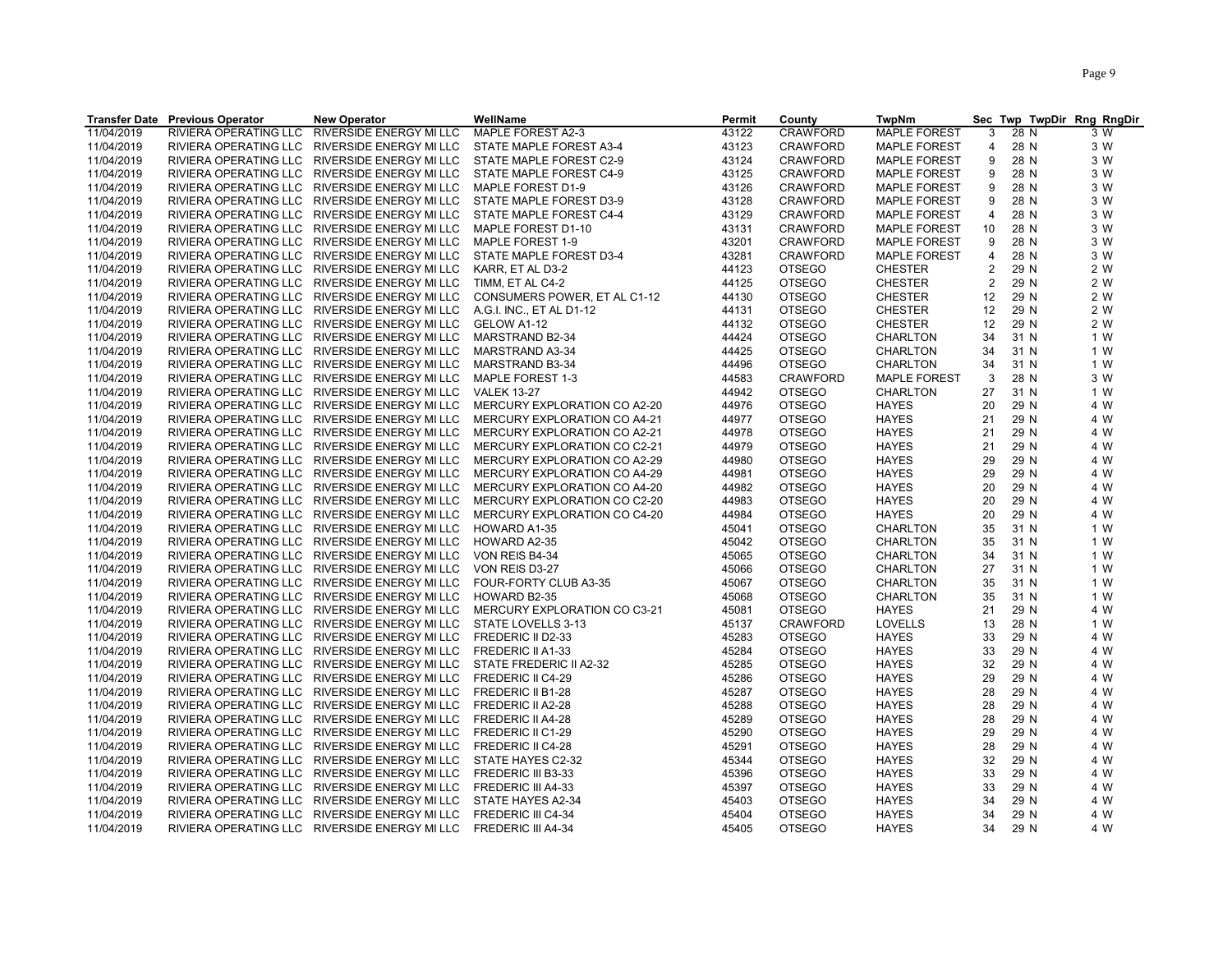|                          | <b>Transfer Date Previous Operator</b> | <b>New Operator</b>                                                                            | WellName                                    | Permit         | County                             | <b>TwpNm</b>                      | Sec                   | Twp TwpDir Rng RngDir |            |
|--------------------------|----------------------------------------|------------------------------------------------------------------------------------------------|---------------------------------------------|----------------|------------------------------------|-----------------------------------|-----------------------|-----------------------|------------|
| 11/04/2019               | RIVIERA OPERATING LLC                  | RIVERSIDE ENERGY MI LLC                                                                        | FREDERIC III D1-34                          | 45406          | <b>OTSEGO</b>                      | <b>HAYES</b>                      | 34                    | 29 N                  | 4 W        |
| 11/04/2019               | RIVIERA OPERATING LLC                  | RIVERSIDE ENERGY MI LLC                                                                        | FREDERIC III C2-34                          | 45408          | <b>OTSEGO</b>                      | <b>HAYES</b>                      | 34                    | 29 N                  | 4 W        |
| 11/04/2019               |                                        | RIVIERA OPERATING LLC RIVERSIDE ENERGY MI LLC                                                  | STATE HAYES A3-35                           | 45410          | <b>OTSEGO</b>                      | <b>HAYES</b>                      | 35                    | 29 N                  | 4 W        |
| 11/04/2019               |                                        | RIVIERA OPERATING LLC RIVERSIDE ENERGY MI LLC                                                  | STATE HAYES B1-35                           | 45411          | <b>OTSEGO</b>                      | <b>HAYES</b>                      | 35                    | 29 N                  | 4 W        |
| 11/04/2019               |                                        | RIVIERA OPERATING LLC RIVERSIDE ENERGY MI LLC                                                  | STATE HAYES D1-35                           | 45412          | <b>OTSEGO</b>                      | <b>HAYES</b>                      | 35                    | 29 N                  | 4 W        |
| 11/04/2019               |                                        | RIVIERA OPERATING LLC RIVERSIDE ENERGY MI LLC                                                  | FREDERIC IV A2-3                            | 45416          | <b>CRAWFORD</b>                    | <b>FREDERIC</b>                   | 3                     | 28 N                  | 4 W        |
| 11/04/2019               | RIVIERA OPERATING LLC                  | RIVERSIDE ENERGY MI LLC                                                                        | FREDERIC IV A4-3                            | 45417          | <b>CRAWFORD</b>                    | <b>FREDERIC</b>                   | 3                     | 28 N                  | 4 W        |
| 11/04/2019               |                                        | RIVIERA OPERATING LLC RIVERSIDE ENERGY MI LLC                                                  | FREDERIC IV C2-3                            | 45418          | <b>CRAWFORD</b>                    | <b>FREDERIC</b>                   | 3                     | 28 N                  | 4 W        |
| 11/04/2019               |                                        | RIVIERA OPERATING LLC RIVERSIDE ENERGY MI LLC                                                  | <b>FREDERIC IV C4-3</b>                     | 45419          | <b>CRAWFORD</b>                    | <b>FREDERIC</b>                   | 3                     | 28 N                  | 4 W        |
| 11/04/2019               |                                        | RIVIERA OPERATING LLC RIVERSIDE ENERGY MI LLC                                                  | FREDERIC IV A2-4                            | 45420          | <b>CRAWFORD</b>                    | <b>FREDERIC</b>                   | $\overline{4}$        | 28 N                  | 4 W        |
| 11/04/2019               |                                        | RIVIERA OPERATING LLC RIVERSIDE ENERGY MI LLC                                                  | <b>FREDERIC IV A4-4</b>                     | 45421          | <b>CRAWFORD</b>                    | <b>FREDERIC</b>                   | $\overline{4}$        | 28 N                  | 4 W        |
| 11/04/2019               |                                        | RIVIERA OPERATING LLC RIVERSIDE ENERGY MI LLC                                                  | FREDERIC IV D2-4                            | 45422          | <b>CRAWFORD</b>                    | <b>FREDERIC</b>                   | $\boldsymbol{\Delta}$ | 28 N                  | 4 W        |
| 11/04/2019               |                                        | RIVIERA OPERATING LLC RIVERSIDE ENERGY MI LLC                                                  | FREDERIC IV D4-4                            | 45423          | <b>CRAWFORD</b>                    | <b>FREDERIC</b>                   | $\overline{4}$        | 28 N                  | 4 W        |
| 11/04/2019               |                                        | RIVIERA OPERATING LLC RIVERSIDE ENERGY MI LLC                                                  | FREDERIC IV A2-10                           | 45424          | <b>CRAWFORD</b>                    | <b>FREDERIC</b>                   | 10                    | 28 N                  | 4 W        |
| 11/04/2019               |                                        | RIVIERA OPERATING LLC RIVERSIDE ENERGY MI LLC                                                  | FREDERIC IV D1-10                           | 45425          | <b>CRAWFORD</b>                    | <b>FREDERIC</b>                   | 10                    | 28 N                  | 4 W        |
| 11/04/2019               |                                        | RIVIERA OPERATING LLC RIVERSIDE ENERGY MI LLC                                                  | HOWARD D1-35                                | 45479          | <b>OTSEGO</b>                      | CHARLTON                          | 35                    | 31 N                  | 1 W        |
| 11/04/2019               |                                        | RIVIERA OPERATING LLC RIVERSIDE ENERGY MI LLC                                                  | HOWARD D2-35                                | 45480          | <b>OTSEGO</b>                      | <b>CHARLTON</b>                   | 35                    | 31 N                  | 1 W        |
| 11/04/2019               |                                        | RIVIERA OPERATING LLC RIVERSIDE ENERGY MI LLC                                                  | FOUR-FORTY CLUB D3-35                       | 45481          | <b>OTSEGO</b>                      | CHARLTON                          | 35                    | 31 N                  | 1 W        |
| 11/04/2019               |                                        | RIVIERA OPERATING LLC RIVERSIDE ENERGY MI LLC                                                  | VON REIS C1-27                              | 45482          | <b>OTSEGO</b>                      | <b>CHARLTON</b>                   | 27                    | 31 N                  | 1 W        |
| 11/04/2019               |                                        | RIVIERA OPERATING LLC RIVERSIDE ENERGY MI LLC                                                  | FOUR-FORTY CLUB C3-35                       | 45483          | <b>OTSEGO</b>                      | <b>CHARLTON</b>                   | 35                    | 31 N                  | 1 W        |
| 11/04/2019               |                                        | RIVIERA OPERATING LLC RIVERSIDE ENERGY MI LLC                                                  | VON REIS C1-34                              | 45484          | <b>OTSEGO</b>                      | <b>CHARLTON</b>                   | 34                    | 31 N                  | 1 W        |
| 11/04/2019               |                                        | RIVIERA OPERATING LLC RIVERSIDE ENERGY MI LLC                                                  | STATE LOVELLS 7-12                          | 45501          | <b>CRAWFORD</b>                    | <b>LOVELLS</b>                    | 12                    | 28 N                  | 1 W        |
| 11/04/2019               |                                        | RIVIERA OPERATING LLC RIVERSIDE ENERGY MI LLC                                                  | STATE LOVELLS 1-13                          | 45502          | <b>CRAWFORD</b>                    | <b>LOVELLS</b>                    | 13                    | 28 N                  | 1 W        |
| 11/04/2019               | RIVIERA OPERATING LLC                  | RIVERSIDE ENERGY MI LLC                                                                        | STATE LOVELLS 9-12                          | 45503          | <b>CRAWFORD</b>                    | <b>LOVELLS</b>                    | 12                    | 28 N                  | 1 W        |
|                          |                                        |                                                                                                |                                             |                |                                    |                                   |                       |                       |            |
| 11/04/2019<br>11/04/2019 |                                        | RIVIERA OPERATING LLC RIVERSIDE ENERGY MI LLC<br>RIVIERA OPERATING LLC RIVERSIDE ENERGY MI LLC | STATE LOVELLS 15-12<br>STATE FREDERIC C4-21 | 45504<br>45640 | <b>CRAWFORD</b><br><b>CRAWFORD</b> | <b>LOVELLS</b><br><b>FREDERIC</b> | 12<br>21              | 28 N<br>28 N          | 1 W<br>4 W |
| 11/04/2019               |                                        | RIVIERA OPERATING LLC RIVERSIDE ENERGY MI LLC                                                  | STATE LOVELLS 6-1                           | 45712          | <b>CRAWFORD</b>                    | <b>LOVELLS</b>                    | $\overline{1}$        | 28 N                  | 1 W        |
| 11/04/2019               |                                        | RIVIERA OPERATING LLC RIVERSIDE ENERGY MI LLC                                                  | STATE LOVELLS 1-1                           | 45715          | <b>CRAWFORD</b>                    | LOVELLS                           | $\mathbf{1}$          | 28 N                  | 1 W        |
| 11/04/2019               | RIVIERA OPERATING LLC                  | RIVERSIDE ENERGY MI LLC                                                                        | STATE LOVELLS 16-1                          | 45716          | <b>CRAWFORD</b>                    | LOVELLS                           | $\mathbf{1}$          | 28 N                  | 1 W        |
| 11/04/2019               |                                        | RIVIERA OPERATING LLC RIVERSIDE ENERGY MI LLC                                                  | FREDERIC IV B1-10SWD                        | 45887          | <b>CRAWFORD</b>                    | <b>FREDERIC</b>                   | 10                    | 28 N                  | 4 W        |
| 11/04/2019               |                                        | RIVIERA OPERATING LLC RIVERSIDE ENERGY MI LLC                                                  | FREDERIC VI D4-16SWD                        | 45888          | <b>CRAWFORD</b>                    | <b>FREDERIC</b>                   | 16                    | 28 N                  | 4 W        |
| 11/04/2019               |                                        | RIVIERA OPERATING LLC RIVERSIDE ENERGY MI LLC                                                  | STATE FREDERIC VI D1-16                     | 45889          | <b>CRAWFORD</b>                    | <b>FREDERIC</b>                   | 16                    | 28 N                  | 4 W        |
| 11/04/2019               |                                        | RIVIERA OPERATING LLC RIVERSIDE ENERGY MI LLC                                                  | STATE FREDERIC VI A4-22                     | 45890          | <b>CRAWFORD</b>                    | <b>FREDERIC</b>                   | 22                    | 28 N                  | 4 W        |
| 11/04/2019               | RIVIERA OPERATING LLC                  | RIVERSIDE ENERGY MI LLC                                                                        | STATE FREDERIC VI B1-22                     | 45891          | <b>CRAWFORD</b>                    | <b>FREDERIC</b>                   | 22                    | 28 N                  | 4 W        |
| 11/04/2019               |                                        | RIVIERA OPERATING LLC RIVERSIDE ENERGY MI LLC                                                  | STATE FREDERIC VI A4-16                     | 45892          | <b>CRAWFORD</b>                    | <b>FREDERIC</b>                   | 16                    | 28 N                  | 4 W        |
| 11/04/2019               |                                        | RIVIERA OPERATING LLC RIVERSIDE ENERGY MI LLC                                                  | STATE FREDERIC VI B4-15                     | 45893          | <b>CRAWFORD</b>                    | <b>FREDERIC</b>                   | 15                    | 28 N                  | 4 W        |
| 11/04/2019               |                                        | RIVIERA OPERATING LLC RIVERSIDE ENERGY MI LLC                                                  | STATE FREDERIC VI C3-22                     | 45894          | <b>CRAWFORD</b>                    | <b>FREDERIC</b>                   | 22                    | 28 N                  | 4 W        |
| 11/04/2019               |                                        | RIVIERA OPERATING LLC RIVERSIDE ENERGY MI LLC                                                  | STATE FREDERIC VI D1-22                     | 45895          | <b>CRAWFORD</b>                    | <b>FREDERIC</b>                   | 22                    | 28 N                  | 4 W        |
| 11/04/2019               |                                        | RIVIERA OPERATING LLC RIVERSIDE ENERGY MI LLC                                                  | STATE FREDERIC VI D4-22                     | 45896          | <b>CRAWFORD</b>                    | <b>FREDERIC</b>                   | 22                    | 28 N                  | 4 W        |
| 11/04/2019               |                                        | RIVIERA OPERATING LLC RIVERSIDE ENERGY MI LLC                                                  | FREDERIC VI C3-16                           | 45897          | <b>CRAWFORD</b>                    | <b>FREDERIC</b>                   | 16                    | 28 N                  | 4 W        |
|                          |                                        | RIVIERA OPERATING LLC RIVERSIDE ENERGY MI LLC                                                  | FREDERIC VI D4-16                           | 45898          | <b>CRAWFORD</b>                    | <b>FREDERIC</b>                   | 16                    | 28 N                  | 4 W        |
| 11/04/2019               |                                        |                                                                                                |                                             |                |                                    |                                   | 15                    |                       | 4 W        |
| 11/04/2019               |                                        | RIVIERA OPERATING LLC RIVERSIDE ENERGY MI LLC                                                  | STATE FREDERIC VI D1-15                     | 45899          | <b>CRAWFORD</b>                    | <b>FREDERIC</b>                   |                       | 28 N                  |            |
| 11/04/2019               |                                        | RIVIERA OPERATING LLC RIVERSIDE ENERGY MI LLC                                                  | STATE FREDERIC VI B3-15                     | 45900          | <b>CRAWFORD</b>                    | <b>FREDERIC</b>                   | 15                    | 28 N                  | 4 W        |
| 11/04/2019               |                                        | RIVIERA OPERATING LLC RIVERSIDE ENERGY MI LLC                                                  | STATE FREDERIC VI D4-15                     | 45901          | <b>CRAWFORD</b>                    | <b>FREDERIC</b>                   | 15                    | 28 N                  | 4 W        |
| 11/04/2019               |                                        | RIVIERA OPERATING LLC RIVERSIDE ENERGY MI LLC                                                  | STATE FREDERIC VI A2-16                     | 45902          | <b>CRAWFORD</b>                    | <b>FREDERIC</b>                   | 16                    | 28 N                  | 4 W        |
| 11/04/2019               |                                        | RIVIERA OPERATING LLC RIVERSIDE ENERGY MI LLC                                                  | STATE FREDERIC VI B1-15                     | 45903          | <b>CRAWFORD</b>                    | <b>FREDERIC</b>                   | 15                    | 28 N                  | 4 W        |
| 11/04/2019               |                                        | RIVIERA OPERATING LLC RIVERSIDE ENERGY MI LLC                                                  | STATE LOVELLS 4-1                           | 45975          | <b>CRAWFORD</b>                    | <b>LOVELLS</b>                    | $\mathbf{1}$          | 28 N                  | 1 W        |
| 11/04/2019               |                                        | RIVIERA OPERATING LLC RIVERSIDE ENERGY MI LLC                                                  | STATE LOVELLS 9-1                           | 45976          | <b>CRAWFORD</b>                    | <b>LOVELLS</b>                    | $\mathbf{1}$<br>9     | 28 N                  | 1 W        |
| 11/04/2019               |                                        | RIVIERA OPERATING LLC RIVERSIDE ENERGY MI LLC                                                  | FREDERIC IV B4-9                            | 46001          | <b>CRAWFORD</b>                    | <b>FREDERIC</b>                   |                       | 28 N                  | 4 W        |
| 11/04/2019               |                                        | RIVIERA OPERATING LLC RIVERSIDE ENERGY MI LLC                                                  | FREDERIC IV B2-9                            | 46002          | <b>CRAWFORD</b>                    | <b>FREDERIC</b>                   | 9                     | 28 N                  | 4 W        |
| 11/04/2019               |                                        | RIVIERA OPERATING LLC RIVERSIDE ENERGY MI LLC                                                  | FREDERIC IV A1-9                            | 46003          | <b>CRAWFORD</b>                    | <b>FREDERIC</b>                   | 9                     | 28 N                  | 4 W        |
| 11/04/2019               |                                        | RIVIERA OPERATING LLC RIVERSIDE ENERGY MI LLC                                                  | FREDERIC IV D3-3                            | 46074          | <b>CRAWFORD</b>                    | <b>FREDERIC</b>                   | 3                     | 28 N                  | 4 W        |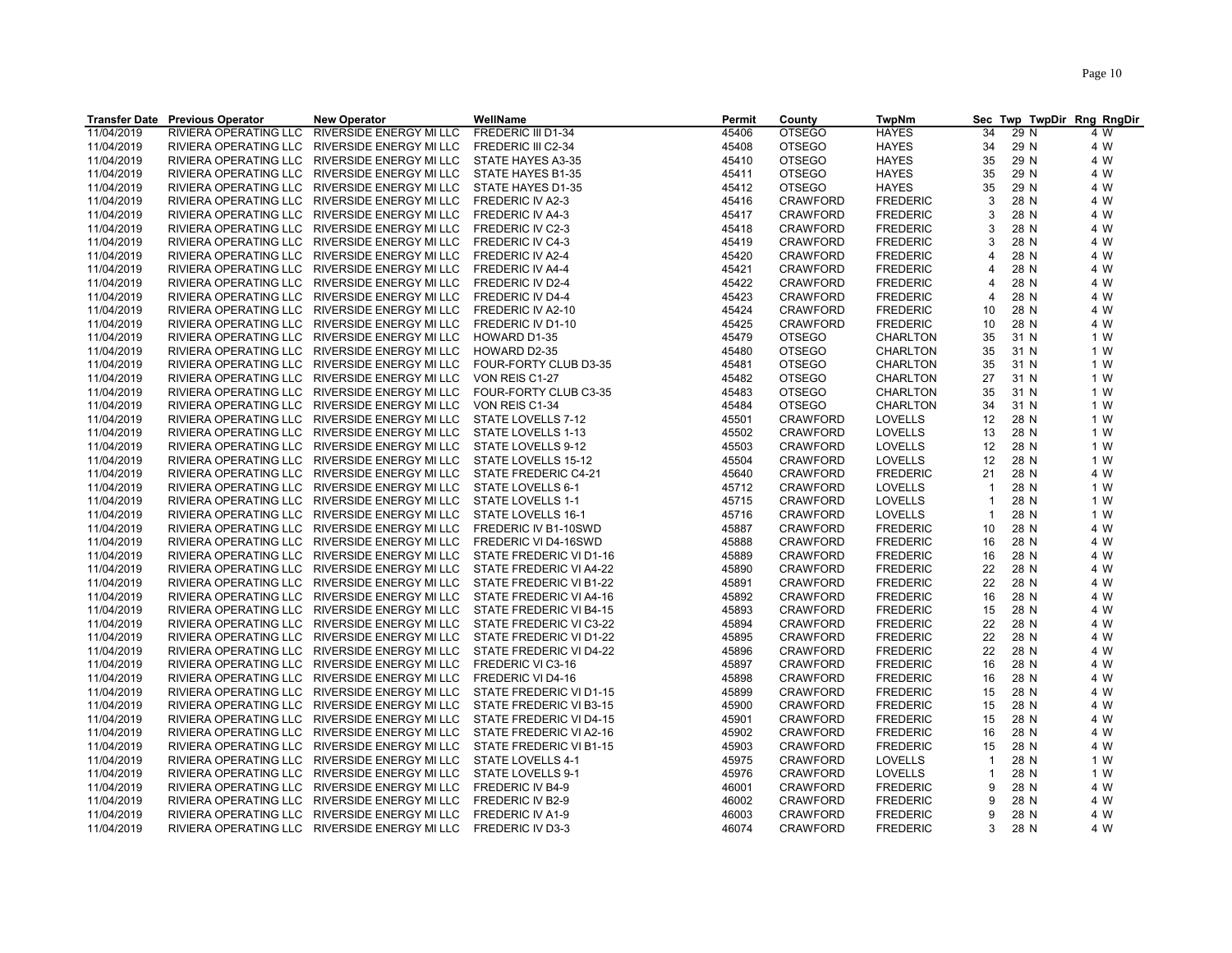|            | <b>Transfer Date Previous Operator</b> | <b>New Operator</b>                           | WellName                 | Permit | County          | <b>TwpNm</b>        | <b>Sec</b>     |      | Twp TwpDir Rng RngDir |
|------------|----------------------------------------|-----------------------------------------------|--------------------------|--------|-----------------|---------------------|----------------|------|-----------------------|
| 11/04/2019 | RIVIERA OPERATING LLC                  | RIVERSIDE ENERGY MI LLC                       | FREDERIC V D3-10         | 46095  | <b>CRAWFORD</b> | <b>FREDERIC</b>     | 10             | 28 N | 4 W                   |
| 11/04/2019 | RIVIERA OPERATING LLC                  | RIVERSIDE ENERGY MI LLC                       | STATE FREDERIC V D1-2    | 46102  | <b>CRAWFORD</b> | <b>FREDERIC</b>     | 2              | 28 N | 4 W                   |
| 11/04/2019 | RIVIERA OPERATING LLC                  | RIVERSIDE ENERGY MI LLC                       | FREDERIC V B4-10         | 46141  | <b>CRAWFORD</b> | <b>FREDERIC</b>     | 10             | 28 N | 4 W                   |
| 11/04/2019 |                                        | RIVIERA OPERATING LLC RIVERSIDE ENERGY MI LLC | FREDERIC V C3-10         | 46173  | <b>CRAWFORD</b> | <b>FREDERIC</b>     | 10             | 28 N | 4 W                   |
| 11/04/2019 |                                        | RIVIERA OPERATING LLC RIVERSIDE ENERGY MI LLC | FREDERIC V A4-2          | 46186  | <b>CRAWFORD</b> | <b>FREDERIC</b>     | 2              | 28 N | 4 W                   |
| 11/04/2019 |                                        | RIVIERA OPERATING LLC RIVERSIDE ENERGY MI LLC | STATE FREDERIC V C3-2    | 46187  | <b>CRAWFORD</b> | <b>FREDERIC</b>     | $\overline{2}$ | 28 N | 4 W                   |
| 11/04/2019 | RIVIERA OPERATING LLC                  | RIVERSIDE ENERGY MI LLC                       | FREDERIC V B4-11         | 46188  | <b>CRAWFORD</b> | <b>FREDERIC</b>     | 11             | 28 N | 4 W                   |
| 11/04/2019 |                                        | RIVIERA OPERATING LLC RIVERSIDE ENERGY MI LLC | FREDERIC V D1-11         | 46189  | <b>CRAWFORD</b> | <b>FREDERIC</b>     | 11             | 28 N | 4 W                   |
| 11/04/2019 |                                        | RIVIERA OPERATING LLC RIVERSIDE ENERGY MI LLC | FREDERIC V A2-2          | 46236  | <b>CRAWFORD</b> | <b>FREDERIC</b>     | 2              | 28 N | 4 W                   |
| 11/04/2019 |                                        | RIVIERA OPERATING LLC RIVERSIDE ENERGY MI LLC | STATE FREDERIC V A2-12   | 46237  | <b>CRAWFORD</b> | <b>FREDERIC</b>     | 12             | 28 N | 4 W                   |
| 11/04/2019 |                                        | RIVIERA OPERATING LLC RIVERSIDE ENERGY MI LLC | STATE FREDERIC V A4-14   | 46249  | <b>CRAWFORD</b> | <b>FREDERIC</b>     | 14             | 28 N | 4 W                   |
| 11/04/2019 | RIVIERA OPERATING LLC                  | RIVERSIDE ENERGY MI LLC                       | STATE FREDERIC VII D3-31 | 46374  | <b>CRAWFORD</b> | <b>FREDERIC</b>     | 31             | 28 N | 4 W                   |
| 11/04/2019 |                                        | RIVIERA OPERATING LLC RIVERSIDE ENERGY MI LLC | STATE FREDERIC VII B3-21 | 46375  | <b>CRAWFORD</b> | <b>FREDERIC</b>     | 21             | 28 N | 4 W                   |
| 11/04/2019 |                                        | RIVIERA OPERATING LLC RIVERSIDE ENERGY MI LLC | STATE FREDERIC VII D3-21 | 46391  | <b>CRAWFORD</b> | <b>FREDERIC</b>     | 21             | 28 N | 4 W                   |
| 11/04/2019 |                                        | RIVIERA OPERATING LLC RIVERSIDE ENERGY MI LLC | STATE FREDERIC VII B4-19 | 46392  | <b>CRAWFORD</b> | <b>FREDERIC</b>     | 19             | 28 N | 4 W                   |
| 11/04/2019 |                                        | RIVIERA OPERATING LLC RIVERSIDE ENERGY MI LLC | STATE FREDERIC XI A4-5   | 46404  | <b>CRAWFORD</b> | <b>FREDERIC</b>     | 5              | 28 N | 4 W                   |
|            |                                        |                                               |                          |        |                 |                     | 5              |      |                       |
| 11/04/2019 |                                        | RIVIERA OPERATING LLC RIVERSIDE ENERGY MI LLC | STATE FREDERIC XI C1-5   | 46405  | <b>CRAWFORD</b> | <b>FREDERIC</b>     |                | 28 N | 4 W                   |
| 11/04/2019 |                                        | RIVIERA OPERATING LLC RIVERSIDE ENERGY MI LLC | STATE FREDERIC XI B2-5   | 46406  | <b>CRAWFORD</b> | <b>FREDERIC</b>     | 5              | 28 N | 4 W                   |
| 11/04/2019 |                                        | RIVIERA OPERATING LLC RIVERSIDE ENERGY MI LLC | STATE FREDERIC XI C4-5   | 46407  | <b>CRAWFORD</b> | <b>FREDERIC</b>     | 5              | 28 N | 4 W                   |
| 11/04/2019 |                                        | RIVIERA OPERATING LLC RIVERSIDE ENERGY MI LLC | STATE FREDERIC XI D3-5   | 46408  | <b>CRAWFORD</b> | <b>FREDERIC</b>     | 5              | 28 N | 4 W                   |
| 11/04/2019 |                                        | RIVIERA OPERATING LLC RIVERSIDE ENERGY MI LLC | STATE FREDERIC XI D3-18  | 46409  | <b>CRAWFORD</b> | <b>FREDERIC</b>     | 18             | 28 N | 4 W                   |
| 11/04/2019 |                                        | RIVIERA OPERATING LLC RIVERSIDE ENERGY MI LLC | STATE FREDERIC XI A3-18  | 46410  | <b>CRAWFORD</b> | <b>FREDERIC</b>     | 18             | 28 N | 4 W                   |
| 11/04/2019 |                                        | RIVIERA OPERATING LLC RIVERSIDE ENERGY MI LLC | STATE FREDERIC XI D1-17  | 46411  | <b>CRAWFORD</b> | <b>FREDERIC</b>     | 17             | 28 N | 4 W                   |
| 11/04/2019 |                                        | RIVIERA OPERATING LLC RIVERSIDE ENERGY MI LLC | STATE FREDERIC XI D3-17  | 46412  | CRAWFORD        | <b>FREDERIC</b>     | 17             | 28 N | 4 W                   |
| 11/04/2019 |                                        | RIVIERA OPERATING LLC RIVERSIDE ENERGY MI LLC | STATE FREDERIC XI B4-17  | 46413  | <b>CRAWFORD</b> | <b>FREDERIC</b>     | 17             | 28 N | 4 W                   |
| 11/04/2019 |                                        | RIVIERA OPERATING LLC RIVERSIDE ENERGY MI LLC | STATE FREDERIC XI B2-17  | 46414  | <b>CRAWFORD</b> | <b>FREDERIC</b>     | 17             | 28 N | 4 W                   |
| 11/04/2019 |                                        | RIVIERA OPERATING LLC RIVERSIDE ENERGY MI LLC | STATE FREDERIC XI A4-17  | 46415  | <b>CRAWFORD</b> | <b>FREDERIC</b>     | 17             | 28 N | 4 W                   |
| 11/04/2019 |                                        | RIVIERA OPERATING LLC RIVERSIDE ENERGY MI LLC | STATE FREDERIC XI D3-8   | 46416  | <b>CRAWFORD</b> | <b>FREDERIC</b>     | 8              | 28 N | 4 W                   |
| 11/04/2019 | RIVIERA OPERATING LLC                  | RIVERSIDE ENERGY MI LLC                       | STATE FREDERIC XI D1-8   | 46417  | <b>CRAWFORD</b> | <b>FREDERIC</b>     | 8              | 28 N | 4 W                   |
| 11/04/2019 |                                        | RIVIERA OPERATING LLC RIVERSIDE ENERGY MI LLC | STATE FREDERIC XI C4-8   | 46418  | <b>CRAWFORD</b> | <b>FREDERIC</b>     | 8              | 28 N | 4 W                   |
| 11/04/2019 |                                        | RIVIERA OPERATING LLC RIVERSIDE ENERGY MI LLC | STATE FREDERIC XI B2-8   | 46419  | <b>CRAWFORD</b> | <b>FREDERIC</b>     | 8              | 28 N | 4 W                   |
| 11/04/2019 |                                        | RIVIERA OPERATING LLC RIVERSIDE ENERGY MI LLC | STATE FREDERIC XI A1-8   | 46420  | <b>CRAWFORD</b> | <b>FREDERIC</b>     | 8              | 28 N | 4 W                   |
| 11/04/2019 |                                        | RIVIERA OPERATING LLC RIVERSIDE ENERGY MI LLC | STATE FREDERIC VII B1-21 | 46527  | <b>CRAWFORD</b> | <b>FREDERIC</b>     | 21             | 28 N | 4 W                   |
| 11/04/2019 | RIVIERA OPERATING LLC                  | RIVERSIDE ENERGY MI LLC                       | STATE FREDERIC XI B4-18  | 46726  | <b>CRAWFORD</b> | <b>FREDERIC</b>     | 18             | 28 N | 4 W                   |
| 11/04/2019 |                                        | RIVIERA OPERATING LLC RIVERSIDE ENERGY MI LLC | STATE FREDERIC VII D4-19 | 46727  | <b>CRAWFORD</b> | <b>FREDERIC</b>     | 19             | 28 N | 4 W                   |
| 11/04/2019 |                                        | RIVIERA OPERATING LLC RIVERSIDE ENERGY MI LLC | STATE FREDERIC VII A3-31 | 46736  | <b>CRAWFORD</b> | <b>FREDERIC</b>     | 31             | 28 N | 4 W                   |
| 11/04/2019 |                                        | RIVIERA OPERATING LLC RIVERSIDE ENERGY MI LLC | STATE FREDERIC VII A3-30 | 46742  | <b>CRAWFORD</b> | <b>FREDERIC</b>     | 30             | 28 N | 4 W                   |
| 11/04/2019 |                                        | RIVIERA OPERATING LLC RIVERSIDE ENERGY MI LLC | STATE FREDERIC VII B4-30 | 46743  | <b>CRAWFORD</b> | <b>FREDERIC</b>     | 30             | 28 N | 4 W                   |
| 11/04/2019 | <b>RIVIERA OPERATING LLC</b>           | RIVERSIDE ENERGY MI LLC                       | STATE FREDERIC VII B4-31 | 46744  | <b>CRAWFORD</b> | <b>FREDERIC</b>     | 31             | 28 N | 4 W                   |
| 11/04/2019 |                                        | RIVIERA OPERATING LLC RIVERSIDE ENERGY MI LLC | STATE FREDERIC VII C3-30 | 46745  | <b>CRAWFORD</b> | <b>FREDERIC</b>     | 30             | 28 N | 4 W                   |
| 11/04/2019 |                                        | RIVIERA OPERATING LLC RIVERSIDE ENERGY MI LLC | STATE FREDERIC VII B3-20 | 46746  | <b>CRAWFORD</b> | <b>FREDERIC</b>     | 20             | 28 N | 4 W                   |
| 11/04/2019 |                                        | RIVIERA OPERATING LLC RIVERSIDE ENERGY MI LLC | FREDERIC IV B1-3         | 47107  | <b>CRAWFORD</b> | <b>FREDERIC</b>     | 3              | 28 N | 4 W                   |
| 11/04/2019 |                                        | RIVIERA OPERATING LLC RIVERSIDE ENERGY MI LLC | FREDERIC IV B3-3         | 47108  | CRAWFORD        | <b>FREDERIC</b>     | 3              | 28 N | 4 W                   |
| 11/04/2019 |                                        | RIVIERA OPERATING LLC RIVERSIDE ENERGY MI LLC | FREDERIC IV C1-4         | 47119  | <b>CRAWFORD</b> | <b>FREDERIC</b>     | $\Delta$       | 28 N | 4 W                   |
| 11/04/2019 |                                        | RIVIERA OPERATING LLC RIVERSIDE ENERGY MI LLC | FREDERIC IV C3-4         | 47120  | <b>CRAWFORD</b> | <b>FREDERIC</b>     | 4              | 28 N | 4 W                   |
| 11/04/2019 |                                        | RIVIERA OPERATING LLC RIVERSIDE ENERGY MI LLC | <b>FREDERIC IV A3-9</b>  | 47121  | <b>CRAWFORD</b> | <b>FREDERIC</b>     | g              | 28 N | 4 W                   |
| 11/04/2019 |                                        | RIVIERA OPERATING LLC RIVERSIDE ENERGY MI LLC | FREDERIC IV C1-10        | 47122  | <b>CRAWFORD</b> | <b>FREDERIC</b>     | 10             | 28 N | 4 W                   |
| 11/04/2019 |                                        | RIVIERA OPERATING LLC RIVERSIDE ENERGY MI LLC | STATE MAPLE FOREST B4-3  | 47201  | <b>CRAWFORD</b> | <b>MAPLE FOREST</b> | 3              | 28 N | 3 W                   |
| 11/04/2019 |                                        | RIVIERA OPERATING LLC RIVERSIDE ENERGY MI LLC | STATE MAPLE FOREST D4-10 | 47202  | <b>CRAWFORD</b> | <b>MAPLE FOREST</b> | 10             | 28 N | 3 W                   |
| 11/04/2019 |                                        | RIVIERA OPERATING LLC RIVERSIDE ENERGY MI LLC | STATE MAPLE FOREST B3-10 | 47203  | <b>CRAWFORD</b> | <b>MAPLE FOREST</b> | 10             | 28 N | 3 W                   |
| 11/04/2019 |                                        | RIVIERA OPERATING LLC RIVERSIDE ENERGY MI LLC | STATE MAPLE FOREST D3-8  | 47204  | <b>CRAWFORD</b> | <b>MAPLE FOREST</b> | 8              | 28 N | 3 W                   |
| 11/04/2019 |                                        | RIVIERA OPERATING LLC RIVERSIDE ENERGY MI LLC | STATE MAPLE FOREST B3-8  | 47205  | <b>CRAWFORD</b> | <b>MAPLE FOREST</b> | 8              | 28 N | 3 W                   |
|            |                                        |                                               |                          |        |                 |                     |                |      |                       |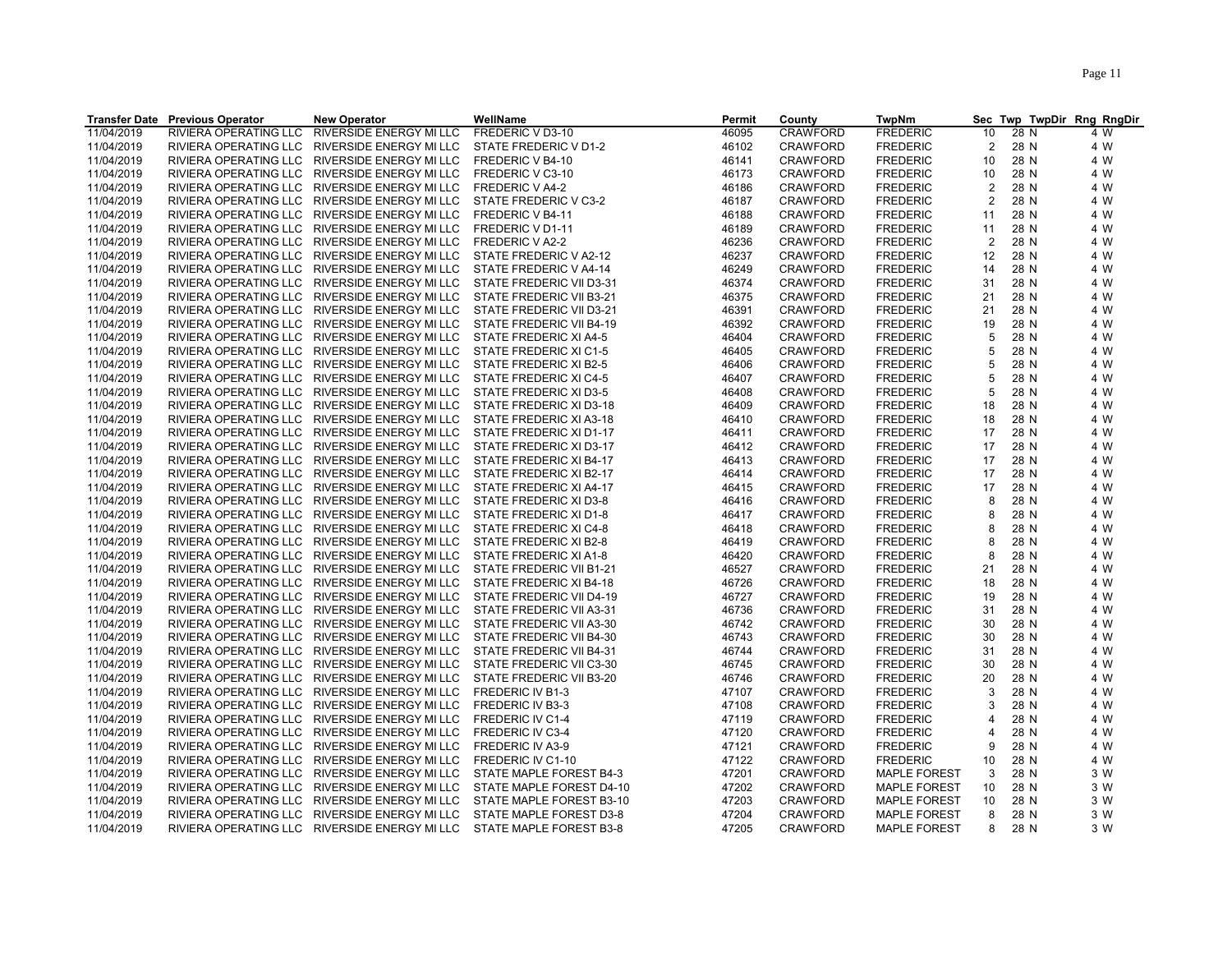|            | <b>Transfer Date Previous Operator</b> | <b>New Operator</b>                           | WellName                                                        | Permit | County             | <b>TwpNm</b>               |                |      | Sec Twp TwpDir Rng RngDir |
|------------|----------------------------------------|-----------------------------------------------|-----------------------------------------------------------------|--------|--------------------|----------------------------|----------------|------|---------------------------|
| 11/04/2019 | RIVIERA OPERATING LLC                  | RIVERSIDE ENERGY MI LLC                       | STATE MAPLE FOREST A1-8                                         | 47206  | <b>CRAWFORD</b>    | <b>MAPLE FOREST</b>        | 8              | 28 N | 3 W                       |
| 11/04/2019 |                                        | RIVIERA OPERATING LLC RIVERSIDE ENERGY MI LLC | STATE MAPLE FOREST D3-5                                         | 47207  | <b>CRAWFORD</b>    | <b>MAPLE FOREST</b>        | 5              | 28 N | 3 W                       |
| 11/04/2019 | RIVIERA OPERATING LLC                  | RIVERSIDE ENERGY MI LLC                       | STATE MAPLE FOREST C2-5                                         | 47208  | <b>CRAWFORD</b>    | <b>MAPLE FOREST</b>        | 5              | 28 N | 3 W                       |
| 11/04/2019 |                                        | RIVIERA OPERATING LLC RIVERSIDE ENERGY MI LLC | STATE MAPLE FOREST B3-5                                         | 47209  | <b>CRAWFORD</b>    | <b>MAPLE FOREST</b>        | 5              | 28 N | 3 W                       |
| 11/04/2019 |                                        | RIVIERA OPERATING LLC RIVERSIDE ENERGY MI LLC | STATE MAPLE FOREST A2-5                                         | 47210  | <b>CRAWFORD</b>    | <b>MAPLE FOREST</b>        | 5              | 28 N | 3 W                       |
| 11/04/2019 |                                        | RIVIERA OPERATING LLC RIVERSIDE ENERGY MI LLC | STATE MAPLE FOREST D4-3                                         | 47211  | <b>CRAWFORD</b>    | <b>MAPLE FOREST</b>        | 3              | 28 N | 3 W                       |
| 11/04/2019 |                                        | RIVIERA OPERATING LLC RIVERSIDE ENERGY MI LLC | STATE FREDERIC XI D3-18SWD                                      | 47618  | <b>CRAWFORD</b>    | <b>FREDERIC</b>            | 18             | 28 N | 4 W                       |
| 11/04/2019 |                                        | RIVIERA OPERATING LLC RIVERSIDE ENERGY MI LLC | FREDERIC X D2-25 SWD                                            | 47755  | <b>CRAWFORD</b>    | <b>FREDERIC</b>            | 25             | 28 N | 4 W                       |
| 11/04/2019 |                                        | RIVIERA OPERATING LLC RIVERSIDE ENERGY MI LLC | <b>MACCOLEMAN B4-15</b>                                         | 48055  | <b>CRAWFORD</b>    | <b>MAPLE FOREST</b>        | 15             | 28 N | 3 W                       |
| 11/04/2019 |                                        | RIVIERA OPERATING LLC RIVERSIDE ENERGY MI LLC | HAMMOND D1-8                                                    | 48066  | <b>CRAWFORD</b>    | <b>MAPLE FOREST</b>        | 8              | 28 N | 3 W                       |
| 11/04/2019 |                                        | RIVIERA OPERATING LLC RIVERSIDE ENERGY MI LLC | STATE MAPLE FOREST A4-5                                         | 48067  | <b>CRAWFORD</b>    | <b>MAPLE FOREST</b>        | 5              | 28 N | 3 W                       |
| 11/04/2019 |                                        | RIVIERA OPERATING LLC RIVERSIDE ENERGY MI LLC | STATE OTSEGO LAKE (HEART LAKE) A4-29                            | 48290  | <b>OTSEGO</b>      | OTSEGO LAKE                | 29             | 29 N | 3 W                       |
| 11/04/2019 |                                        | RIVIERA OPERATING LLC RIVERSIDE ENERGY MI LLC | STATE OTSEGO LAKE (HEART LAKE) D4-29                            | 48291  | <b>OTSEGO</b>      | OTSEGO LAKE                | 29             | 29 N | 3 W                       |
| 11/04/2019 |                                        | RIVIERA OPERATING LLC RIVERSIDE ENERGY MI LLC |                                                                 | 48381  | <b>OTSEGO</b>      |                            | 29             | 29 N | 3 W                       |
| 11/04/2019 |                                        | RIVIERA OPERATING LLC RIVERSIDE ENERGY MI LLC | STATE OTSEGO LAKE (HEART LAKE) B4-29<br><b>HEART LAKE D3-29</b> | 48382  | <b>OTSEGO</b>      | OTSEGO LAKE<br>OTSEGO LAKE | 29             | 29 N | 3 W                       |
|            |                                        |                                               |                                                                 |        | <b>OTSEGO</b>      |                            | 29             | 29 N | 3 W                       |
| 11/04/2019 |                                        | RIVIERA OPERATING LLC RIVERSIDE ENERGY MI LLC | <b>HEART LAKE B3-29</b>                                         | 48383  |                    | OTSEGO LAKE                |                |      |                           |
| 11/04/2019 |                                        | RIVIERA OPERATING LLC RIVERSIDE ENERGY MI LLC | STATE GARFIELD & GEORGE GARDEN 2-12                             | 55860  | KALKASKA           | <b>GARFIELD</b>            | 12             | 25 N | 5 W                       |
| 11/04/2019 |                                        | RIVIERA OPERATING LLC RIVERSIDE ENERGY MI LLC | STATE FREDERIC V D4-2                                           | 57022  | <b>CRAWFORD</b>    | <b>FREDERIC</b>            | 2              | 28 N | 4 W                       |
| 11/04/2019 |                                        | RIVIERA OPERATING LLC RIVERSIDE ENERGY MI LLC | STATE FREDERIC V B3-2 DIR                                       | 57152  | <b>CRAWFORD</b>    | <b>FREDERIC</b>            | $\overline{2}$ | 28 N | 4 W                       |
| 11/04/2019 |                                        | RIVIERA OPERATING LLC RIVERSIDE ENERGY MI LLC | STATE MAPLE FOREST ET AL C2-5 HD, HD1                           | 57602  | <b>CRAWFORD</b>    | <b>MAPLE FOREST</b>        | 5              | 28 N | 3 W                       |
| 11/04/2019 |                                        | RIVIERA OPERATING LLC RIVERSIDE ENERGY MI LLC | STATE MAPLE FOREST C4-5                                         | 58283  | <b>CRAWFORD</b>    | <b>MAPLE FOREST</b>        | 5              | 28 N | 3 W                       |
| 11/04/2019 |                                        | RIVIERA OPERATING LLC RIVERSIDE ENERGY MI LLC | STATE MAPLE FOREST A4-8                                         | 58284  | <b>CRAWFORD</b>    | <b>MAPLE FOREST</b>        | 8              | 28 N | 3 W                       |
| 11/04/2019 |                                        | RIVIERA OPERATING LLC RIVERSIDE ENERGY MI LLC | STATE MAPLE FOREST C3-3                                         | 58292  | <b>CRAWFORD</b>    | <b>MAPLE FOREST</b>        | 3              | 28 N | 3 W                       |
| 11/04/2019 |                                        | RIVIERA OPERATING LLC RIVERSIDE ENERGY MI LLC | STATE MAPLE FOREST A4-10                                        | 58293  | CRAWFORD           | <b>MAPLE FOREST</b>        | 10             | 28 N | 3 W                       |
| 11/04/2019 |                                        | RIVIERA OPERATING LLC RIVERSIDE ENERGY MI LLC | STATE MAPLE FOREST C4-10                                        | 58317  | <b>CRAWFORD</b>    | <b>MAPLE FOREST</b>        | 10             | 28 N | 3 W                       |
| 11/04/2019 |                                        | RIVIERA OPERATING LLC RIVERSIDE ENERGY MI LLC | STATE MAPLE FOREST ET AL B3-9                                   | 58318  | <b>CRAWFORD</b>    | <b>MAPLE FOREST</b>        | 9              | 28 N | 3 W                       |
| 11/04/2019 |                                        | RIVIERA OPERATING LLC RIVERSIDE ENERGY MI LLC | STATE MAPLE FOREST B1-3                                         | 58328  | <b>CRAWFORD</b>    | <b>MAPLE FOREST</b>        | 3              | 28 N | 3 W                       |
| 11/04/2019 |                                        | RIVIERA OPERATING LLC RIVERSIDE ENERGY MI LLC | STATE MAPLE FOREST C3-2 HD1                                     | 58856  | <b>CRAWFORD</b>    | <b>MAPLE FOREST</b>        | 3              | 28 N | 3 W                       |
| 11/04/2019 | RIVIERA OPERATING LLC                  | RIVERSIDE ENERGY MI LLC                       | STATE MAPLE FOREST D4-2 HD1                                     | 58857  | <b>CRAWFORD</b>    | <b>MAPLE FOREST</b>        | 3              | 28 N | 3 W                       |
| 11/04/2019 | RIVIERA OPERATING LLC                  | RIVERSIDE ENERGY MI LLC                       | STATE MAPLE FOREST B2-11 HD1                                    | 58858  | <b>CRAWFORD</b>    | <b>MAPLE FOREST</b>        | 3              | 28 N | 3 W                       |
| 11/04/2019 |                                        | RIVIERA OPERATING LLC RIVERSIDE ENERGY MI LLC | STATE MAPLE FOREST C3-11 HD1                                    | 58864  | <b>CRAWFORD</b>    | <b>MAPLE FOREST</b>        | 10             | 28 N | 3 W                       |
| 11/04/2019 |                                        | RIVIERA OPERATING LLC RIVERSIDE ENERGY MI LLC | STATE MAPLE FOREST D4-11 HD1                                    | 58865  | <b>CRAWFORD</b>    | <b>MAPLE FOREST</b>        | 10             | 28 N | 3 W                       |
| 11/04/2019 |                                        | RIVIERA OPERATING LLC RIVERSIDE ENERGY MI LLC | STATE MAPLE FOREST B3-14 HD1                                    | 58866  | <b>CRAWFORD</b>    | <b>MAPLE FOREST</b>        | 15             | 28 N | 3 W                       |
| 11/04/2019 | RIVIERA OPERATING LLC                  | RIVERSIDE ENERGY MI LLC                       | STATE MAPLE FOREST A4-2 HD1                                     | 58867  | <b>CRAWFORD</b>    | <b>MAPLE FOREST</b>        | 3              | 28 N | 3 W                       |
| 11/04/2019 |                                        | RIVIERA OPERATING LLC RIVERSIDE ENERGY MI LLC | STATE MAPLE FOREST C4-2 HD1                                     | 58868  | CRAWFORD           | <b>MAPLE FOREST</b>        | 3              | 28 N | 3 W                       |
| 11/04/2019 |                                        | RIVIERA OPERATING LLC RIVERSIDE ENERGY MI LLC | STATE MAPLE FOREST B3-2 HD1                                     | 58869  | <b>CRAWFORD</b>    | <b>MAPLE FOREST</b>        | 3              | 28 N | 3 W                       |
| 11/04/2019 |                                        | RIVIERA OPERATING LLC RIVERSIDE ENERGY MI LLC | STATE MAPLE FOREST B4-14 HD1                                    | 58870  | <b>CRAWFORD</b>    | <b>MAPLE FOREST</b>        | 15             | 28 N | 3 W                       |
| 11/04/2019 |                                        | RIVIERA OPERATING LLC RIVERSIDE ENERGY MI LLC | STATE MAPLE FOREST D1-5                                         | 59846  | <b>CRAWFORD</b>    | <b>MAPLE FOREST</b>        | 5              | 28 N | 3 W                       |
| 11/04/2019 |                                        | RIVIERA OPERATING LLC RIVERSIDE ENERGY MI LLC | STATE MAPLE FOREST D2-10                                        | 59847  | <b>CRAWFORD</b>    | <b>MAPLE FOREST</b>        | 10             | 28 N | 3 W                       |
| 11/04/2019 | RIVIERA OPERATING LLC                  | RIVERSIDE ENERGY MI LLC                       | HAMMOND D2-8                                                    | 59849  | <b>CRAWFORD</b>    | <b>MAPLE FOREST</b>        | 8              | 28 N | 3 W                       |
| 11/04/2019 | RIVIERA OPERATING LLC                  | RIVERSIDE ENERGY MI LLC                       | STATE LOVELLS B1-1                                              | 59890  | <b>CRAWFORD</b>    | <b>LOVELLS</b>             | $\mathbf{1}$   | 28 N | 1 W                       |
| 11/05/2019 | RIVIERA OPERATING LLC                  | RIVERSIDE ENERGY MI LLC                       | STATE ALBERT A1-10                                              | 44143  | MONTMORENCY ALBERT |                            | 10             | 29 N | 1 E                       |
| 11/05/2019 |                                        | RIVIERA OPERATING LLC RIVERSIDE ENERGY MI LLC | STATE ALBERT B3-10                                              | 44146  | MONTMORENCY ALBERT |                            | 10             | 29 N | 1 E                       |
| 11/05/2019 |                                        | RIVIERA OPERATING LLC RIVERSIDE ENERGY MI LLC | STATE ALBERT D1-10                                              | 44148  | MONTMORENCY ALBERT |                            | 10             | 29 N | 1 E                       |
| 11/05/2019 | RIVIERA OPERATING LLC                  | RIVERSIDE ENERGY MI LLC                       | STATE ALBERT A2-11                                              | 44167  | MONTMORENCY ALBERT |                            | 11             | 29 N | 1 E                       |
| 11/05/2019 | RIVIERA OPERATING LLC                  | RIVERSIDE ENERGY MI LLC                       | VAN OCHTEN A3-15                                                | 44823  | MONTMORENCY LOUD   |                            | 15             | 29 N | 3 E                       |
| 11/05/2019 | RIVIERA OPERATING LLC                  | RIVERSIDE ENERGY MI LLC                       | OAKLEY D4-5                                                     | 44898  | MONTMORENCY LOUD   |                            | 5              | 29 N | 3 E                       |
| 11/05/2019 | RIVIERA OPERATING LLC                  | RIVERSIDE ENERGY MI LLC                       | <b>HEPPNER A1-25</b>                                            | 44969  | MONTMORENCY LOUD   |                            | 25             | 29 N | 3E                        |
| 11/05/2019 |                                        | RIVIERA OPERATING LLC RIVERSIDE ENERGY MI LLC | PAFFID2-12                                                      | 44987  | MONTMORENCY ALBERT |                            | 12             | 29 N | 1 E                       |
| 11/05/2019 |                                        | RIVIERA OPERATING LLC RIVERSIDE ENERGY MI LLC | PAFFIB3-13                                                      | 44988  | MONTMORENCY ALBERT |                            | 13             | 29 N | 1 E                       |
| 11/05/2019 |                                        | RIVIERA OPERATING LLC RIVERSIDE ENERGY MI LLC | VAN DORN C3-10                                                  | 44991  | MONTMORENCY ALBERT |                            | 10             | 29 N | 1 E                       |
| 11/05/2019 |                                        | RIVIERA OPERATING LLC RIVERSIDE ENERGY MI LLC | HEPPNER D1-11                                                   | 45075  | MONTMORENCY LOUD   |                            | 11             | 29 N | 3 E                       |
|            |                                        |                                               |                                                                 |        |                    |                            |                |      |                           |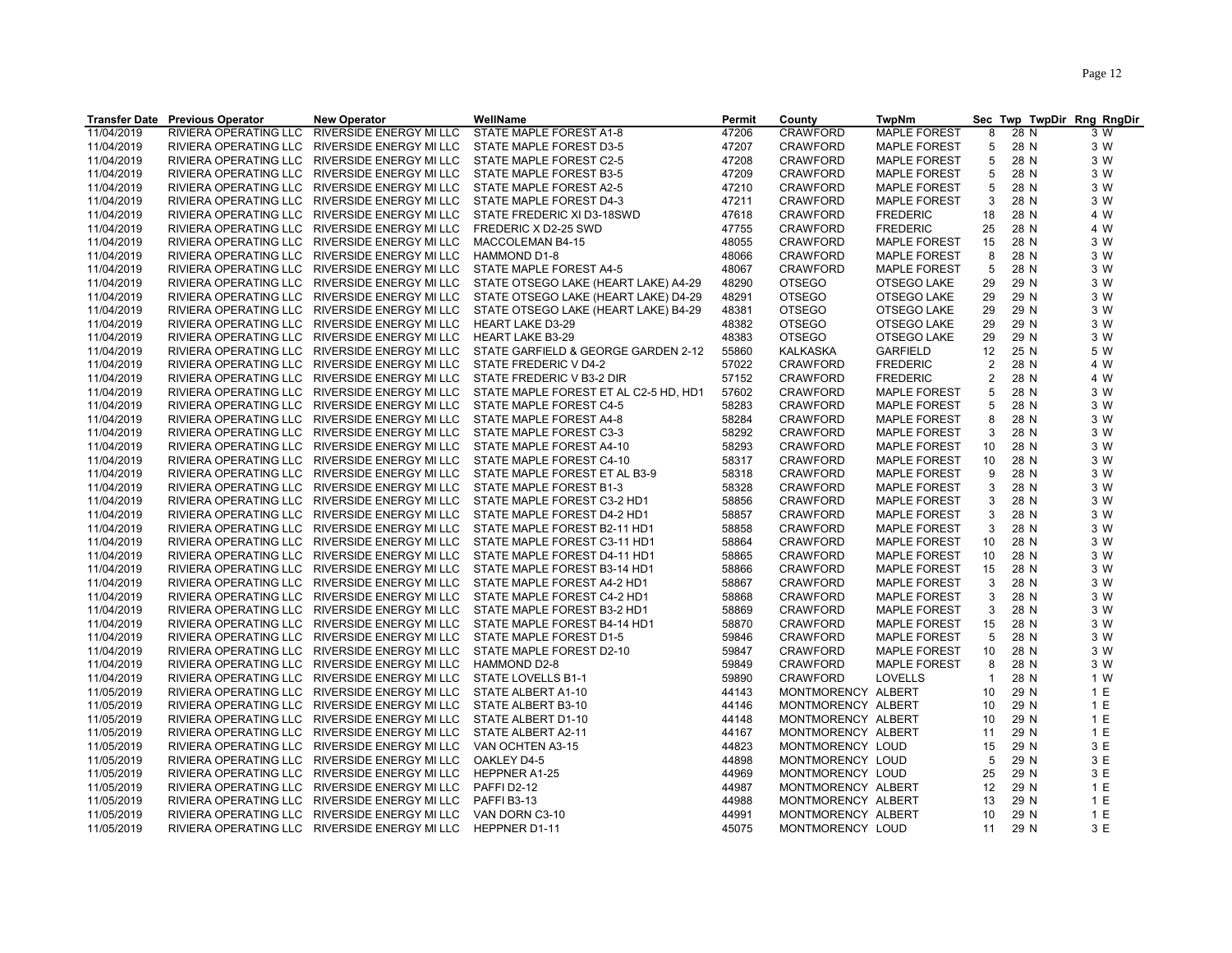|            | <b>Transfer Date Previous Operator</b> | <b>New Operator</b>                           | WellName                         | Permit | County             | <b>TwpNm</b>    |                |      | Sec Twp TwpDir Rng RngDir |
|------------|----------------------------------------|-----------------------------------------------|----------------------------------|--------|--------------------|-----------------|----------------|------|---------------------------|
| 11/05/2019 | RIVIERA OPERATING LLC                  | RIVERSIDE ENERGY MI LLC                       | STATE ALBERT C3-32               | 45224  | MONTMORENCY ALBERT |                 | 32             | 29 N | 1 E                       |
| 11/05/2019 |                                        | RIVIERA OPERATING LLC RIVERSIDE ENERGY MI LLC | STATE ALBERT C2-31               | 45225  | MONTMORENCY ALBERT |                 | 31             | 29 N | 1 E                       |
| 11/05/2019 |                                        | RIVIERA OPERATING LLC RIVERSIDE ENERGY MI LLC | STATE LOUD & "B" CLUB C1-3       | 45375  | MONTMORENCY LOUD   |                 | 3              | 29 N | 3 E                       |
| 11/05/2019 |                                        | RIVIERA OPERATING LLC RIVERSIDE ENERGY MI LLC | FRANCISCO D1-10                  | 45376  | MONTMORENCY LOUD   |                 | 10             | 29 N | 3 E                       |
| 11/05/2019 |                                        | RIVIERA OPERATING LLC RIVERSIDE ENERGY MI LLC | <b>CUMPER D3-9</b>               | 45377  | MONTMORENCY LOUD   |                 | 9              | 29 N | 3 E                       |
| 11/05/2019 |                                        | RIVIERA OPERATING LLC RIVERSIDE ENERGY MI LLC | STATE BRILEY D1-34               | 45388  | MONTMORENCY BRILEY |                 | 34             | 30 N | 2 E                       |
| 11/05/2019 |                                        | RIVIERA OPERATING LLC RIVERSIDE ENERGY MI LLC | STATE BRILEY B1-34               | 45389  | MONTMORENCY BRILEY |                 | 34             | 30 N | 2E                        |
| 11/05/2019 |                                        | RIVIERA OPERATING LLC RIVERSIDE ENERGY MI LLC | STATE LOUD C2-8                  | 45395  | MONTMORENCY LOUD   |                 | 8              | 29 N | 3 E                       |
| 11/05/2019 |                                        | RIVIERA OPERATING LLC RIVERSIDE ENERGY MI LLC | KARKUTT C2-14                    | 45434  | MONTMORENCY LOUD   |                 | 14             | 29 N | 3 E                       |
| 11/05/2019 |                                        | RIVIERA OPERATING LLC RIVERSIDE ENERGY MI LLC | <b>DUMA B1-15</b>                | 45435  | MONTMORENCY LOUD   |                 | 15             | 29 N | 3 E                       |
| 11/05/2019 |                                        | RIVIERA OPERATING LLC RIVERSIDE ENERGY MI LLC | HEPPNER C1-24                    | 45436  | MONTMORENCY LOUD   |                 | 24             | 29 N | 3 E                       |
| 11/05/2019 |                                        | RIVIERA OPERATING LLC RIVERSIDE ENERGY MI LLC | ZILKA A1-23                      | 45437  | MONTMORENCY LOUD   |                 | 23             | 29 N | 3 E                       |
| 11/05/2019 |                                        | RIVIERA OPERATING LLC RIVERSIDE ENERGY MI LLC | SCHWARTZ A1-14                   | 45438  | MONTMORENCY LOUD   |                 | 14             | 29 N | 3 E                       |
|            |                                        |                                               |                                  |        |                    |                 |                |      |                           |
| 11/05/2019 |                                        | RIVIERA OPERATING LLC RIVERSIDE ENERGY MI LLC | VAN OCHTEN C3-15                 | 45439  | MONTMORENCY LOUD   |                 | 15             | 29 N | 3 E                       |
| 11/05/2019 |                                        | RIVIERA OPERATING LLC RIVERSIDE ENERGY MI LLC | STATE LOUD C3-10                 | 45440  | MONTMORENCY LOUD   |                 | 10             | 29 N | 3 E                       |
| 11/05/2019 |                                        | RIVIERA OPERATING LLC RIVERSIDE ENERGY MI LLC | B CLUB A1-10                     | 45456  | MONTMORENCY LOUD   |                 | 10             | 29 N | 3 E                       |
| 11/05/2019 |                                        | RIVIERA OPERATING LLC RIVERSIDE ENERGY MI LLC | HEPPNER C3-11                    | 45457  | MONTMORENCY LOUD   |                 | 11             | 29 N | 3 E                       |
| 11/05/2019 |                                        | RIVIERA OPERATING LLC RIVERSIDE ENERGY MI LLC | HEPPNER B1-11                    | 45460  | MONTMORENCY LOUD   |                 | 11             | 29 N | 3 E                       |
| 11/05/2019 |                                        | RIVIERA OPERATING LLC RIVERSIDE ENERGY MI LLC | STATE LOUD C2-23                 | 45461  | MONTMORENCY LOUD   |                 | 23             | 29 N | 3 E                       |
| 11/05/2019 |                                        | RIVIERA OPERATING LLC RIVERSIDE ENERGY MI LLC | STATE LOUD D3-23                 | 45478  | MONTMORENCY LOUD   |                 | 23             | 29 N | 3 E                       |
| 11/05/2019 |                                        | RIVIERA OPERATING LLC RIVERSIDE ENERGY MI LLC | VON REIS D1-34                   | 45485  | <b>OTSEGO</b>      | <b>CHARLTON</b> | 34             | 31 N | 1 W                       |
| 11/05/2019 |                                        | RIVIERA OPERATING LLC RIVERSIDE ENERGY MI LLC | VON REIS D3-34                   | 45486  | <b>OTSEGO</b>      | <b>CHARLTON</b> | 34             | 31 N | 1 W                       |
| 11/05/2019 |                                        | RIVIERA OPERATING LLC RIVERSIDE ENERGY MI LLC | VON REIS D4-27                   | 45487  | <b>OTSEGO</b>      | CHARLTON        | 27             | 31 N | 1 W                       |
| 11/05/2019 |                                        | RIVIERA OPERATING LLC RIVERSIDE ENERGY MI LLC | DICHTEL B1-12                    | 45574  | MONTMORENCY ALBERT |                 | 12             | 29 N | 1 E                       |
| 11/05/2019 |                                        | RIVIERA OPERATING LLC RIVERSIDE ENERGY MI LLC | STATE BRILEY B3-32               | 45584  | MONTMORENCY BRILEY |                 | 32             | 30 N | 2E                        |
| 11/05/2019 |                                        | RIVIERA OPERATING LLC RIVERSIDE ENERGY MI LLC | PAFFIA1-14                       | 45590  | MONTMORENCY ALBERT |                 | 14             | 29 N | 1 E                       |
| 11/05/2019 |                                        | RIVIERA OPERATING LLC RIVERSIDE ENERGY MI LLC | PAFFIC1-11                       | 45591  | MONTMORENCY ALBERT |                 | 11             | 29 N | 1 E                       |
| 11/05/2019 |                                        | RIVIERA OPERATING LLC RIVERSIDE ENERGY MI LLC | <b>SAMP A2-12</b>                | 45593  | MONTMORENCY LOUD   |                 | 12             | 29 N | 3 E                       |
| 11/05/2019 |                                        | RIVIERA OPERATING LLC RIVERSIDE ENERGY MI LLC | BEAUREGARD B1-13                 | 45594  | MONTMORENCY LOUD   |                 | 13             | 29 N | 3 E                       |
| 11/05/2019 |                                        | RIVIERA OPERATING LLC RIVERSIDE ENERGY MI LLC | STATE ALBERT C1-13               | 45595  | MONTMORENCY ALBERT |                 | 13             | 29 N | 2 E                       |
| 11/05/2019 |                                        | RIVIERA OPERATING LLC RIVERSIDE ENERGY MI LLC | STATE ALBERT A2-13               | 45597  | MONTMORENCY ALBERT |                 | 13             | 29 N | 2 E                       |
| 11/05/2019 |                                        | RIVIERA OPERATING LLC RIVERSIDE ENERGY MI LLC | STATE HAYES (FREDERIC III) D3-26 | 45634  | <b>OTSEGO</b>      | <b>HAYES</b>    | 26             | 29 N | 4 W                       |
| 11/05/2019 |                                        | RIVIERA OPERATING LLC RIVERSIDE ENERGY MI LLC | STATE HAYES (FREDERIC III) D1-26 | 45635  | <b>OTSEGO</b>      | <b>HAYES</b>    | 26             | 29 N | 4 W                       |
| 11/05/2019 |                                        | RIVIERA OPERATING LLC RIVERSIDE ENERGY MI LLC | STATE HAYES (FREDERIC III) B4-26 | 45636  | <b>OTSEGO</b>      | <b>HAYES</b>    | 26             | 29 N | 4 W                       |
| 11/05/2019 |                                        | RIVIERA OPERATING LLC RIVERSIDE ENERGY MI LLC | STATE HAYES (FREDERIC III) B2-26 | 45637  | <b>OTSEGO</b>      | <b>HAYES</b>    | 26             | 29 N | 4 W                       |
| 11/05/2019 |                                        | RIVIERA OPERATING LLC RIVERSIDE ENERGY MI LLC | STATE HAYES (FREDERIC III) A1-26 | 45638  | <b>OTSEGO</b>      | <b>HAYES</b>    | 26             | 29 N | 4 W                       |
| 11/05/2019 |                                        | RIVIERA OPERATING LLC RIVERSIDE ENERGY MI LLC | STATE HAYES (FREDERIC III) B3-35 | 45639  | <b>OTSEGO</b>      | <b>HAYES</b>    | 35             | 29 N | 4 W                       |
| 11/05/2019 |                                        | RIVIERA OPERATING LLC RIVERSIDE ENERGY MI LLC | CLARK, HELEN ET AL C1-1          | 45767  | <b>OTSEGO</b>      | <b>CHESTER</b>  | $\overline{1}$ | 30 N | 2 W                       |
| 11/05/2019 |                                        | RIVIERA OPERATING LLC RIVERSIDE ENERGY MI LLC | KIDDER, HAROLD C2-1              | 45768  | <b>OTSEGO</b>      | <b>CHESTER</b>  | $\overline{1}$ | 30 N | 2 W                       |
| 11/05/2019 |                                        | RIVIERA OPERATING LLC RIVERSIDE ENERGY MI LLC | ANNAMAY GODIN TRUST B3-11        | 45773  | <b>OTSEGO</b>      | <b>CHESTER</b>  | 11             | 30 N | 2 W                       |
| 11/05/2019 |                                        | RIVIERA OPERATING LLC RIVERSIDE ENERGY MI LLC | <b>GODIN TRUST C1-11</b>         | 45774  | <b>OTSEGO</b>      | <b>CHESTER</b>  | 11             | 30 N | 2 W                       |
| 11/05/2019 |                                        | RIVIERA OPERATING LLC RIVERSIDE ENERGY MI LLC | <b>GODIN TRUST C4-11</b>         | 45776  | <b>OTSEGO</b>      | <b>CHESTER</b>  | 11             | 30 N | 2 W                       |
| 11/05/2019 |                                        | RIVIERA OPERATING LLC RIVERSIDE ENERGY MI LLC | <b>GODIN TRUST D1-11</b>         | 45777  | <b>OTSEGO</b>      |                 | 11             | 30 N | 2 W                       |
|            |                                        |                                               |                                  |        |                    | <b>CHESTER</b>  |                |      |                           |
| 11/05/2019 |                                        | RIVIERA OPERATING LLC RIVERSIDE ENERGY MI LLC | <b>GODIN TRUST D3-11</b>         | 45779  | <b>OTSEGO</b>      | <b>CHESTER</b>  | 11             | 30 N | 2 W                       |
| 11/05/2019 |                                        | RIVIERA OPERATING LLC RIVERSIDE ENERGY MI LLC | KELLY A2-12                      | 45781  | <b>OTSEGO</b>      | <b>CHESTER</b>  | 12             | 30 N | 2 W                       |
| 11/05/2019 |                                        | RIVIERA OPERATING LLC RIVERSIDE ENERGY MI LLC | KELLY B2-12                      | 45783  | <b>OTSEGO</b>      | <b>CHESTER</b>  | 12             | 30 N | 2 W                       |
| 11/05/2019 |                                        | RIVIERA OPERATING LLC RIVERSIDE ENERGY MI LLC | COMFORT D2-12                    | 45786  | <b>OTSEGO</b>      | <b>CHESTER</b>  | 12             | 30 N | 2 W                       |
| 11/05/2019 |                                        | RIVIERA OPERATING LLC RIVERSIDE ENERGY MI LLC | <b>WOLFE TRUSTS B3-14</b>        | 45791  | <b>OTSEGO</b>      | <b>CHESTER</b>  | 14             | 30 N | 2 W                       |
| 11/05/2019 |                                        | RIVIERA OPERATING LLC RIVERSIDE ENERGY MI LLC | <b>GUTHRIE TRUST A3-15</b>       | 45792  | <b>OTSEGO</b>      | <b>CHESTER</b>  | 15             | 30 N | 2 W                       |
| 11/05/2019 |                                        | RIVIERA OPERATING LLC RIVERSIDE ENERGY MI LLC | <b>GUTHRIE TRUST B3-15</b>       | 45794  | <b>OTSEGO</b>      | <b>CHESTER</b>  | 15             | 30 N | 2 W                       |
| 11/05/2019 |                                        | RIVIERA OPERATING LLC RIVERSIDE ENERGY MI LLC | KOBYLCZAK D2-22                  | 45796  | <b>OTSEGO</b>      | CHARLTON        | 22             | 30 N | 1 W                       |
| 11/05/2019 |                                        | RIVIERA OPERATING LLC RIVERSIDE ENERGY MI LLC | STANGOR LAND COMPANY A1-25       | 45797  | <b>OTSEGO</b>      | <b>CHARLTON</b> | 25             | 30 N | 1 W                       |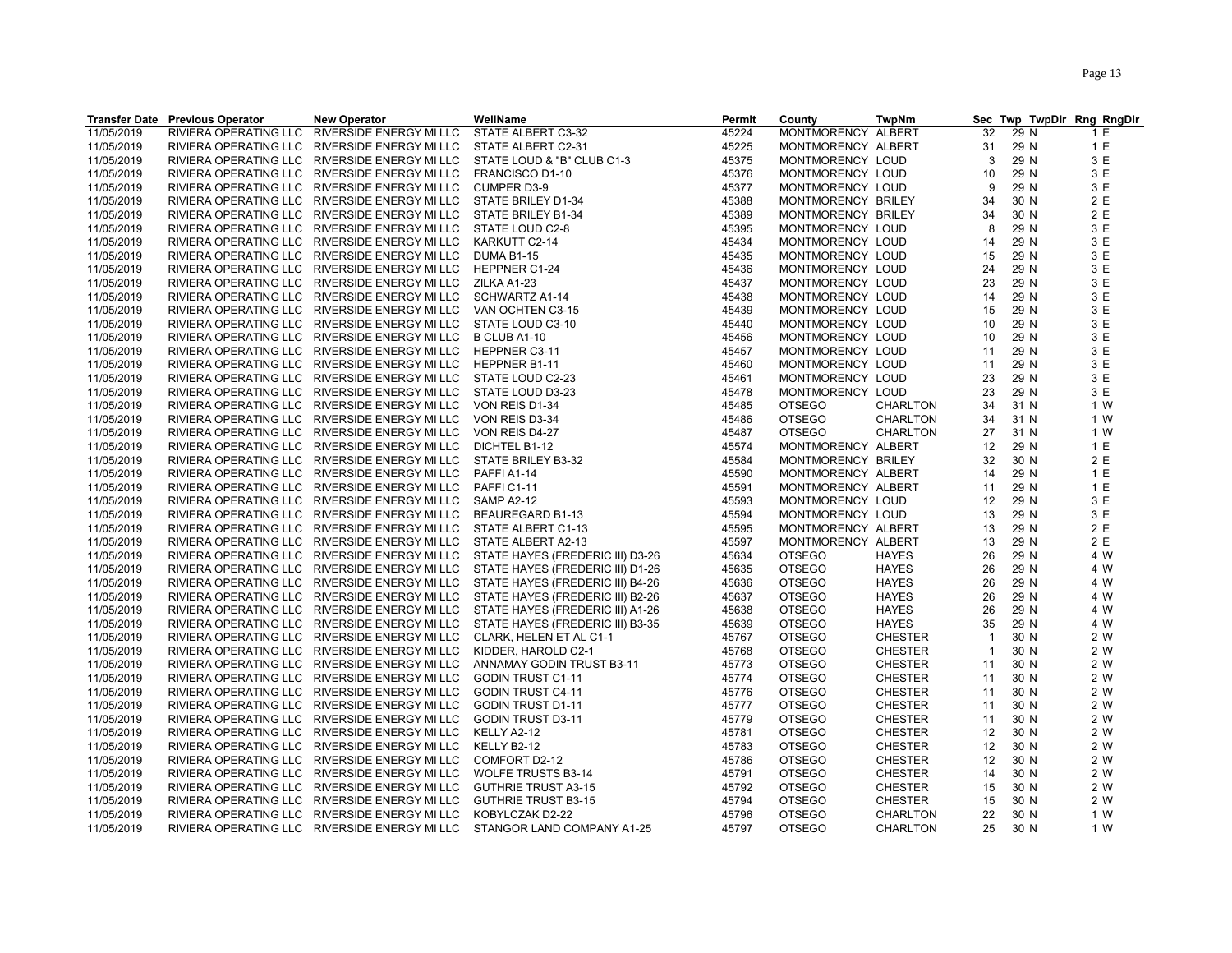|                          | <b>Transfer Date Previous Operator</b> | <b>New Operator</b>                                                                            | WellName                                   | Permit         | County                               | <b>TwpNm</b>    |                |              | Sec Twp TwpDir Rng RngDir |
|--------------------------|----------------------------------------|------------------------------------------------------------------------------------------------|--------------------------------------------|----------------|--------------------------------------|-----------------|----------------|--------------|---------------------------|
| 11/05/2019               | RIVIERA OPERATING LLC                  | RIVERSIDE ENERGY MI LLC                                                                        | STANGOR LAND COMPANY A2-25                 | 45798          | <b>OTSEGO</b>                        | CHARLTON        | 25             | 30 N         | 1 W                       |
| 11/05/2019               |                                        | RIVIERA OPERATING LLC RIVERSIDE ENERGY MI LLC                                                  | HANSEN D2-23                               | 45799          | <b>OTSEGO</b>                        | <b>CHARLTON</b> | 23             | 30 N         | 1 W                       |
| 11/05/2019               |                                        | RIVIERA OPERATING LLC RIVERSIDE ENERGY MI LLC                                                  | HANSEN C1-23                               | 45800          | <b>OTSEGO</b>                        | <b>CHARLTON</b> | 23             | 30 N         | 1 W                       |
| 11/05/2019               |                                        | RIVIERA OPERATING LLC RIVERSIDE ENERGY MI LLC                                                  | ZEIDLER A4-26                              | 45801          | <b>OTSEGO</b>                        | <b>CHARLTON</b> | 26             | 30 N         | 1 W                       |
| 11/05/2019               |                                        | RIVIERA OPERATING LLC RIVERSIDE ENERGY MI LLC                                                  | FREDERIC III C4-33                         | 45820          | <b>OTSEGO</b>                        | <b>HAYES</b>    | 33             | 29 N         | 4 W                       |
| 11/05/2019               |                                        | RIVIERA OPERATING LLC RIVERSIDE ENERGY MI LLC                                                  | FREDERIC III D3-34                         | 45821          | <b>OTSEGO</b>                        | <b>HAYES</b>    | 34             | 29 N         | 4 W                       |
| 11/05/2019               |                                        | RIVIERA OPERATING LLC RIVERSIDE ENERGY MI LLC                                                  | HARWOOD B4-13                              | 45904          | MONTMORENCY LOUD                     |                 | 13             | 29 N         | 3 E                       |
| 11/05/2019               |                                        | RIVIERA OPERATING LLC RIVERSIDE ENERGY MI LLC                                                  | <b>WILLIAMS B4-11</b>                      | 45905          | MONTMORENCY LOUD                     |                 | 11             | 29 N         | 3 E                       |
| 11/05/2019               |                                        | RIVIERA OPERATING LLC RIVERSIDE ENERGY MI LLC                                                  | BEAUREGARD D1-13                           | 45906          | MONTMORENCY LOUD                     |                 | 13             | 29 N         | 3 E                       |
| 11/05/2019               |                                        | RIVIERA OPERATING LLC RIVERSIDE ENERGY MI LLC                                                  | <b>SAMP D2-12</b>                          | 45907          | MONTMORENCY LOUD                     |                 | 12             | 29 N         | 3 E                       |
| 11/05/2019               |                                        | RIVIERA OPERATING LLC RIVERSIDE ENERGY MI LLC                                                  | <b>SAMP A4-12</b>                          | 45908          | MONTMORENCY LOUD                     |                 | 12             | 29 N         | 3 E                       |
| 11/05/2019               |                                        | RIVIERA OPERATING LLC RIVERSIDE ENERGY MI LLC                                                  | SAMP C4-12                                 | 45909          | MONTMORENCY LOUD                     |                 | 12             | 29 N         | 3E                        |
| 11/05/2019               |                                        | RIVIERA OPERATING LLC RIVERSIDE ENERGY MI LLC                                                  | KLEIN C1-1                                 | 45910          | MONTMORENCY LOUD                     |                 | $\overline{1}$ | 29 N         | 3 E                       |
| 11/05/2019               |                                        | RIVIERA OPERATING LLC RIVERSIDE ENERGY MI LLC                                                  | FREDERIC II D1-32                          | 46004          | <b>OTSEGO</b>                        | <b>HAYES</b>    | 32             | 29 N         | 4 W                       |
| 11/05/2019               |                                        | RIVIERA OPERATING LLC RIVERSIDE ENERGY MI LLC                                                  | FREDERIC I B3-29                           | 46005          | <b>OTSEGO</b>                        | <b>HAYES</b>    | 29             | 29 N         | 4 W                       |
| 11/05/2019               |                                        | RIVIERA OPERATING LLC RIVERSIDE ENERGY MI LLC                                                  | STATE LOUD D1-16                           | 46020          | MONTMORENCY LOUD                     |                 | 16             | 29 N         | 3 E                       |
| 11/05/2019               |                                        | RIVIERA OPERATING LLC RIVERSIDE ENERGY MI LLC                                                  | SPEER B2-16                                | 46021          | MONTMORENCY LOUD                     |                 | 16             | 29 N         | 3 E                       |
| 11/05/2019               |                                        | RIVIERA OPERATING LLC RIVERSIDE ENERGY MI LLC                                                  | SMITH C2-17                                | 46022          | MONTMORENCY LOUD                     |                 | 17             | 29 N         | 3 E                       |
| 11/05/2019               |                                        | RIVIERA OPERATING LLC RIVERSIDE ENERGY MI LLC                                                  | SMITH A3-17                                | 46024          | MONTMORENCY LOUD                     |                 | 17             | 29 N         | 3 E                       |
|                          |                                        | RIVIERA OPERATING LLC RIVERSIDE ENERGY MI LLC                                                  | KAMINSKE D3-16                             | 46025          |                                      |                 | 16             | 29 N         | 3 E                       |
| 11/05/2019               |                                        | RIVIERA OPERATING LLC RIVERSIDE ENERGY MI LLC                                                  |                                            | 46026          | MONTMORENCY LOUD                     |                 | 16             | 29 N         | 3 E                       |
| 11/05/2019               |                                        |                                                                                                | <b>CUMPER A3-16</b>                        |                | MONTMORENCY LOUD                     |                 |                |              |                           |
| 11/05/2019               |                                        | RIVIERA OPERATING LLC RIVERSIDE ENERGY MI LLC                                                  | STATE LOUD B3-8                            | 46027          | MONTMORENCY LOUD                     |                 | 8              | 29 N         | 3 E<br>3 E                |
| 11/05/2019               |                                        | RIVIERA OPERATING LLC RIVERSIDE ENERGY MI LLC                                                  | COOLE C1-9                                 | 46028          | MONTMORENCY LOUD                     |                 | 9              | 29 N         |                           |
| 11/05/2019               |                                        | RIVIERA OPERATING LLC RIVERSIDE ENERGY MI LLC                                                  | BEAUREGARD B4-14                           | 46029          | MONTMORENCY LOUD                     |                 | 14             | 29 N         | 3E                        |
| 11/05/2019               |                                        | RIVIERA OPERATING LLC RIVERSIDE ENERGY MI LLC                                                  | KARKUTT D3-14                              | 46030          | MONTMORENCY LOUD                     |                 | 14             | 29 N         | 3 E                       |
| 11/05/2019               |                                        | RIVIERA OPERATING LLC RIVERSIDE ENERGY MI LLC                                                  | <b>DUMA D1-15</b>                          | 46031          | MONTMORENCY LOUD                     |                 | 15             | 29 N         | 3 E<br>3 E                |
| 11/05/2019               |                                        | RIVIERA OPERATING LLC RIVERSIDE ENERGY MI LLC<br>RIVIERA OPERATING LLC RIVERSIDE ENERGY MI LLC | STATE LOUD B4-23                           | 46032<br>46034 | MONTMORENCY LOUD                     |                 | 23<br>25       | 29 N<br>29 N | 3 E                       |
| 11/05/2019               |                                        |                                                                                                | SPOHR A3-25<br>STATE LOUD B4-26            |                | MONTMORENCY LOUD                     |                 | 26             | 29 N         | 3E                        |
| 11/05/2019<br>11/05/2019 |                                        | RIVIERA OPERATING LLC RIVERSIDE ENERGY MI LLC<br>RIVIERA OPERATING LLC RIVERSIDE ENERGY MI LLC | STATE LOUD A1-26                           | 46036<br>46038 | MONTMORENCY LOUD<br>MONTMORENCY LOUD |                 | 26             | 29 N         | 3 E                       |
| 11/05/2019               |                                        | RIVIERA OPERATING LLC RIVERSIDE ENERGY MI LLC                                                  | STATE LOUD D1-8                            | 46052          |                                      |                 | 8              | 29 N         | 3 E                       |
| 11/05/2019               |                                        | RIVIERA OPERATING LLC RIVERSIDE ENERGY MI LLC                                                  | STATE LOUD B2-26                           | 46053          | MONTMORENCY LOUD<br>MONTMORENCY LOUD |                 | 26             | 29 N         | 3E                        |
|                          |                                        |                                                                                                |                                            |                |                                      |                 |                |              | 3 E                       |
| 11/05/2019               |                                        | RIVIERA OPERATING LLC RIVERSIDE ENERGY MI LLC<br>RIVIERA OPERATING LLC RIVERSIDE ENERGY MI LLC | SMITH C3-17<br>STATE LOUD D4-25            | 46062<br>46067 | MONTMORENCY LOUD<br>MONTMORENCY LOUD |                 | 17<br>25       | 29 N<br>29 N | 3 E                       |
| 11/05/2019               |                                        | RIVIERA OPERATING LLC RIVERSIDE ENERGY MI LLC                                                  | FREDERIC I D3-21                           | 46099          | <b>OTSEGO</b>                        | <b>HAYES</b>    | 21             | 29 N         | 4 W                       |
| 11/05/2019<br>11/05/2019 |                                        |                                                                                                |                                            |                | MONTMORENCY LOUD                     |                 | 24             | 29 N         | 3E                        |
| 11/05/2019               |                                        | RIVIERA OPERATING LLC RIVERSIDE ENERGY MI LLC<br>RIVIERA OPERATING LLC RIVERSIDE ENERGY MI LLC | STATE LOUD C3-24<br>STATE LOUD D1-25       | 46101<br>46116 | MONTMORENCY LOUD                     |                 | 25             | 29 N         | 3 E                       |
| 11/05/2019               |                                        | RIVIERA OPERATING LLC RIVERSIDE ENERGY MI LLC                                                  | SMITH A2-17                                | 46135          | MONTMORENCY LOUD                     |                 | 17             | 29 N         | 3 E                       |
| 11/05/2019               |                                        | RIVIERA OPERATING LLC RIVERSIDE ENERGY MI LLC                                                  | FREDERIC I B3-20                           | 46245          | <b>OTSEGO</b>                        | <b>HAYES</b>    | 20             | 29 N         | 4 W                       |
| 11/05/2019               |                                        | RIVIERA OPERATING LLC RIVERSIDE ENERGY MI LLC                                                  | STATE ALBERT A4-12                         | 46381          | MONTMORENCY ALBERT                   |                 | 12             | 29 N         | 2 E                       |
| 11/05/2019               |                                        | RIVIERA OPERATING LLC RIVERSIDE ENERGY MI LLC                                                  | STATE LOUD A1-5                            | 46458          | MONTMORENCY LOUD                     |                 | 5              | 29 N         | 3 E                       |
| 11/05/2019               |                                        | RIVIERA OPERATING LLC RIVERSIDE ENERGY MI LLC                                                  | STATE LOUD D4-8                            | 46460          | MONTMORENCY LOUD                     |                 | 8              | 29 N         | 3 E                       |
| 11/05/2019               |                                        | RIVIERA OPERATING LLC RIVERSIDE ENERGY MI LLC                                                  | STATE LOUD B2-5                            | 46478          | MONTMORENCY LOUD                     |                 | 5              | 29 N         | 3 E                       |
| 11/05/2019               |                                        | RIVIERA OPERATING LLC RIVERSIDE ENERGY MI LLC                                                  | <b>FARRIER B2-1</b>                        | 46518          | MONTMORENCY LOUD                     |                 | $\overline{1}$ | 29 N         | 3 E                       |
| 11/05/2019               |                                        | RIVIERA OPERATING LLC RIVERSIDE ENERGY MI LLC                                                  | KLEIN D3-1                                 | 46519          | MONTMORENCY LOUD                     |                 | $\overline{1}$ | 29 N         | 3 E                       |
| 11/05/2019               |                                        | RIVIERA OPERATING LLC RIVERSIDE ENERGY MI LLC                                                  | THOMAS LAKE I D4-27                        | 46559          | <b>OTSEGO</b>                        | <b>HAYES</b>    | 27             | 30 N         | 4 W                       |
|                          |                                        |                                                                                                |                                            | 46560          | <b>OTSEGO</b>                        | <b>HAYES</b>    |                |              | 4 W                       |
| 11/05/2019<br>11/05/2019 |                                        | RIVIERA OPERATING LLC RIVERSIDE ENERGY MI LLC<br>RIVIERA OPERATING LLC RIVERSIDE ENERGY MI LLC | THOMAS LAKE I D4-26<br>THOMAS LAKE I C3-26 | 46561          | <b>OTSEGO</b>                        | <b>HAYES</b>    | 26<br>26       | 30 N<br>30 N | 4 W                       |
| 11/05/2019               |                                        | RIVIERA OPERATING LLC RIVERSIDE ENERGY MI LLC                                                  | THOMAS LAKE I A3-34                        | 46564          | <b>OTSEGO</b>                        | <b>HAYES</b>    | 34             | 30 N         | 4 W                       |
| 11/05/2019               |                                        | RIVIERA OPERATING LLC RIVERSIDE ENERGY MI LLC                                                  | STATE HAYES (FREDERIC VIII) A3-30          | 46605          | <b>OTSEGO</b>                        | <b>HAYES</b>    | 30             | 29 N         | 4 W                       |
| 11/05/2019               |                                        | RIVIERA OPERATING LLC RIVERSIDE ENERGY MI LLC                                                  | FREDERIC VIII A4-30                        | 46606          | <b>OTSEGO</b>                        | <b>HAYES</b>    | 30             | 29 N         | 4 W                       |
| 11/05/2019               |                                        | RIVIERA OPERATING LLC RIVERSIDE ENERGY MI LLC                                                  | FREDERIC VIII A3-19                        | 46619          | <b>OTSEGO</b>                        | <b>HAYES</b>    | 19             | 29 N         | 4 W                       |
|                          |                                        |                                                                                                |                                            |                |                                      |                 |                |              |                           |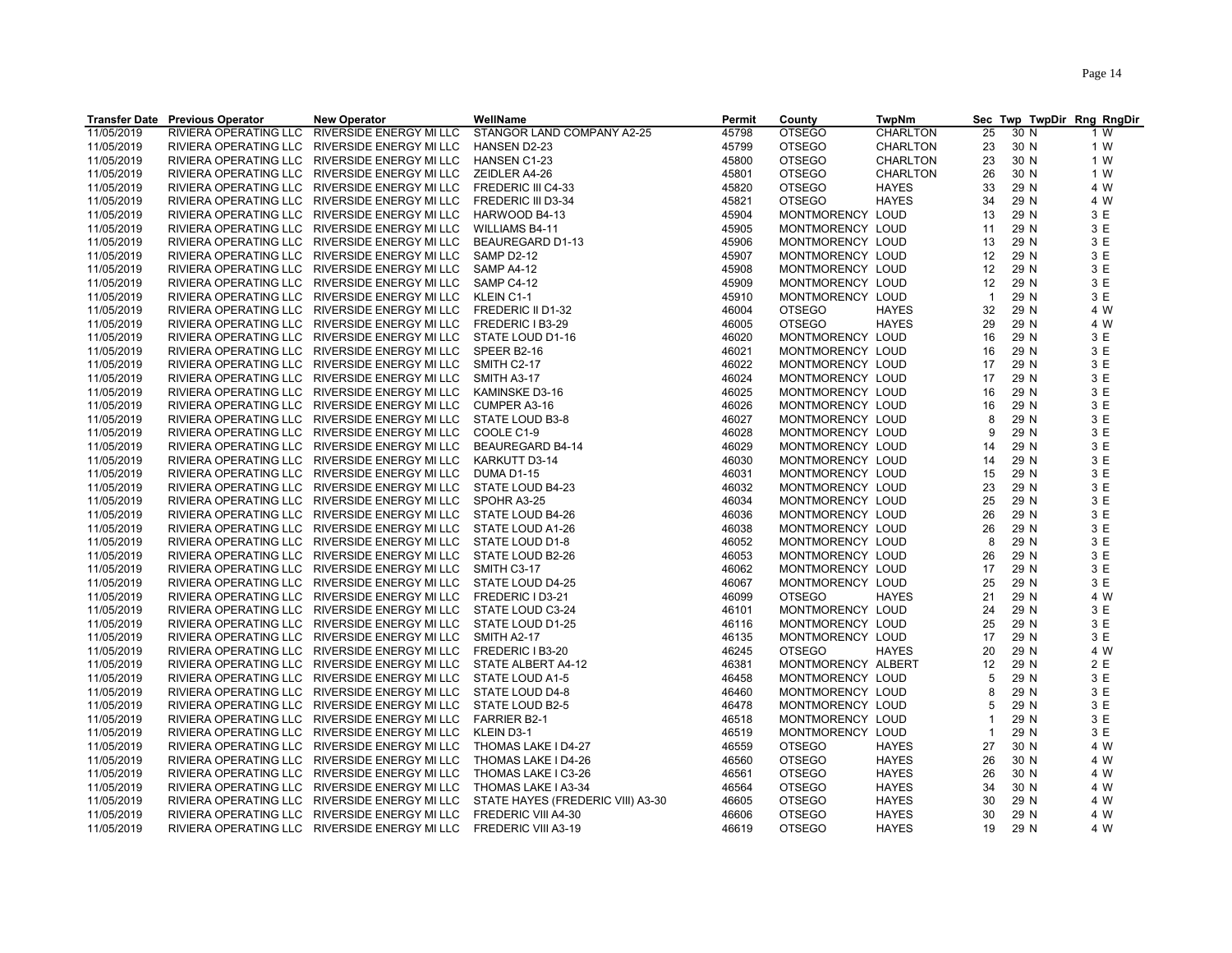|            | <b>Transfer Date Previous Operator</b> | <b>New Operator</b>                           | WellName                          | Permit | County             | <b>TwpNm</b>   | <b>Sec</b>     |      | Twp TwpDir Rng RngDir |
|------------|----------------------------------------|-----------------------------------------------|-----------------------------------|--------|--------------------|----------------|----------------|------|-----------------------|
| 11/05/2019 | RIVIERA OPERATING LLC                  | RIVERSIDE ENERGY MI LLC                       | FREDERIC VIII C3-19               | 46620  | <b>OTSEGO</b>      | <b>HAYES</b>   | 19             | 29 N | 4 W                   |
| 11/05/2019 |                                        | RIVIERA OPERATING LLC RIVERSIDE ENERGY MI LLC | FREDERIC VIII A4-19               | 46636  | <b>OTSEGO</b>      | <b>HAYES</b>   | 19             | 29 N | 4 W                   |
| 11/05/2019 |                                        | RIVIERA OPERATING LLC RIVERSIDE ENERGY MI LLC | FREDERIC VIII C4-18               | 46664  | <b>OTSEGO</b>      | <b>HAYES</b>   | 18             | 29 N | 4 W                   |
| 11/05/2019 |                                        | RIVIERA OPERATING LLC RIVERSIDE ENERGY MI LLC | FREDERIC VIII B3-18               | 46665  | <b>OTSEGO</b>      | <b>HAYES</b>   | 18             | 29 N | 4 W                   |
| 11/05/2019 |                                        | RIVIERA OPERATING LLC RIVERSIDE ENERGY MI LLC | FREDERIC VIII A4-18               | 46666  | <b>OTSEGO</b>      | <b>HAYES</b>   | 18             | 29 N | 4 W                   |
| 11/05/2019 |                                        | RIVIERA OPERATING LLC RIVERSIDE ENERGY MI LLC | FREDERIC VIII D3-18               | 46667  | <b>OTSEGO</b>      | <b>HAYES</b>   | 18             | 29 N | 4 W                   |
| 11/05/2019 |                                        | RIVIERA OPERATING LLC RIVERSIDE ENERGY MI LLC | LAKES OF THE NORTH C1-6           | 46680  | <b>OTSEGO</b>      | <b>HAYES</b>   | 6              | 29 N | 4 W                   |
| 11/05/2019 |                                        | RIVIERA OPERATING LLC RIVERSIDE ENERGY MI LLC | LAKES OF THE NORTH D1-30          | 46681  | <b>OTSEGO</b>      | <b>HAYES</b>   | 30             | 30 N | 4 W                   |
| 11/05/2019 |                                        | RIVIERA OPERATING LLC RIVERSIDE ENERGY MI LLC | LAKES OF THE NORTH B1-31          | 46682  | <b>OTSEGO</b>      | <b>HAYES</b>   | 31             | 30 N | 4 W                   |
| 11/05/2019 |                                        | RIVIERA OPERATING LLC RIVERSIDE ENERGY MI LLC | LAKES OF THE NORTH D1-31          | 46683  | <b>OTSEGO</b>      | <b>HAYES</b>   | 31             | 30 N | 4 W                   |
| 11/05/2019 |                                        | RIVIERA OPERATING LLC RIVERSIDE ENERGY MI LLC | STATE LOUD A1-27                  | 46704  | MONTMORENCY LOUD   |                | 27             | 29 N | 3 E                   |
| 11/05/2019 |                                        | RIVIERA OPERATING LLC RIVERSIDE ENERGY MI LLC | STATE LOUD B4-27                  | 46705  | MONTMORENCY LOUD   |                | 27             | 29 N | 3 E                   |
|            |                                        |                                               |                                   | 46896  |                    |                | 34             | 29 N | 3 E                   |
| 11/05/2019 |                                        | RIVIERA OPERATING LLC RIVERSIDE ENERGY MI LLC | STATE LOUD A4-34                  |        | MONTMORENCY LOUD   |                |                |      |                       |
| 11/05/2019 |                                        | RIVIERA OPERATING LLC RIVERSIDE ENERGY MI LLC | STATE ALBERT C4-2                 | 46915  | MONTMORENCY ALBERT |                | 2              | 29 N | 1 E                   |
| 11/05/2019 |                                        | RIVIERA OPERATING LLC RIVERSIDE ENERGY MI LLC | EBLING A4-9                       | 46958  | <b>OTSEGO</b>      | <b>HAYES</b>   | 9              | 30 N | 4 W                   |
| 11/05/2019 |                                        | RIVIERA OPERATING LLC RIVERSIDE ENERGY MI LLC | TOTEFF A4-1A                      | 47078  | <b>OTSEGO</b>      | <b>CHESTER</b> | $\mathbf 1$    | 29 N | 2 W                   |
| 11/05/2019 |                                        | RIVIERA OPERATING LLC RIVERSIDE ENERGY MI LLC | <b>WERNIG D4-1A</b>               | 47081  | <b>OTSEGO</b>      | <b>CHESTER</b> | $\overline{1}$ | 29 N | 2 W                   |
| 11/05/2019 |                                        | RIVIERA OPERATING LLC RIVERSIDE ENERGY MI LLC | FREDERIC I B4-21                  | 47105  | <b>OTSEGO</b>      | <b>HAYES</b>   | 21             | 29 N | 4 W                   |
| 11/05/2019 |                                        | RIVIERA OPERATING LLC RIVERSIDE ENERGY MI LLC | FREDERIC II D3-29                 | 47106  | <b>OTSEGO</b>      | <b>HAYES</b>   | 29             | 29 N | 4 W                   |
| 11/05/2019 |                                        | RIVIERA OPERATING LLC RIVERSIDE ENERGY MI LLC | STATE RUST A1-30                  | 47213  | <b>MONTMORENCY</b> | RUST           | 30             | 29 N | 4 E                   |
| 11/05/2019 |                                        | RIVIERA OPERATING LLC RIVERSIDE ENERGY MI LLC | STATE LOUD B3-22                  | 47256  | <b>MONTMORENCY</b> | LOUD           | 22             | 29 N | 3E                    |
| 11/05/2019 |                                        | RIVIERA OPERATING LLC RIVERSIDE ENERGY MI LLC | THOMAS LAKE I C3-34               | 47333  | <b>OTSEGO</b>      | <b>HAYES</b>   | 34             | 30 N | 4 W                   |
| 11/05/2019 |                                        | RIVIERA OPERATING LLC RIVERSIDE ENERGY MI LLC | THOMAS LAKE I B3-22               | 47334  | <b>OTSEGO</b>      | <b>HAYES</b>   | 22             | 30 N | 4 W                   |
| 11/05/2019 |                                        | RIVIERA OPERATING LLC RIVERSIDE ENERGY MI LLC | THOMAS LAKE I B2-22               | 47339  | <b>OTSEGO</b>      | <b>HAYES</b>   | 22             | 30 N | 4 W                   |
| 11/05/2019 |                                        | RIVIERA OPERATING LLC RIVERSIDE ENERGY MI LLC | THOMAS LAKE I A3-22               | 47340  | <b>OTSEGO</b>      | <b>HAYES</b>   | 22             | 30 N | 4 W                   |
| 11/05/2019 |                                        | RIVIERA OPERATING LLC RIVERSIDE ENERGY MI LLC | THOMAS LAKE I A4-21               | 47343  | <b>OTSEGO</b>      | <b>HAYES</b>   | 21             | 30 N | 4 W                   |
| 11/05/2019 |                                        | RIVIERA OPERATING LLC RIVERSIDE ENERGY MI LLC | STATE HAYES (THOMAS LAKE I) D4-34 | 47350  | <b>OTSEGO</b>      | <b>HAYES</b>   | 34             | 30 N | 4 W                   |
| 11/05/2019 |                                        | RIVIERA OPERATING LLC RIVERSIDE ENERGY MI LLC | STATE HAYES (THOMAS LAKE I) D2-26 | 47351  | <b>OTSEGO</b>      | <b>HAYES</b>   | 26             | 30 N | 4 W                   |
| 11/05/2019 |                                        | RIVIERA OPERATING LLC RIVERSIDE ENERGY MI LLC | WOLF C4-3                         | 47356  | <b>OTSEGO</b>      | <b>CHESTER</b> | 3              | 30 N | 2 W                   |
| 11/05/2019 |                                        | RIVIERA OPERATING LLC RIVERSIDE ENERGY MI LLC | WOLF A4-10                        | 47357  | <b>OTSEGO</b>      | <b>CHESTER</b> | 10             | 30 N | 2 W                   |
| 11/05/2019 |                                        | RIVIERA OPERATING LLC RIVERSIDE ENERGY MI LLC | LAKES OF THE NORTH B1-6           | 47370  | <b>OTSEGO</b>      | <b>HAYES</b>   | 6              | 29 N | 4 W                   |
| 11/05/2019 |                                        | RIVIERA OPERATING LLC RIVERSIDE ENERGY MI LLC | LAKES OF THE NORTH B4-6           | 47388  | <b>OTSEGO</b>      | <b>HAYES</b>   | 6              | 29 N | 4 W                   |
| 11/05/2019 |                                        | RIVIERA OPERATING LLC RIVERSIDE ENERGY MI LLC | THOMAS LAKE I C4-16               | 47392  | <b>OTSEGO</b>      | <b>HAYES</b>   | 16             | 30 N | 4 W                   |
| 11/05/2019 |                                        | RIVIERA OPERATING LLC RIVERSIDE ENERGY MI LLC | THOMAS LAKE I D3-16               | 47393  | <b>OTSEGO</b>      | <b>HAYES</b>   | 16             | 30 N | 4 W                   |
| 11/05/2019 |                                        | RIVIERA OPERATING LLC RIVERSIDE ENERGY MI LLC | LAKES OF THE NORTH B2-6           | 47510  | <b>OTSEGO</b>      | <b>HAYES</b>   | 6              | 29 N | 4 W                   |
| 11/05/2019 |                                        | RIVIERA OPERATING LLC RIVERSIDE ENERGY MI LLC | WILD WEST C1-3                    | 47803  | <b>OTSEGO</b>      | <b>HAYES</b>   | 3              | 30 N | 4 W                   |
| 11/05/2019 |                                        | RIVIERA OPERATING LLC RIVERSIDE ENERGY MI LLC | WILD WEST D4-4                    | 47804  | <b>OTSEGO</b>      | <b>HAYES</b>   | $\overline{4}$ | 30 N | 4 W                   |
| 11/05/2019 |                                        | RIVIERA OPERATING LLC RIVERSIDE ENERGY MI LLC | THOMAS LAKE I B4-27               | 48132  | <b>OTSEGO</b>      | <b>HAYES</b>   | 27             | 30 N | 4 W                   |
| 11/05/2019 |                                        | RIVIERA OPERATING LLC RIVERSIDE ENERGY MI LLC | THOMAS LAKE I A4-27               | 48133  | <b>OTSEGO</b>      | <b>HAYES</b>   | 27             | 30 N | 4 W                   |
| 11/05/2019 |                                        | RIVIERA OPERATING LLC RIVERSIDE ENERGY MI LLC | THOMAS LAKE I B4-21               | 48134  | <b>OTSEGO</b>      | <b>HAYES</b>   | 21             | 30 N | 4 W                   |
| 11/05/2019 |                                        | RIVIERA OPERATING LLC RIVERSIDE ENERGY MI LLC | STATE HAYES (THOMAS LAKE I) B4-34 | 48135  | <b>OTSEGO</b>      | <b>HAYES</b>   | 34             | 30 N | 4 W                   |
| 11/05/2019 |                                        | RIVIERA OPERATING LLC RIVERSIDE ENERGY MI LLC | THOMAS LAKE I A4-16               | 48146  | <b>OTSEGO</b>      | <b>HAYES</b>   | 16             | 30 N | 4 W                   |
| 11/05/2019 |                                        | RIVIERA OPERATING LLC RIVERSIDE ENERGY MI LLC | THOMAS LAKE I C2-16               | 48153  | <b>OTSEGO</b>      | <b>HAYES</b>   | 16             | 30 N | 4 W                   |
| 11/05/2019 |                                        | RIVIERA OPERATING LLC RIVERSIDE ENERGY MI LLC | WILD WEST C3-3                    | 48202  | <b>OTSEGO</b>      | <b>HAYES</b>   | 3              | 30 N | 4 W                   |
| 11/05/2019 |                                        | RIVIERA OPERATING LLC RIVERSIDE ENERGY MI LLC | WILD WEST C1-4                    | 48203  | <b>OTSEGO</b>      | <b>HAYES</b>   | $\overline{4}$ | 30 N | 4 W                   |
| 11/05/2019 |                                        | RIVIERA OPERATING LLC RIVERSIDE ENERGY MI LLC | WILD WEST B1-5                    | 48204  | <b>OTSEGO</b>      | <b>HAYES</b>   | 5              | 30 N | 4 W                   |
|            |                                        |                                               |                                   |        |                    |                |                |      |                       |
| 11/05/2019 |                                        | RIVIERA OPERATING LLC RIVERSIDE ENERGY MI LLC | WILD WEST C2-5                    | 48205  | <b>OTSEGO</b>      | <b>HAYES</b>   | 5<br>5         | 30 N | 4 W                   |
| 11/05/2019 |                                        | RIVIERA OPERATING LLC RIVERSIDE ENERGY MI LLC | WILD WEST D1-5                    | 48206  | <b>OTSEGO</b>      | <b>HAYES</b>   |                | 30 N | 4 W                   |
| 11/05/2019 |                                        | RIVIERA OPERATING LLC RIVERSIDE ENERGY MI LLC | WILD WEST D4-5                    | 48207  | <b>OTSEGO</b>      | <b>HAYES</b>   | 5              | 30 N | 4 W                   |
| 11/05/2019 |                                        | RIVIERA OPERATING LLC RIVERSIDE ENERGY MI LLC | WILD WEST B1-9                    | 48208  | <b>OTSEGO</b>      | <b>HAYES</b>   | 9              | 30 N | 4 W                   |
| 11/05/2019 |                                        | RIVIERA OPERATING LLC RIVERSIDE ENERGY MI LLC | WILD WEST D3-4                    | 48210  | <b>OTSEGO</b>      | <b>HAYES</b>   | $\overline{4}$ | 30 N | 4 W                   |
| 11/05/2019 |                                        | RIVIERA OPERATING LLC RIVERSIDE ENERGY MI LLC | WILD WEST D2-9                    | 48211  | <b>OTSEGO</b>      | <b>HAYES</b>   | q              | 30 N | 4 W                   |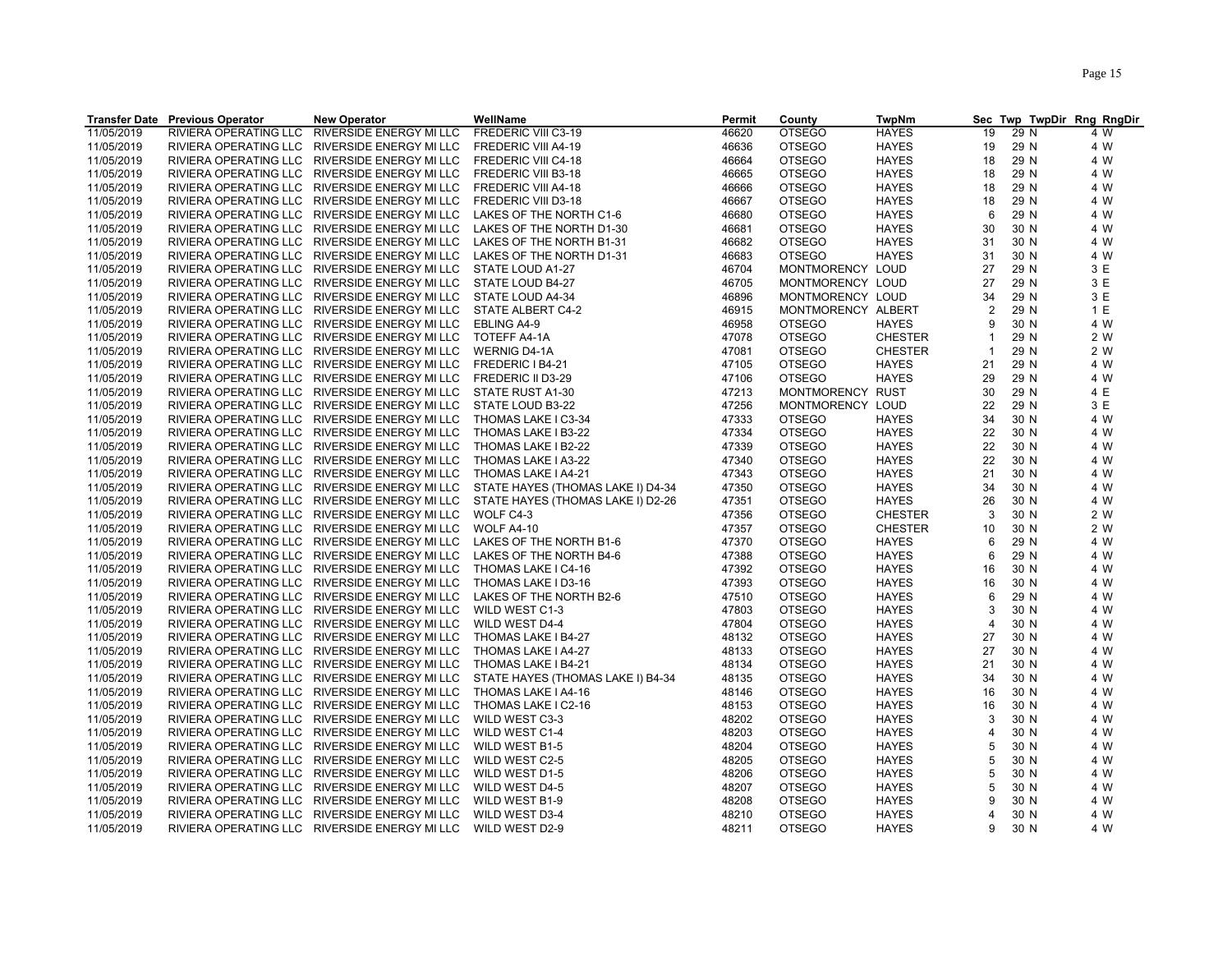|            | <b>Transfer Date Previous Operator</b> | <b>New Operator</b>                           | WellName                        | <b>Permit</b> | County        | <b>TwpNm</b>    | Sec            |      | Twp TwpDir Rng RngDir |
|------------|----------------------------------------|-----------------------------------------------|---------------------------------|---------------|---------------|-----------------|----------------|------|-----------------------|
| 11/05/2019 | RIVIERA OPERATING LLC                  | RIVERSIDE ENERGY MI LLC                       | WILD WEST D1-33                 | 48212         | <b>OTSEGO</b> | <b>ELMIRA</b>   | 33             | 31 N | 4 W                   |
| 11/05/2019 | RIVIERA OPERATING LLC                  | RIVERSIDE ENERGY MI LLC                       | WILD WEST D3-33                 | 48213         | <b>OTSEGO</b> | <b>ELMIRA</b>   | 33             | 31 N | 4 W                   |
| 11/05/2019 | RIVIERA OPERATING LLC                  | RIVERSIDE ENERGY MI LLC                       | WILD WEST D4-33                 | 48214         | <b>OTSEGO</b> | <b>ELMIRA</b>   | 33             | 31 N | 4 W                   |
| 11/05/2019 |                                        | RIVIERA OPERATING LLC RIVERSIDE ENERGY MI LLC | WILD WEST D2-3                  | 48215         | <b>OTSEGO</b> | <b>HAYES</b>    | 3              | 30 N | 4 W                   |
| 11/05/2019 |                                        | RIVIERA OPERATING LLC RIVERSIDE ENERGY MI LLC | CARGAS C2-2                     | 48591         | <b>OTSEGO</b> | <b>CHESTER</b>  | $\overline{2}$ | 30 N | 2 W                   |
| 11/05/2019 |                                        | RIVIERA OPERATING LLC RIVERSIDE ENERGY MI LLC | WILD WEST B3-9                  | 49120         | <b>OTSEGO</b> | <b>HAYES</b>    | 9              | 30 N | 4 W                   |
| 11/05/2019 |                                        | RIVIERA OPERATING LLC RIVERSIDE ENERGY MI LLC | WILD WEST B1-10                 | 49121         | <b>OTSEGO</b> | <b>HAYES</b>    | 10             | 30 N | 4 W                   |
| 11/05/2019 | RIVIERA OPERATING LLC                  | RIVERSIDE ENERGY MI LLC                       | LONE PINE B1-13                 | 49143         | <b>OTSEGO</b> | <b>HAYES</b>    | 13             | 30 N | 4 W                   |
| 11/05/2019 |                                        | RIVIERA OPERATING LLC RIVERSIDE ENERGY MI LLC | LONE PINE A1-13                 | 49144         | <b>OTSEGO</b> | <b>HAYES</b>    | 13             | 30 N | 4 W                   |
| 11/05/2019 |                                        | RIVIERA OPERATING LLC RIVERSIDE ENERGY MI LLC | LONE PINE D3-13                 | 49145         | <b>OTSEGO</b> | <b>HAYES</b>    | 13             | 30 N | 4 W                   |
| 11/05/2019 |                                        | RIVIERA OPERATING LLC RIVERSIDE ENERGY MI LLC | STATE HAYES (THOMAS LAKE) C1-34 | 49184         | <b>OTSEGO</b> | <b>HAYES</b>    | 34             | 30 N | 4 W                   |
| 11/05/2019 |                                        | RIVIERA OPERATING LLC RIVERSIDE ENERGY MI LLC | <b>CLASSICS A4-2</b>            | 49187         | <b>OTSEGO</b> | <b>CHESTER</b>  | $\overline{2}$ | 30 N | 2 W                   |
| 11/05/2019 | RIVIERA OPERATING LLC                  | RIVERSIDE ENERGY MI LLC                       | CLASSICS B4-10                  | 49188         | <b>OTSEGO</b> | <b>CHESTER</b>  | 10             | 30 N | 2 W                   |
| 11/05/2019 |                                        | RIVIERA OPERATING LLC RIVERSIDE ENERGY MI LLC | CLASSICS A2-13                  | 49189         | <b>OTSEGO</b> | <b>CHESTER</b>  | 13             | 30 N | 2 W                   |
| 11/05/2019 |                                        | RIVIERA OPERATING LLC RIVERSIDE ENERGY MI LLC | CLASSICS A1-11                  | 49190         | <b>OTSEGO</b> | <b>CHESTER</b>  | 11             | 30 N | 2 W                   |
| 11/05/2019 |                                        | RIVIERA OPERATING LLC RIVERSIDE ENERGY MI LLC | CLASSICS C3-14                  | 49191         | <b>OTSEGO</b> | <b>CHESTER</b>  | 14             | 30 N | 2 W                   |
|            |                                        | RIVIERA OPERATING LLC RIVERSIDE ENERGY MI LLC |                                 | 49830         | <b>OTSEGO</b> |                 | 35             | 30 N | 4 W                   |
| 11/05/2019 |                                        |                                               | THOMAS LAKE B4-35               |               |               | <b>HAYES</b>    |                |      |                       |
| 11/05/2019 |                                        | RIVIERA OPERATING LLC RIVERSIDE ENERGY MI LLC | THOMAS LAKE C2-14               | 50039         | <b>OTSEGO</b> | <b>HAYES</b>    | 14             | 30 N | 4 W                   |
| 11/05/2019 | RIVIERA OPERATING LLC                  | RIVERSIDE ENERGY MI LLC                       | THOMAS LAKE A1-23               | 50040         | <b>OTSEGO</b> | <b>HAYES</b>    | 23             | 30 N | 4 W                   |
| 11/05/2019 |                                        | RIVIERA OPERATING LLC RIVERSIDE ENERGY MI LLC | THOMAS LAKE A4-23               | 50041         | <b>OTSEGO</b> | <b>HAYES</b>    | 23             | 30 N | 4 W                   |
| 11/05/2019 |                                        | RIVIERA OPERATING LLC RIVERSIDE ENERGY MI LLC | THOMAS LAKE B4-23               | 50042         | <b>OTSEGO</b> | <b>HAYES</b>    | 23             | 30 N | 4 W                   |
| 11/05/2019 |                                        | RIVIERA OPERATING LLC RIVERSIDE ENERGY MI LLC | STATE HAYES (THOMAS LAKE) B1-23 | 50051         | <b>OTSEGO</b> | <b>HAYES</b>    | 23             | 30 N | 4 W                   |
| 11/05/2019 |                                        | RIVIERA OPERATING LLC RIVERSIDE ENERGY MI LLC | THOMAS LAKE D2-34               | 50350         | <b>OTSEGO</b> | <b>HAYES</b>    | 34             | 30 N | 4 W                   |
| 11/05/2019 |                                        | RIVIERA OPERATING LLC RIVERSIDE ENERGY MI LLC | THOMAS LAKE A1-34               | 50351         | <b>OTSEGO</b> | <b>HAYES</b>    | 34             | 30 N | 4 W                   |
| 11/05/2019 |                                        | RIVIERA OPERATING LLC RIVERSIDE ENERGY MI LLC | THOMAS LAKE D2-33               | 50352         | <b>OTSEGO</b> | <b>HAYES</b>    | 33             | 30 N | 4 W                   |
| 11/05/2019 |                                        | RIVIERA OPERATING LLC RIVERSIDE ENERGY MI LLC | THOMAS LAKE D1-29               | 50354         | <b>OTSEGO</b> | <b>HAYES</b>    | 29             | 30 N | 4 W                   |
| 11/05/2019 |                                        | RIVIERA OPERATING LLC RIVERSIDE ENERGY MI LLC | THOMAS LAKE D1-28               | 50407         | <b>OTSEGO</b> | <b>HAYES</b>    | 28             | 30 N | 4 W                   |
| 11/05/2019 |                                        | RIVIERA OPERATING LLC RIVERSIDE ENERGY MI LLC | THOMAS LAKE D3-29               | 50408         | <b>OTSEGO</b> | <b>HAYES</b>    | 29             | 30 N | 4 W                   |
| 11/05/2019 |                                        | RIVIERA OPERATING LLC RIVERSIDE ENERGY MI LLC | THOMAS LAKE A2-33               | 50409         | <b>OTSEGO</b> | <b>HAYES</b>    | 33             | 30 N | 4 W                   |
| 11/05/2019 |                                        | RIVIERA OPERATING LLC RIVERSIDE ENERGY MI LLC | THOMAS LAKE A3-33               | 50410         | <b>OTSEGO</b> | <b>HAYES</b>    | 33             | 30 N | 4 W                   |
| 11/05/2019 |                                        | RIVIERA OPERATING LLC RIVERSIDE ENERGY MI LLC | THOMAS LAKE C2-33               | 50411         | <b>OTSEGO</b> | <b>HAYES</b>    | 33             | 30 N | 4 W                   |
| 11/05/2019 |                                        | RIVIERA OPERATING LLC RIVERSIDE ENERGY MI LLC | STATE HAYES (THOMAS LAKE) D4-33 | 50529         | <b>OTSEGO</b> | <b>HAYES</b>    | 33             | 30 N | 4 W                   |
| 11/05/2019 |                                        | RIVIERA OPERATING LLC RIVERSIDE ENERGY MI LLC | STATE HAYES (THOMAS LAKE) D2-27 | 50531         | <b>OTSEGO</b> | <b>HAYES</b>    | 27             | 30 N | 4 W                   |
| 11/05/2019 |                                        | RIVIERA OPERATING LLC RIVERSIDE ENERGY MI LLC | THOMAS LAKE A1-26               | 51420         | <b>OTSEGO</b> | <b>HAYES</b>    | 26             | 30 N | 4 W                   |
| 11/05/2019 |                                        | RIVIERA OPERATING LLC RIVERSIDE ENERGY MI LLC | THOMAS LAKE A3-26               | 51421         | <b>OTSEGO</b> | <b>HAYES</b>    | 26             | 30 N | 4 W                   |
| 11/05/2019 |                                        | RIVIERA OPERATING LLC RIVERSIDE ENERGY MI LLC | THOMAS LAKE B4-26               | 51422         | <b>OTSEGO</b> | <b>HAYES</b>    | 26             | 30 N | 4 W                   |
| 11/05/2019 |                                        | RIVIERA OPERATING LLC RIVERSIDE ENERGY MI LLC | THOMAS LAKE B2-26               | 51423         | <b>OTSEGO</b> | <b>HAYES</b>    | 26             | 30 N | 4 W                   |
| 11/05/2019 |                                        | RIVIERA OPERATING LLC RIVERSIDE ENERGY MI LLC | CARGAS C1-2                     | 51838         | <b>OTSEGO</b> | <b>CHESTER</b>  | $\overline{2}$ | 30 N | 2 W                   |
| 11/05/2019 |                                        | RIVIERA OPERATING LLC RIVERSIDE ENERGY MI LLC | THOMAS LAKE D2-28               | 51841         | <b>OTSEGO</b> | <b>HAYES</b>    | 28             | 30 N | 4 W                   |
| 11/05/2019 |                                        | RIVIERA OPERATING LLC RIVERSIDE ENERGY MI LLC | GUMP B3-24HD1                   | 51844         | <b>OTSEGO</b> | <b>HAYES</b>    | 24             | 30 N | 4 W                   |
| 11/05/2019 |                                        | RIVIERA OPERATING LLC RIVERSIDE ENERGY MI LLC | THOMAS LAKE B1-32               | 51890         | <b>OTSEGO</b> | HAYES           | 32             | 30 N | 4 W                   |
| 11/05/2019 |                                        | RIVIERA OPERATING LLC RIVERSIDE ENERGY MI LLC | WILD WEST B4-4                  | 52607         | <b>OTSEGO</b> | <b>HAYES</b>    | $\overline{4}$ | 30 N | 4 W                   |
| 11/05/2019 |                                        | RIVIERA OPERATING LLC RIVERSIDE ENERGY MI LLC | LONE PINE D2-13                 | 53052         | <b>OTSEGO</b> | <b>HAYES</b>    | 13             | 30 N | 4 W                   |
| 11/05/2019 |                                        | RIVIERA OPERATING LLC RIVERSIDE ENERGY MI LLC | BROAD B4-22                     | 53123         | <b>ALPENA</b> | <b>OSSINEKE</b> | 22             | 29 N | 5 E                   |
| 11/05/2019 |                                        | RIVIERA OPERATING LLC RIVERSIDE ENERGY MI LLC | MARTENSON ET AL D3-11A          | 53613         | <b>OTSEGO</b> | <b>CHESTER</b>  | 11             | 29 N | 2 W                   |
| 11/05/2019 |                                        | RIVIERA OPERATING LLC RIVERSIDE ENERGY MI LLC | STATE OSSINEKE B2-25            | 54123         | <b>ALPENA</b> | <b>OSSINEKE</b> | 25             | 29 N | 6 E                   |
| 11/05/2019 |                                        | RIVIERA OPERATING LLC RIVERSIDE ENERGY MI LLC | <b>SIESS C1-15</b>              | 54508         | ALPENA        | <b>WILSON</b>   | 15             | 30 N | 7 E                   |
| 11/05/2019 |                                        | RIVIERA OPERATING LLC RIVERSIDE ENERGY MI LLC | WOLOSZYK A3-3                   | 55819         | <b>ALPENA</b> | <b>WILSON</b>   | 3              | 30 N | 6 E                   |
| 11/05/2019 |                                        | RIVIERA OPERATING LLC RIVERSIDE ENERGY MI LLC | TIMM D2-2                       | 56269         | <b>ALPENA</b> | <b>OSSINEKE</b> | $\overline{2}$ | 29 N | 7 E                   |
| 11/05/2019 |                                        | RIVIERA OPERATING LLC RIVERSIDE ENERGY MI LLC | WILD WEST D4-3                  | 56841         | <b>OTSEGO</b> | <b>HAYES</b>    | 3              | 30 N | 4 W                   |
| 11/05/2019 |                                        | RIVIERA OPERATING LLC RIVERSIDE ENERGY MI LLC | WILD WEST C3-4                  | 56842         | <b>OTSEGO</b> | <b>HAYES</b>    | $\overline{4}$ | 30 N | 4 W                   |
| 11/05/2019 |                                        | RIVIERA OPERATING LLC RIVERSIDE ENERGY MI LLC | WILD WEST A2-9                  | 56843         | <b>OTSEGO</b> | <b>HAYES</b>    | 9              | 30 N | 4 W                   |
|            |                                        |                                               |                                 |               |               |                 |                |      |                       |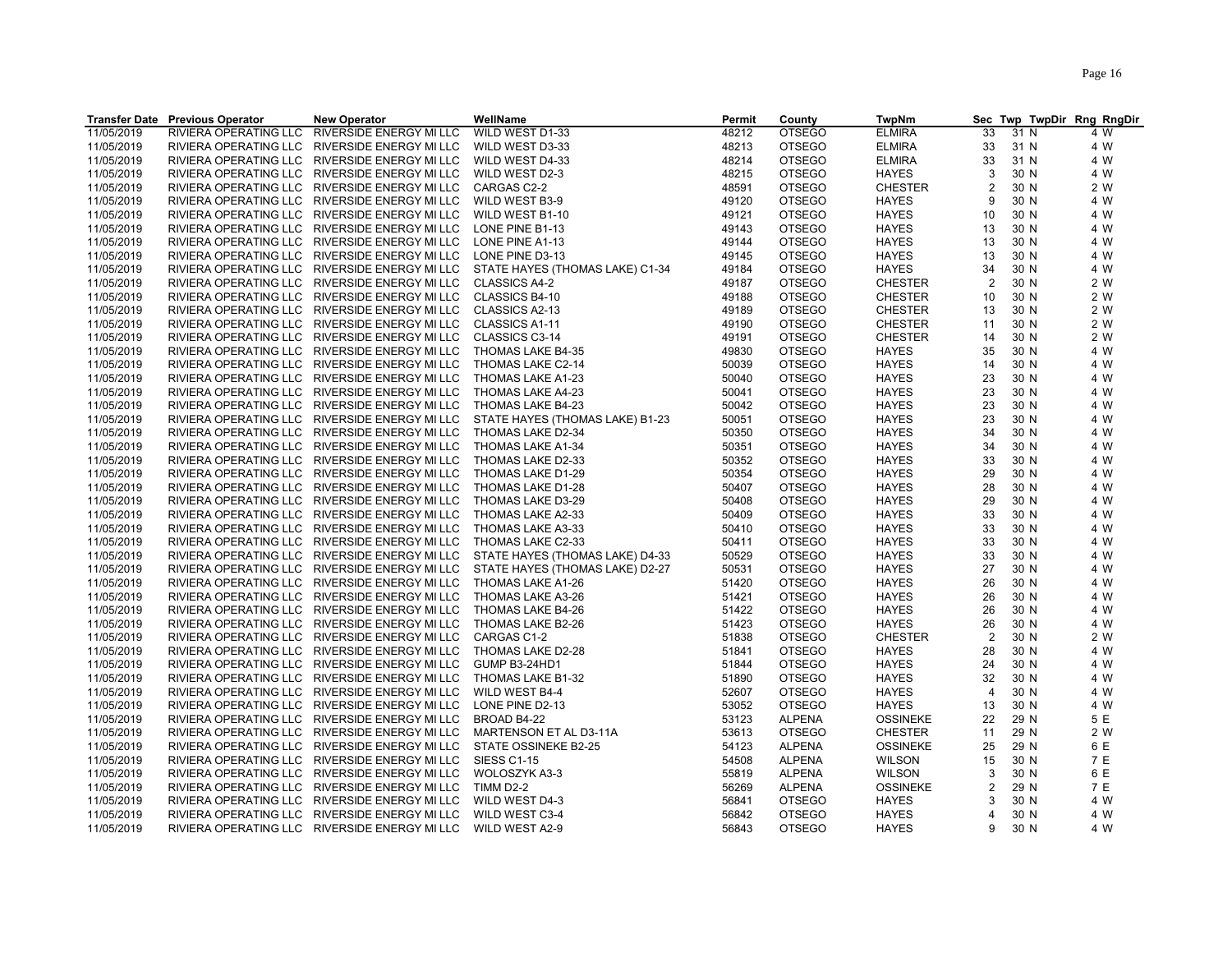|            | <b>Transfer Date Previous Operator</b> | <b>New Operator</b>                           | WellName                    | Permit | County             | <b>TwpNm</b>    |                |      | Sec Twp TwpDir Rng RngDir |
|------------|----------------------------------------|-----------------------------------------------|-----------------------------|--------|--------------------|-----------------|----------------|------|---------------------------|
| 11/05/2019 | RIVIERA OPERATING LLC                  | RIVERSIDE ENERGY MI LLC                       | WILD WEST C4-9              | 56844  | <b>OTSEGO</b>      | <b>HAYES</b>    | 9              | 30 N | 4 W                       |
| 11/05/2019 |                                        | RIVIERA OPERATING LLC RIVERSIDE ENERGY MI LLC | WILD WEST D3-9              | 56845  | <b>OTSEGO</b>      | <b>HAYES</b>    | 9              | 30 N | 4 W                       |
| 11/05/2019 |                                        | RIVIERA OPERATING LLC RIVERSIDE ENERGY MI LLC | WILD WEST D1-10             | 56846  | <b>OTSEGO</b>      | <b>HAYES</b>    | 10             | 30 N | 4 W                       |
| 11/05/2019 |                                        | RIVIERA OPERATING LLC RIVERSIDE ENERGY MI LLC | WILD WEST D1-4              | 56883  | <b>OTSEGO</b>      | <b>HAYES</b>    | 4              | 30 N | 4 W                       |
| 11/05/2019 |                                        | RIVIERA OPERATING LLC RIVERSIDE ENERGY MI LLC | WILD WEST C2-9              | 56884  | <b>OTSEGO</b>      | <b>HAYES</b>    | 9              | 30 N | 4 W                       |
| 11/05/2019 |                                        | RIVIERA OPERATING LLC RIVERSIDE ENERGY MI LLC | THOMAS LAKE NORTH B2-16     | 57265  | <b>OTSEGO</b>      | <b>HAYES</b>    | 16             | 30 N | 4 W                       |
| 11/05/2019 |                                        | RIVIERA OPERATING LLC RIVERSIDE ENERGY MI LLC | THOMAS LAKE ARROWHEAD B4-33 | 57266  | <b>OTSEGO</b>      | <b>HAYES</b>    | 33             | 30 N | 4 W                       |
| 11/05/2019 |                                        | RIVIERA OPERATING LLC RIVERSIDE ENERGY MI LLC | FREDERIC 1 B2-21            | 57456  | <b>OTSEGO</b>      | <b>HAYES</b>    | 21             | 29 N | 4 W                       |
| 11/05/2019 |                                        | RIVIERA OPERATING LLC RIVERSIDE ENERGY MI LLC | FREDERIC 1 D3-20            | 57457  | <b>OTSEGO</b>      | <b>HAYES</b>    | 20             | 29 N | 4 W                       |
| 11/05/2019 |                                        | RIVIERA OPERATING LLC RIVERSIDE ENERGY MI LLC | WESLEY A4-11                | 57985  | <b>OTSEGO</b>      | <b>CHESTER</b>  | 11             | 29 N | 2 W                       |
| 11/05/2019 |                                        | RIVIERA OPERATING LLC RIVERSIDE ENERGY MI LLC | HANSEN & FRANKE A3-26       | 57986  | <b>OTSEGO</b>      | <b>CHARLTON</b> | 26             | 30 N | 1 W                       |
| 11/05/2019 |                                        | RIVIERA OPERATING LLC RIVERSIDE ENERGY MI LLC | STATE CHARLTON A1-36        | 57987  | <b>OTSEGO</b>      | <b>CHARLTON</b> | 36             | 30 N | 1 W                       |
| 11/05/2019 |                                        | RIVIERA OPERATING LLC RIVERSIDE ENERGY MI LLC | <b>HOWARD TRUST C1-35</b>   | 58099  | <b>OTSEGO</b>      | <b>CHARLTON</b> | 35             | 31 N | 1 W                       |
| 11/05/2019 |                                        | RIVIERA OPERATING LLC RIVERSIDE ENERGY MI LLC | VALEK ET AL A1-34           | 58130  | <b>OTSEGO</b>      | CHARLTON        | 34             | 31 N | 1 W                       |
| 11/05/2019 |                                        | RIVIERA OPERATING LLC RIVERSIDE ENERGY MI LLC | THOMAS LAKE NORTH D1-16     | 58260  | <b>OTSEGO</b>      | <b>HAYES</b>    | 16             | 30 N | 4 W                       |
| 11/05/2019 |                                        | RIVIERA OPERATING LLC RIVERSIDE ENERGY MI LLC | <b>WERNIG TWIN C4-1</b>     | 59656  | <b>OTSEGO</b>      | <b>CHESTER</b>  | $\overline{1}$ | 29 N | 2 W                       |
| 11/05/2019 |                                        | RIVIERA OPERATING LLC RIVERSIDE ENERGY MI LLC | GELOW B1-12R                | 59927  | <b>OTSEGO</b>      | <b>CHESTER</b>  | 12             | 29 N | 2 W                       |
| 11/06/2019 |                                        | RIVIERA OPERATING LLC RIVERSIDE ENERGY MI LLC | HANSEN 7-26                 | 41871  | <b>OTSEGO</b>      | <b>CHARLTON</b> | 26             | 30 N | 1 W                       |
| 11/06/2019 |                                        | RIVIERA OPERATING LLC RIVERSIDE ENERGY MI LLC | <b>HANSEN C3-26</b>         | 42670  | <b>OTSEGO</b>      | <b>CHARLTON</b> | 26             | 30 N | 1 W                       |
| 11/06/2019 |                                        | RIVIERA OPERATING LLC RIVERSIDE ENERGY MI LLC | <b>HENDERSON D4-11</b>      | 46169  | MONTMORENCY LOUD   |                 | 11             | 29 N | 3 E                       |
| 11/06/2019 |                                        | RIVIERA OPERATING LLC RIVERSIDE ENERGY MI LLC | STATE LOUD B4-9             | 46185  | MONTMORENCY LOUD   |                 | 9              | 29 N | 3 E                       |
|            |                                        |                                               |                             |        |                    |                 |                |      | 2 E                       |
| 11/06/2019 |                                        | RIVIERA OPERATING LLC RIVERSIDE ENERGY MI LLC | JANSMA B1-18                | 46243  | MONTMORENCY ALBERT |                 | 18             | 29 N |                           |
| 11/06/2019 |                                        | RIVIERA OPERATING LLC RIVERSIDE ENERGY MI LLC | STATE LOUD B1-22            | 46300  | MONTMORENCY LOUD   |                 | 22             | 29 N | 3 E                       |
| 11/06/2019 |                                        | RIVIERA OPERATING LLC RIVERSIDE ENERGY MI LLC | STATE ALBERT B3-11          | 46341  | MONTMORENCY ALBERT |                 | 11             | 29 N | 2 E                       |
| 11/06/2019 |                                        | RIVIERA OPERATING LLC RIVERSIDE ENERGY MI LLC | STATE ALBERT D4-11          | 46342  | MONTMORENCY ALBERT |                 | 11             | 29 N | 2 E                       |
| 11/06/2019 |                                        | RIVIERA OPERATING LLC RIVERSIDE ENERGY MI LLC | STATE ALBERT A4-11          | 46343  | MONTMORENCY ALBERT |                 | 11             | 29 N | 2E                        |
| 11/06/2019 |                                        | RIVIERA OPERATING LLC RIVERSIDE ENERGY MI LLC | STATE ALBERT A1-11          | 46344  | MONTMORENCY ALBERT |                 | 11             | 29 N | 2 E                       |
| 11/06/2019 |                                        | RIVIERA OPERATING LLC RIVERSIDE ENERGY MI LLC | STATE ALBERT D4-13          | 46345  | MONTMORENCY ALBERT |                 | 13             | 29 N | 2 E                       |
| 11/06/2019 |                                        | RIVIERA OPERATING LLC RIVERSIDE ENERGY MI LLC | STATE ALBERT D4-12          | 46346  | MONTMORENCY ALBERT |                 | 12             | 29 N | 2 E                       |
| 11/06/2019 |                                        | RIVIERA OPERATING LLC RIVERSIDE ENERGY MI LLC | STATE ALBERT A3-12          | 46347  | MONTMORENCY ALBERT |                 | 12             | 29 N | 2E                        |
| 11/06/2019 |                                        | RIVIERA OPERATING LLC RIVERSIDE ENERGY MI LLC | STATE ALBERT C3-12          | 46348  | MONTMORENCY ALBERT |                 | 12             | 29 N | 2 E                       |
| 11/06/2019 |                                        | RIVIERA OPERATING LLC RIVERSIDE ENERGY MI LLC | JOY C2-13                   | 46393  | MONTMORENCY LOUD   |                 | 13             | 29 N | 3E                        |
| 11/06/2019 |                                        | RIVIERA OPERATING LLC RIVERSIDE ENERGY MI LLC | <b>STATE LOUD A3-5</b>      | 46457  | MONTMORENCY LOUD   |                 | 5              | 29 N | 3 E                       |
| 11/06/2019 |                                        | RIVIERA OPERATING LLC RIVERSIDE ENERGY MI LLC | STATE LOUD A1-8             | 46459  | MONTMORENCY LOUD   |                 | 8              | 29 N | 3 E                       |
| 11/06/2019 |                                        | RIVIERA OPERATING LLC RIVERSIDE ENERGY MI LLC | OAKLEY B2-4                 | 46521  | MONTMORENCY LOUD   |                 |                | 29 N | 3 E                       |
| 11/06/2019 |                                        | RIVIERA OPERATING LLC RIVERSIDE ENERGY MI LLC | OAKLEY A1-4                 | 46522  | MONTMORENCY LOUD   |                 | 4              | 29 N | 3E                        |
| 11/06/2019 |                                        | RIVIERA OPERATING LLC RIVERSIDE ENERGY MI LLC | <b>MAYNERICH B4-4</b>       | 46523  | MONTMORENCY LOUD   |                 | $\overline{4}$ | 29 N | 3E                        |
| 11/06/2019 |                                        | RIVIERA OPERATING LLC RIVERSIDE ENERGY MI LLC | STATE LOUD C3-3             | 46593  | MONTMORENCY LOUD   |                 | 3              | 29 N | 3 E                       |
| 11/06/2019 |                                        | RIVIERA OPERATING LLC RIVERSIDE ENERGY MI LLC | HEPPNER, ET AL A2-24        | 46602  | MONTMORENCY LOUD   |                 | 24             | 29 N | 3E                        |
| 11/06/2019 |                                        | RIVIERA OPERATING LLC RIVERSIDE ENERGY MI LLC | <b>FARRIER A1-1</b>         | 46651  | MONTMORENCY LOUD   |                 | $\overline{1}$ | 29 N | 3 E                       |
| 11/06/2019 |                                        | RIVIERA OPERATING LLC RIVERSIDE ENERGY MI LLC | MAURER C1-36                | 46689  | MONTMORENCY LOUD   |                 | 36             | 29 N | 3 E                       |
| 11/06/2019 |                                        | RIVIERA OPERATING LLC RIVERSIDE ENERGY MI LLC | SOUTHWORTH A4-36            | 46690  | MONTMORENCY LOUD   |                 | 36             | 29 N | 3 E                       |
| 11/06/2019 |                                        | RIVIERA OPERATING LLC RIVERSIDE ENERGY MI LLC | BIXEL C1-35                 | 46691  | MONTMORENCY LOUD   |                 | 35             | 29 N | 3 E                       |
| 11/06/2019 |                                        | RIVIERA OPERATING LLC RIVERSIDE ENERGY MI LLC | ZELK D3-34                  | 46692  | MONTMORENCY LOUD   |                 | 34             | 29 N | 3 E                       |
| 11/06/2019 |                                        | RIVIERA OPERATING LLC RIVERSIDE ENERGY MI LLC | ERNST D1-34                 | 46693  | MONTMORENCY LOUD   |                 | 34             | 29 N | 3E                        |
| 11/06/2019 |                                        | RIVIERA OPERATING LLC RIVERSIDE ENERGY MI LLC | STATE LOUD D2-26            | 46702  | MONTMORENCY LOUD   |                 | 26             | 29 N | 3 E                       |
| 11/06/2019 |                                        | RIVIERA OPERATING LLC RIVERSIDE ENERGY MI LLC | STATE LOUD D4-26            | 46703  | MONTMORENCY LOUD   |                 | 26             | 29 N | 3 E                       |
| 11/06/2019 |                                        | RIVIERA OPERATING LLC RIVERSIDE ENERGY MI LLC | STATE LOUD B2-35            | 46706  | MONTMORENCY LOUD   |                 | 35             | 29 N | 3E                        |
| 11/06/2019 |                                        | RIVIERA OPERATING LLC RIVERSIDE ENERGY MI LLC | STATE LOUD B4-35            | 46707  | MONTMORENCY LOUD   |                 | 35             | 29 N | 3E                        |
| 11/06/2019 |                                        | RIVIERA OPERATING LLC RIVERSIDE ENERGY MI LLC | STATE LOUD C3-35            | 46708  | MONTMORENCY LOUD   |                 | 35             | 29 N | 3 E                       |
| 11/06/2019 |                                        | RIVIERA OPERATING LLC RIVERSIDE ENERGY MI LLC | STATE LOUD D4-35            | 46709  | MONTMORENCY LOUD   |                 | 35             | 29 N | 3 E                       |
| 11/06/2019 |                                        | RIVIERA OPERATING LLC RIVERSIDE ENERGY MI LLC | SAMP C2-12                  | 46720  | MONTMORENCY LOUD   |                 | 12             | 29 N | 3 E                       |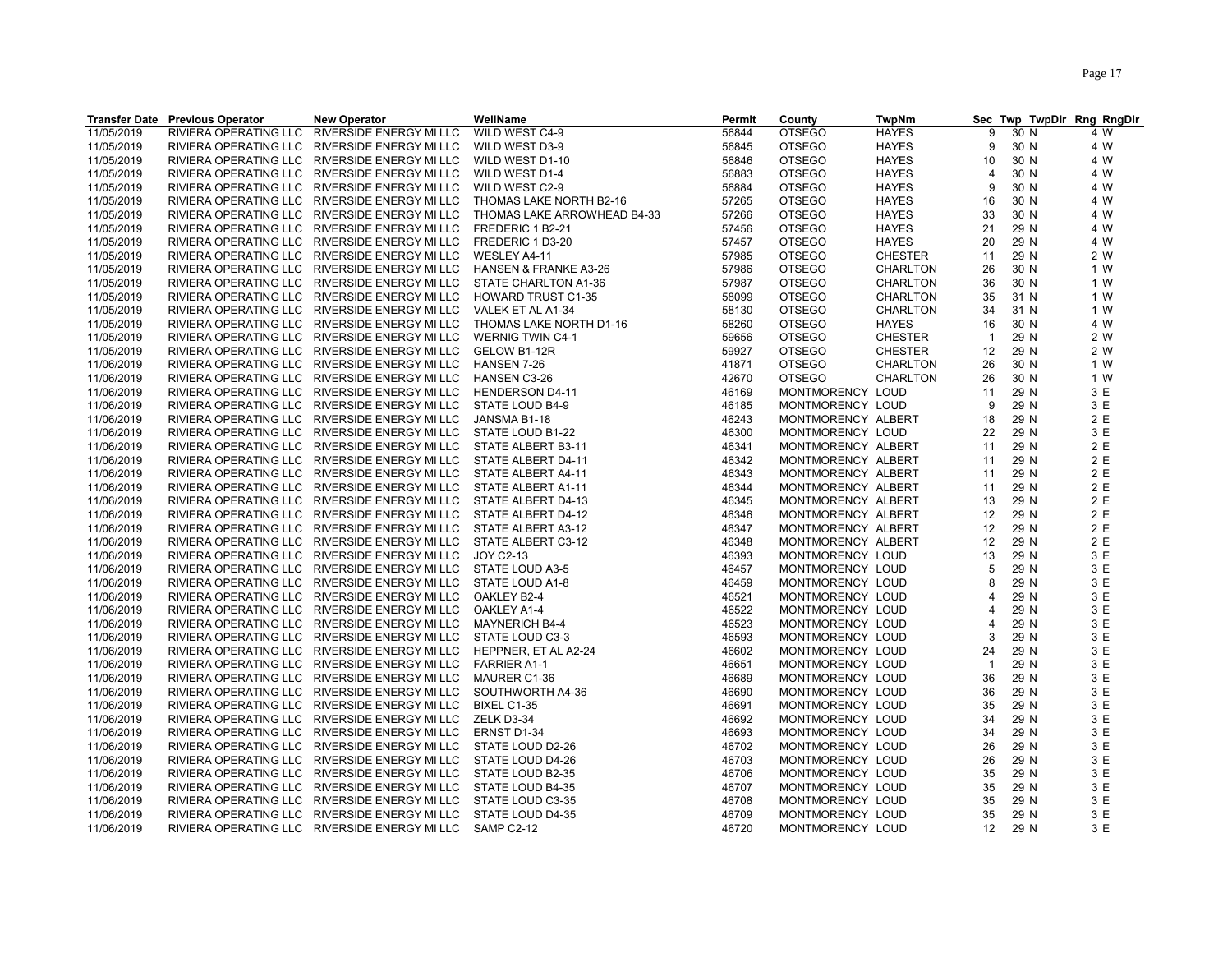|                          | <b>Transfer Date Previous Operator</b> | <b>New Operator</b>                                                      | WellName                   | Permit | County                                   | <b>TwpNm</b> | <b>Sec</b>              |      | Twp TwpDir Rng RngDir |
|--------------------------|----------------------------------------|--------------------------------------------------------------------------|----------------------------|--------|------------------------------------------|--------------|-------------------------|------|-----------------------|
| 11/06/2019               | RIVIERA OPERATING LLC                  | RIVERSIDE ENERGY MI LLC                                                  | LOCKWOOD LAKE RANCH C1-8   | 46765  | <b>MONTMORENCY</b>                       | RUST         | 8                       | 29 N | 4 E                   |
| 11/06/2019               | RIVIERA OPERATING LLC                  | RIVERSIDE ENERGY MI LLC                                                  | LOCKWOOD LAKE RANCH D2-18  | 46766  | MONTMORENCY RUST                         |              | 18                      | 29 N | 4 E                   |
| 11/06/2019               | RIVIERA OPERATING LLC                  | RIVERSIDE ENERGY MI LLC                                                  | LOCKWOOD LAKE RANCH A4-7   | 46767  | MONTMORENCY RUST                         |              | $\overline{7}$          | 29 N | 4 E                   |
| 11/06/2019               | RIVIERA OPERATING LLC                  | RIVERSIDE ENERGY MI LLC                                                  | LOCKWOOD LAKE RANCH B3-7   | 46768  | MONTMORENCY RUST                         |              | $\overline{7}$          | 29 N | 4 E                   |
| 11/06/2019               |                                        | RIVIERA OPERATING LLC RIVERSIDE ENERGY MI LLC                            | LOCKWOOD LAKE RANCH C1-7   | 46769  | MONTMORENCY RUST                         |              | $\overline{7}$          | 29 N | 4 E                   |
| 11/06/2019               | RIVIERA OPERATING LLC                  | RIVERSIDE ENERGY MI LLC                                                  | SOUTHWORTH B3-36           | 46783  | MONTMORENCY LOUD                         |              | 36                      | 29 N | 3 E                   |
| 11/06/2019               | RIVIERA OPERATING LLC                  | RIVERSIDE ENERGY MI LLC                                                  | COOLE B1-9                 | 46784  | MONTMORENCY LOUD                         |              | 9                       | 29 N | 3 E                   |
| 11/06/2019               |                                        | RIVIERA OPERATING LLC RIVERSIDE ENERGY MI LLC                            | STATE LOUD A4-24           | 46785  | MONTMORENCY LOUD                         |              | 24                      | 29 N | 3 E                   |
| 11/06/2019               |                                        | RIVIERA OPERATING LLC RIVERSIDE ENERGY MI LLC                            | POPPLE FLATS D3-4          | 46786  | MONTMORENCY LOUD                         |              | $\overline{4}$          | 29 N | 3 E                   |
| 11/06/2019               |                                        | RIVIERA OPERATING LLC RIVERSIDE ENERGY MI LLC                            | LOCKWOOD LAKE RANCH A3-19  | 46876  | MONTMORENCY RUST                         |              | 19                      | 29 N | 4 E                   |
| 11/06/2019               |                                        | RIVIERA OPERATING LLC RIVERSIDE ENERGY MI LLC                            | LOCKWOOD LAKE RANCH C4-19  | 46877  | MONTMORENCY RUST                         |              | 19                      | 29 N | 4 E                   |
| 11/06/2019               | RIVIERA OPERATING LLC                  | RIVERSIDE ENERGY MI LLC                                                  | LOCKWOOD LAKE RANCH A4-18  | 46878  | MONTMORENCY RUST                         |              | 18                      | 29 N | 4 E                   |
| 11/06/2019               |                                        | RIVIERA OPERATING LLC RIVERSIDE ENERGY MI LLC                            | STATE LOUD D4-27           | 46895  | MONTMORENCY LOUD                         |              | 27                      | 29 N | 3 E                   |
| 11/06/2019               |                                        | RIVIERA OPERATING LLC RIVERSIDE ENERGY MI LLC                            | CLUB 15 C3-12              | 46910  | MONTMORENCY ALBERT                       |              | 12                      | 29 N | 1 E                   |
| 11/06/2019               |                                        | RIVIERA OPERATING LLC RIVERSIDE ENERGY MI LLC                            | CLUB 15 A3-12              | 46911  | MONTMORENCY ALBERT                       |              | 12                      | 29 N | 1 E                   |
| 11/06/2019               |                                        | RIVIERA OPERATING LLC RIVERSIDE ENERGY MI LLC                            | <b>SMITH B3-11</b>         | 46912  | MONTMORENCY ALBERT                       |              | 11                      | 29 N | 1 E                   |
| 11/06/2019               | <b>RIVIERA OPERATING LLC</b>           | <b>RIVERSIDE ENERGY MI LLC</b>                                           | STATE ALBERT & NEWELL C3-3 | 46913  | MONTMORENCY ALBERT                       |              | 3                       | 29 N | 1 E                   |
| 11/06/2019               |                                        | RIVIERA OPERATING LLC RIVERSIDE ENERGY MI LLC                            | ARMSTRONG C2-2             | 46914  | MONTMORENCY ALBERT                       |              | $\overline{2}$          | 29 N | 1 E                   |
| 11/06/2019               |                                        | RIVIERA OPERATING LLC RIVERSIDE ENERGY MI LLC                            | BRILEY D2-28               | 46993  | MONTMORENCY BRILEY                       |              | 28                      | 30 N | 2E                    |
| 11/06/2019               | RIVIERA OPERATING LLC                  | RIVERSIDE ENERGY MI LLC                                                  | BRILEY B1-28               | 46994  | MONTMORENCY BRILEY                       |              | 28                      | 30 N | 2 E                   |
| 11/06/2019               |                                        | RIVIERA OPERATING LLC RIVERSIDE ENERGY MI LLC                            | BRILEY D1-27               | 46995  | MONTMORENCY BRILEY                       |              | 27                      | 30 N | 2 E                   |
| 11/06/2019               |                                        | RIVIERA OPERATING LLC RIVERSIDE ENERGY MI LLC                            | STATE BRILEY B1-26         | 47019  | MONTMORENCY BRILEY                       |              | 26                      | 30 N | 2 E                   |
|                          | RIVIERA OPERATING LLC                  | RIVERSIDE ENERGY MI LLC                                                  | STATE BRILEY D1-26         | 47020  |                                          |              | 26                      | 30 N | 2 E                   |
| 11/06/2019<br>11/06/2019 |                                        | RIVIERA OPERATING LLC RIVERSIDE ENERGY MI LLC                            | STATE BRILEY C4-28         | 47021  | MONTMORENCY BRILEY<br>MONTMORENCY BRILEY |              | 28                      | 30 N | 2 E                   |
|                          |                                        | RIVIERA OPERATING LLC RIVERSIDE ENERGY MI LLC                            | STATE BRILEY D2-33         | 47023  | MONTMORENCY BRILEY                       |              | 33                      | 30 N | 2E                    |
| 11/06/2019<br>11/06/2019 |                                        | RIVIERA OPERATING LLC RIVERSIDE ENERGY MI LLC                            | STATE RUST D3-20           | 47042  | MONTMORENCY RUST                         |              | 20                      | 29 N | 4 E                   |
| 11/06/2019               |                                        | RIVIERA OPERATING LLC RIVERSIDE ENERGY MI LLC                            | STATE RUST D1-19           | 47043  | MONTMORENCY RUST                         |              | 19                      | 29 N | 4 E                   |
| 11/06/2019               |                                        | RIVIERA OPERATING LLC RIVERSIDE ENERGY MI LLC                            | STATE BRILEY B3-22         | 47083  | MONTMORENCY BRILEY                       |              | 22                      | 30 N | 2 E                   |
| 11/06/2019               | RIVIERA OPERATING LLC                  | RIVERSIDE ENERGY MI LLC                                                  | STATE BRILEY D1-22         | 47084  | MONTMORENCY BRILEY                       |              | 22                      | 30 N | 2 E                   |
| 11/06/2019               |                                        | RIVIERA OPERATING LLC RIVERSIDE ENERGY MI LLC                            | STATE BRILEY D3-22         | 47085  | MONTMORENCY BRILEY                       |              | 22                      | 30 N | 2 E                   |
| 11/06/2019               |                                        | RIVIERA OPERATING LLC RIVERSIDE ENERGY MI LLC                            | BRILEY B3-29               | 47086  | MONTMORENCY BRILEY                       |              | 29                      | 30 N | 2 E                   |
| 11/06/2019               |                                        | RIVIERA OPERATING LLC RIVERSIDE ENERGY MI LLC                            | ERWIN D4-36                | 47088  | MONTMORENCY LOUD                         |              | 36                      | 29 N | 3 E                   |
| 11/06/2019               |                                        | RIVIERA OPERATING LLC RIVERSIDE ENERGY MI LLC                            | STATE RUST C3-20           | 47089  | MONTMORENCY RUST                         |              | 20                      | 29 N | 4 E                   |
| 11/06/2019               | <b>RIVIERA OPERATING LLC</b>           | <b>RIVERSIDE ENERGY MI LLC</b>                                           | <b>GUTHRIE D1-1</b>        | 47212  | MONTMORENCY ALBERT                       |              | $\overline{\mathbf{1}}$ | 29 N | 1 E                   |
| 11/06/2019               |                                        | RIVIERA OPERATING LLC RIVERSIDE ENERGY MI LLC                            | WILDWOOD CLUB A2-6         | 47214  | MONTMORENCY RUST                         |              | 6                       | 29 N | 4 E                   |
| 11/06/2019               |                                        | RIVIERA OPERATING LLC RIVERSIDE ENERGY MI LLC                            | PICCININI C2-6             | 47215  | MONTMORENCY RUST                         |              | 6                       | 29 N | 4 E                   |
| 11/06/2019               | RIVIERA OPERATING LLC                  | RIVERSIDE ENERGY MI LLC                                                  | COLE CREEK C2-30           | 47216  | MONTMORENCY RUST                         |              | 30                      | 29 N | 4 E                   |
| 11/06/2019               |                                        | RIVIERA OPERATING LLC RIVERSIDE ENERGY MI LLC                            | WILDWOOD CLUB B1-6         | 47217  | MONTMORENCY RUST                         |              | 6                       | 29 N | 4 E                   |
| 11/06/2019               |                                        | RIVIERA OPERATING LLC RIVERSIDE ENERGY MI LLC                            | STATE RUST D1-20           | 47226  | MONTMORENCY RUST                         |              | 20                      | 29 N | 4 E                   |
| 11/06/2019               | RIVIERA OPERATING LLC                  | RIVERSIDE ENERGY MI LLC                                                  | STATE ALBERT A2-15         | 47232  | MONTMORENCY ALBERT                       |              | 15                      | 29 N | 1 E                   |
| 11/06/2019               |                                        | RIVIERA OPERATING LLC RIVERSIDE ENERGY MI LLC                            | STATE BRILEY C1-33         | 47236  | MONTMORENCY BRILEY                       |              | 33                      | 30 N | 2 E                   |
| 11/06/2019               |                                        | RIVIERA OPERATING LLC RIVERSIDE ENERGY MI LLC                            | STATE LOUD D2-27           | 47254  | MONTMORENCY LOUD                         |              | 27                      | 29 N | 3 E                   |
| 11/06/2019               |                                        | RIVIERA OPERATING LLC RIVERSIDE ENERGY MI LLC                            | STATE LOUD A2-34           | 47255  | MONTMORENCY LOUD                         |              | 34                      | 29 N | 3 E                   |
| 11/06/2019               |                                        | RIVIERA OPERATING LLC RIVERSIDE ENERGY MI LLC                            | BRILEY B3-34               | 47326  | MONTMORENCY BRILEY                       |              | 34                      | 30 N | 2 E                   |
| 11/06/2019               |                                        | RIVIERA OPERATING LLC RIVERSIDE ENERGY MI LLC                            | BRILEY D1-23               | 47329  | MONTMORENCY BRILEY                       |              | 23                      | 30 N | 2 E                   |
| 11/06/2019               |                                        | RIVIERA OPERATING LLC RIVERSIDE ENERGY MI LLC                            | STATE BRILEY B2-27         | 47407  | MONTMORENCY BRILEY                       |              | 27                      | 30 N | 2 E                   |
|                          |                                        |                                                                          | STATE BRILEY D4-29         | 47420  | MONTMORENCY BRILEY                       |              | 29                      | 30 N | 2E                    |
| 11/06/2019<br>11/06/2019 | RIVIERA OPERATING LLC                  | RIVIERA OPERATING LLC RIVERSIDE ENERGY MI LLC<br>RIVERSIDE ENERGY MI LLC | STATE BRILEY B3-27         | 47422  | MONTMORENCY BRILEY                       |              | 27                      | 30 N | 2 E                   |
| 11/06/2019               |                                        | RIVIERA OPERATING LLC RIVERSIDE ENERGY MI LLC                            | STATE BRILEY D3-27         | 47425  | MONTMORENCY BRILEY                       |              | 27                      | 30 N | 2E                    |
| 11/06/2019               |                                        | RIVIERA OPERATING LLC RIVERSIDE ENERGY MI LLC                            | JOY ESTATE D4-13           | 47856  | MONTMORENCY LOUD                         |              | 13                      | 29 N | 3 E                   |
| 11/06/2019               |                                        | RIVIERA OPERATING LLC RIVERSIDE ENERGY MI LLC                            | STATE ALBERT A2-12         | 48008  | MONTMORENCY ALBERT                       |              | 12                      | 29 N | 2 E                   |
| 11/06/2019               |                                        | RIVIERA OPERATING LLC RIVERSIDE ENERGY MI LLC                            | STATE ALBERT A4-13         | 48078  | MONTMORENCY ALBERT                       |              | 13                      | 29 N | 2 E                   |
|                          |                                        |                                                                          |                            |        |                                          |              |                         |      |                       |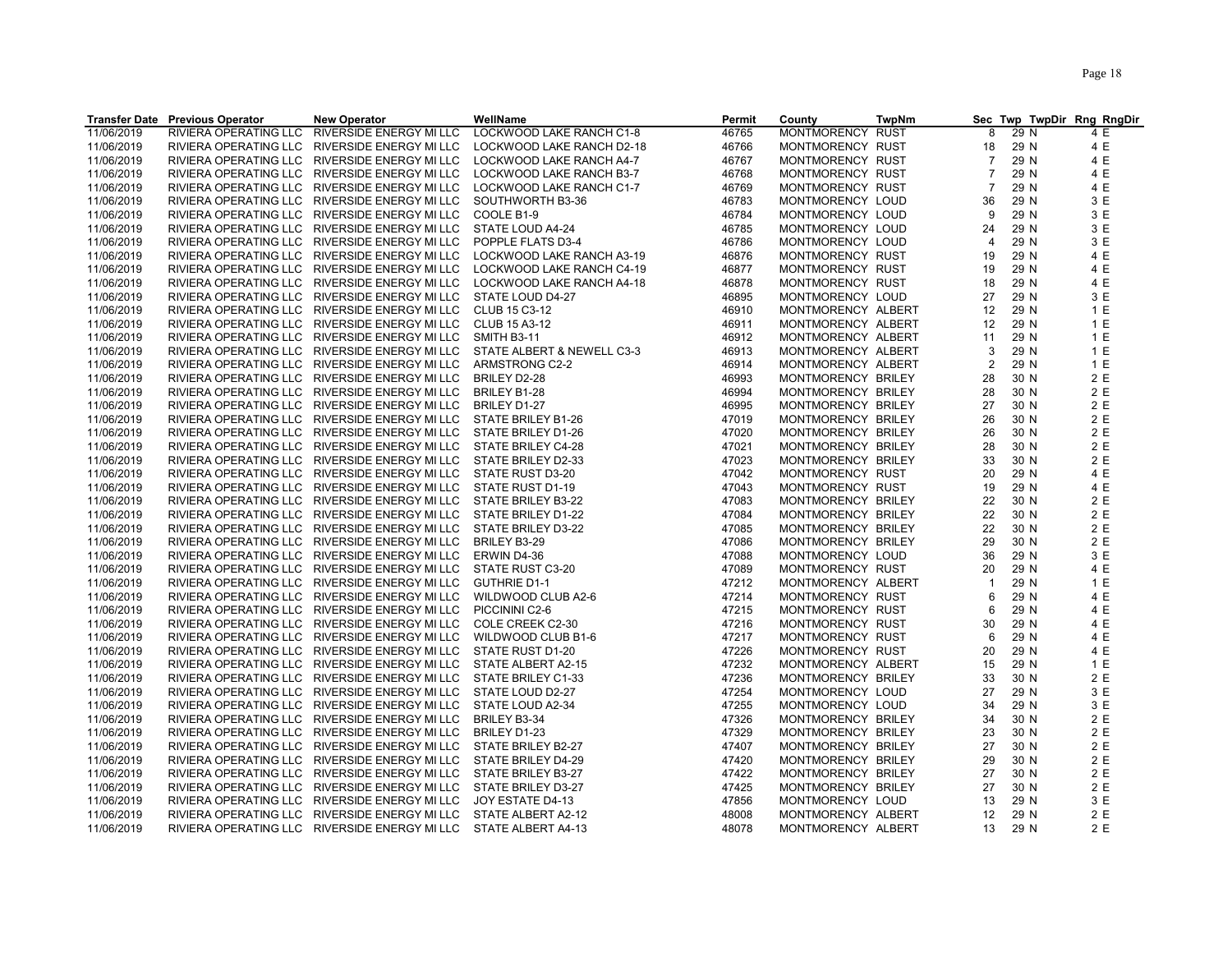| 11/06/2019<br>RIVIERA OPERATING LLC<br>RIVERSIDE ENERGY MI LLC<br>STATE BRILEY D3-26<br>48140<br>MONTMORENCY BRILEY<br>26<br>30 N<br>2 E<br>2 E<br>11/06/2019<br>RIVIERA OPERATING LLC RIVERSIDE ENERGY MI LLC<br>STATE BRILEY A3-26<br>48141<br>MONTMORENCY BRILEY<br>26<br>30 N<br>3<br>29 N<br>4 E<br>11/06/2019<br>RIVIERA OPERATING LLC<br>RIVERSIDE ENERGY MI LLC<br>TACHICK, ROBERT C C4-3<br>48288<br>MONTMORENCY RUST<br>2 E<br>11/06/2019<br>RIVIERA OPERATING LLC RIVERSIDE ENERGY MI LLC<br>STATE ALBERT D2-12<br>48475<br>MONTMORENCY ALBERT<br>12<br>29 N<br>2 E<br>11/06/2019<br>RIVIERA OPERATING LLC RIVERSIDE ENERGY MI LLC<br>STATE BRILEY & NAVARRE D2-21<br>48739<br>MONTMORENCY BRILEY<br>21<br>30 N<br>2 E<br>11/06/2019<br>RIVIERA OPERATING LLC RIVERSIDE ENERGY MI LLC<br>48740<br>21<br>30 N<br><b>BROOKER D4-21</b><br>MONTMORENCY BRILEY<br>11/06/2019<br>48796<br>28<br>2 E<br>RIVIERA OPERATING LLC RIVERSIDE ENERGY MI LLC<br>STATE BRILEY B3-28<br>MONTMORENCY BRILEY<br>30 N<br>2 E<br>22<br>11/06/2019<br>RIVIERA OPERATING LLC RIVERSIDE ENERGY MI LLC<br>STATE BRILEY B2-22<br>48800<br>MONTMORENCY BRILEY<br>30 N<br>23<br>2 E<br>11/06/2019<br>RIVIERA OPERATING LLC RIVERSIDE ENERGY MI LLC<br>48812<br>MONTMORENCY BRILEY<br>30 N<br>STATE BRILEY B1-23<br>3 E<br>11/06/2019<br>RIVIERA OPERATING LLC RIVERSIDE ENERGY MI LLC<br>48828<br>MONTMORENCY AVERY<br>36<br>30 N<br>STATE AVERY A4-36<br>3 E<br>RIVIERA OPERATING LLC RIVERSIDE ENERGY MI LLC<br>11/06/2019<br>STATE AVERY D2-35<br>48837<br>MONTMORENCY AVERY<br>35<br>30 N<br>2 E<br>11/06/2019<br>48860<br>30 N<br>RIVIERA OPERATING LLC RIVERSIDE ENERGY MI LLC<br>STATE BRILEY C2-34<br>MONTMORENCY BRILEY<br>34<br>29<br>2 E<br>11/06/2019<br>RIVIERA OPERATING LLC RIVERSIDE ENERGY MI LLC<br>STATE BRILEY A1-29<br>48947<br>MONTMORENCY BRILEY<br>30 N<br>2E<br>11/06/2019<br>RIVIERA OPERATING LLC RIVERSIDE ENERGY MI LLC<br>STATE BRILEY A4-23<br>48952<br>23<br>30 N<br>MONTMORENCY BRILEY<br>3 E<br>11/06/2019<br>RIVIERA OPERATING LLC RIVERSIDE ENERGY MI LLC<br>STATE LOUD A2-2<br>50298<br>MONTMORENCY LOUD<br>$\overline{2}$<br>29 N<br>3 E<br>3<br>11/06/2019<br>RIVIERA OPERATING LLC RIVERSIDE ENERGY MI LLC<br>WEBORG & KLEIN A4-3<br>50534<br>MONTMORENCY LOUD<br>29 N<br>3 E<br>11/06/2019<br>50750<br>30 N<br>RIVIERA OPERATING LLC RIVERSIDE ENERGY MI LLC<br>STATE AVERY A3-36<br>MONTMORENCY AVERY<br>36<br>35<br>3 E<br>11/06/2019<br>RIVIERA OPERATING LLC RIVERSIDE ENERGY MI LLC<br>DEROUCHIE, ET AL A3-35<br>50751<br>MONTMORENCY AVERY<br>30 N<br>35<br>3 E<br>11/06/2019<br>RIVIERA OPERATING LLC RIVERSIDE ENERGY MI LLC<br>STATE AVERY C4-35<br>50752<br>MONTMORENCY AVERY<br>30 N<br>4 E<br>11/06/2019<br>RIVIERA OPERATING LLC RIVERSIDE ENERGY MI LLC<br>STATE RUST A1-31<br>50753<br>31<br>30 N<br>MONTMORENCY RUST<br>3 E<br>11/06/2019<br>50754<br>$\overline{2}$<br>29 N<br>RIVIERA OPERATING LLC RIVERSIDE ENERGY MI LLC<br>STATE LOUD & WECK A3-2<br>MONTMORENCY LOUD<br>3 E<br>11/06/2019<br>RIVIERA OPERATING LLC RIVERSIDE ENERGY MI LLC<br>STATE AVERY & MITCHELL A1-36<br>50781<br>MONTMORENCY AVERY<br>36<br>30 N<br>3 E<br>11/06/2019<br>35<br>30 N<br>RIVIERA OPERATING LLC RIVERSIDE ENERGY MI LLC<br>STATE AVERY A2-35<br>50860<br>MONTMORENCY AVERY<br>2 E<br>11/06/2019<br>RIVIERA OPERATING LLC RIVERSIDE ENERGY MI LLC<br>STATE ALBERT A1-13<br>53507<br>MONTMORENCY ALBERT<br>13<br>29 N<br>2E<br>11/06/2019<br>RIVIERA OPERATING LLC RIVERSIDE ENERGY MI LLC<br>53508<br>13<br>29 N<br>STATE ALBERT D1-13<br>MONTMORENCY ALBERT<br>2 E<br>11/06/2019<br>RIVIERA OPERATING LLC RIVERSIDE ENERGY MI LLC<br>53524<br>MONTMORENCY ALBERT<br>11<br>29 N<br>STATE ALBERT B1-11<br>2 E<br>11/06/2019<br>RIVIERA OPERATING LLC RIVERSIDE ENERGY MI LLC<br>STATE BRILEY B3-33<br>53604<br>MONTMORENCY BRILEY<br>33<br>30 N<br>2 E<br>11/06/2019<br>STATE BRILEY B4-23<br>23<br>30 N<br>RIVIERA OPERATING LLC RIVERSIDE ENERGY MI LLC<br>53605<br>MONTMORENCY BRILEY<br>5<br>3 E<br>11/06/2019<br>RIVIERA OPERATING LLC<br>RIVERSIDE ENERGY MI LLC<br>STATE LOUD & USA C1-5<br>53608<br>MONTMORENCY LOUD<br>29 N<br>2 E<br>11/06/2019<br>29<br>30 N<br>RIVIERA OPERATING LLC RIVERSIDE ENERGY MI LLC<br>STATE BRILEY & JACKSON ET AL A4-29<br>53609<br>MONTMORENCY BRILEY<br>3 E<br>11/06/2019<br>RIVIERA OPERATING LLC RIVERSIDE ENERGY MI LLC<br>MONTMORENCY LOUD<br>13<br>29 N<br>LOCKWOOD LAKE RANCH A2-13<br>53618<br>3 E<br>11/06/2019<br>53620<br>22<br>29 N<br>RIVIERA OPERATING LLC RIVERSIDE ENERGY MI LLC<br>BLUE LAKE CLUB C1-22<br>MONTMORENCY LOUD<br>3 E<br>22<br>29 N<br>11/06/2019<br>RIVIERA OPERATING LLC RIVERSIDE ENERGY MI LLC<br>STATE LOUD & BLUE LAKE D3-22<br>53621<br>MONTMORENCY LOUD<br>3 E<br>11/06/2019<br>53632<br>29 N<br>RIVIERA OPERATING LLC<br>RIVERSIDE ENERGY MI LLC<br>STATE LOUD & SOHN LINEN A4-10<br>MONTMORENCY LOUD<br>10<br>3 E<br>11/06/2019<br>RIVIERA OPERATING LLC RIVERSIDE ENERGY MI LLC<br>STATE LOUD & BENAC C4-1<br>53633<br>29 N<br>MONTMORENCY LOUD<br>$\mathbf{1}$<br>3 E<br>11/06/2019<br>3<br>29 N<br>RIVIERA OPERATING LLC RIVERSIDE ENERGY MI LLC<br>STATE LOUD B3-3<br>53641<br>MONTMORENCY LOUD<br>2 E<br>11/06/2019<br>53642<br>MONTMORENCY BRILEY<br>33<br>30 N<br>RIVERSIDE ENERGY MI LLC<br>TERRA ENERGY ET AL D4-33 | <b>Transfer Date Previous Operator</b> | <b>New Operator</b> | WellName | <b>Permit</b> | County | <b>TwpNm</b> | <b>Sec</b> |  | Twp TwpDir Rng RngDir |
|------------------------------------------------------------------------------------------------------------------------------------------------------------------------------------------------------------------------------------------------------------------------------------------------------------------------------------------------------------------------------------------------------------------------------------------------------------------------------------------------------------------------------------------------------------------------------------------------------------------------------------------------------------------------------------------------------------------------------------------------------------------------------------------------------------------------------------------------------------------------------------------------------------------------------------------------------------------------------------------------------------------------------------------------------------------------------------------------------------------------------------------------------------------------------------------------------------------------------------------------------------------------------------------------------------------------------------------------------------------------------------------------------------------------------------------------------------------------------------------------------------------------------------------------------------------------------------------------------------------------------------------------------------------------------------------------------------------------------------------------------------------------------------------------------------------------------------------------------------------------------------------------------------------------------------------------------------------------------------------------------------------------------------------------------------------------------------------------------------------------------------------------------------------------------------------------------------------------------------------------------------------------------------------------------------------------------------------------------------------------------------------------------------------------------------------------------------------------------------------------------------------------------------------------------------------------------------------------------------------------------------------------------------------------------------------------------------------------------------------------------------------------------------------------------------------------------------------------------------------------------------------------------------------------------------------------------------------------------------------------------------------------------------------------------------------------------------------------------------------------------------------------------------------------------------------------------------------------------------------------------------------------------------------------------------------------------------------------------------------------------------------------------------------------------------------------------------------------------------------------------------------------------------------------------------------------------------------------------------------------------------------------------------------------------------------------------------------------------------------------------------------------------------------------------------------------------------------------------------------------------------------------------------------------------------------------------------------------------------------------------------------------------------------------------------------------------------------------------------------------------------------------------------------------------------------------------------------------------------------------------------------------------------------------------------------------------------------------------------------------------------------------------------------------------------------------------------------------------------------------------------------------------------------------------------------------------------------------------------------------------------------------------------------------------------------------------------------------------------------------------------------------------------------------------------------------------------------------------------------------------------------------------------------------------------------------------------------------------------------------------------------------------------------------------------------------------------------------------------------------------------------------------------------------------------------------------------------------------------------------------------------------------------------------------------------------------------------------|----------------------------------------|---------------------|----------|---------------|--------|--------------|------------|--|-----------------------|
|                                                                                                                                                                                                                                                                                                                                                                                                                                                                                                                                                                                                                                                                                                                                                                                                                                                                                                                                                                                                                                                                                                                                                                                                                                                                                                                                                                                                                                                                                                                                                                                                                                                                                                                                                                                                                                                                                                                                                                                                                                                                                                                                                                                                                                                                                                                                                                                                                                                                                                                                                                                                                                                                                                                                                                                                                                                                                                                                                                                                                                                                                                                                                                                                                                                                                                                                                                                                                                                                                                                                                                                                                                                                                                                                                                                                                                                                                                                                                                                                                                                                                                                                                                                                                                                                                                                                                                                                                                                                                                                                                                                                                                                                                                                                                                                                                                                                                                                                                                                                                                                                                                                                                                                                                                                                                                                                                |                                        |                     |          |               |        |              |            |  |                       |
|                                                                                                                                                                                                                                                                                                                                                                                                                                                                                                                                                                                                                                                                                                                                                                                                                                                                                                                                                                                                                                                                                                                                                                                                                                                                                                                                                                                                                                                                                                                                                                                                                                                                                                                                                                                                                                                                                                                                                                                                                                                                                                                                                                                                                                                                                                                                                                                                                                                                                                                                                                                                                                                                                                                                                                                                                                                                                                                                                                                                                                                                                                                                                                                                                                                                                                                                                                                                                                                                                                                                                                                                                                                                                                                                                                                                                                                                                                                                                                                                                                                                                                                                                                                                                                                                                                                                                                                                                                                                                                                                                                                                                                                                                                                                                                                                                                                                                                                                                                                                                                                                                                                                                                                                                                                                                                                                                |                                        |                     |          |               |        |              |            |  |                       |
|                                                                                                                                                                                                                                                                                                                                                                                                                                                                                                                                                                                                                                                                                                                                                                                                                                                                                                                                                                                                                                                                                                                                                                                                                                                                                                                                                                                                                                                                                                                                                                                                                                                                                                                                                                                                                                                                                                                                                                                                                                                                                                                                                                                                                                                                                                                                                                                                                                                                                                                                                                                                                                                                                                                                                                                                                                                                                                                                                                                                                                                                                                                                                                                                                                                                                                                                                                                                                                                                                                                                                                                                                                                                                                                                                                                                                                                                                                                                                                                                                                                                                                                                                                                                                                                                                                                                                                                                                                                                                                                                                                                                                                                                                                                                                                                                                                                                                                                                                                                                                                                                                                                                                                                                                                                                                                                                                |                                        |                     |          |               |        |              |            |  |                       |
|                                                                                                                                                                                                                                                                                                                                                                                                                                                                                                                                                                                                                                                                                                                                                                                                                                                                                                                                                                                                                                                                                                                                                                                                                                                                                                                                                                                                                                                                                                                                                                                                                                                                                                                                                                                                                                                                                                                                                                                                                                                                                                                                                                                                                                                                                                                                                                                                                                                                                                                                                                                                                                                                                                                                                                                                                                                                                                                                                                                                                                                                                                                                                                                                                                                                                                                                                                                                                                                                                                                                                                                                                                                                                                                                                                                                                                                                                                                                                                                                                                                                                                                                                                                                                                                                                                                                                                                                                                                                                                                                                                                                                                                                                                                                                                                                                                                                                                                                                                                                                                                                                                                                                                                                                                                                                                                                                |                                        |                     |          |               |        |              |            |  |                       |
|                                                                                                                                                                                                                                                                                                                                                                                                                                                                                                                                                                                                                                                                                                                                                                                                                                                                                                                                                                                                                                                                                                                                                                                                                                                                                                                                                                                                                                                                                                                                                                                                                                                                                                                                                                                                                                                                                                                                                                                                                                                                                                                                                                                                                                                                                                                                                                                                                                                                                                                                                                                                                                                                                                                                                                                                                                                                                                                                                                                                                                                                                                                                                                                                                                                                                                                                                                                                                                                                                                                                                                                                                                                                                                                                                                                                                                                                                                                                                                                                                                                                                                                                                                                                                                                                                                                                                                                                                                                                                                                                                                                                                                                                                                                                                                                                                                                                                                                                                                                                                                                                                                                                                                                                                                                                                                                                                |                                        |                     |          |               |        |              |            |  |                       |
|                                                                                                                                                                                                                                                                                                                                                                                                                                                                                                                                                                                                                                                                                                                                                                                                                                                                                                                                                                                                                                                                                                                                                                                                                                                                                                                                                                                                                                                                                                                                                                                                                                                                                                                                                                                                                                                                                                                                                                                                                                                                                                                                                                                                                                                                                                                                                                                                                                                                                                                                                                                                                                                                                                                                                                                                                                                                                                                                                                                                                                                                                                                                                                                                                                                                                                                                                                                                                                                                                                                                                                                                                                                                                                                                                                                                                                                                                                                                                                                                                                                                                                                                                                                                                                                                                                                                                                                                                                                                                                                                                                                                                                                                                                                                                                                                                                                                                                                                                                                                                                                                                                                                                                                                                                                                                                                                                |                                        |                     |          |               |        |              |            |  |                       |
|                                                                                                                                                                                                                                                                                                                                                                                                                                                                                                                                                                                                                                                                                                                                                                                                                                                                                                                                                                                                                                                                                                                                                                                                                                                                                                                                                                                                                                                                                                                                                                                                                                                                                                                                                                                                                                                                                                                                                                                                                                                                                                                                                                                                                                                                                                                                                                                                                                                                                                                                                                                                                                                                                                                                                                                                                                                                                                                                                                                                                                                                                                                                                                                                                                                                                                                                                                                                                                                                                                                                                                                                                                                                                                                                                                                                                                                                                                                                                                                                                                                                                                                                                                                                                                                                                                                                                                                                                                                                                                                                                                                                                                                                                                                                                                                                                                                                                                                                                                                                                                                                                                                                                                                                                                                                                                                                                |                                        |                     |          |               |        |              |            |  |                       |
|                                                                                                                                                                                                                                                                                                                                                                                                                                                                                                                                                                                                                                                                                                                                                                                                                                                                                                                                                                                                                                                                                                                                                                                                                                                                                                                                                                                                                                                                                                                                                                                                                                                                                                                                                                                                                                                                                                                                                                                                                                                                                                                                                                                                                                                                                                                                                                                                                                                                                                                                                                                                                                                                                                                                                                                                                                                                                                                                                                                                                                                                                                                                                                                                                                                                                                                                                                                                                                                                                                                                                                                                                                                                                                                                                                                                                                                                                                                                                                                                                                                                                                                                                                                                                                                                                                                                                                                                                                                                                                                                                                                                                                                                                                                                                                                                                                                                                                                                                                                                                                                                                                                                                                                                                                                                                                                                                |                                        |                     |          |               |        |              |            |  |                       |
|                                                                                                                                                                                                                                                                                                                                                                                                                                                                                                                                                                                                                                                                                                                                                                                                                                                                                                                                                                                                                                                                                                                                                                                                                                                                                                                                                                                                                                                                                                                                                                                                                                                                                                                                                                                                                                                                                                                                                                                                                                                                                                                                                                                                                                                                                                                                                                                                                                                                                                                                                                                                                                                                                                                                                                                                                                                                                                                                                                                                                                                                                                                                                                                                                                                                                                                                                                                                                                                                                                                                                                                                                                                                                                                                                                                                                                                                                                                                                                                                                                                                                                                                                                                                                                                                                                                                                                                                                                                                                                                                                                                                                                                                                                                                                                                                                                                                                                                                                                                                                                                                                                                                                                                                                                                                                                                                                |                                        |                     |          |               |        |              |            |  |                       |
|                                                                                                                                                                                                                                                                                                                                                                                                                                                                                                                                                                                                                                                                                                                                                                                                                                                                                                                                                                                                                                                                                                                                                                                                                                                                                                                                                                                                                                                                                                                                                                                                                                                                                                                                                                                                                                                                                                                                                                                                                                                                                                                                                                                                                                                                                                                                                                                                                                                                                                                                                                                                                                                                                                                                                                                                                                                                                                                                                                                                                                                                                                                                                                                                                                                                                                                                                                                                                                                                                                                                                                                                                                                                                                                                                                                                                                                                                                                                                                                                                                                                                                                                                                                                                                                                                                                                                                                                                                                                                                                                                                                                                                                                                                                                                                                                                                                                                                                                                                                                                                                                                                                                                                                                                                                                                                                                                |                                        |                     |          |               |        |              |            |  |                       |
|                                                                                                                                                                                                                                                                                                                                                                                                                                                                                                                                                                                                                                                                                                                                                                                                                                                                                                                                                                                                                                                                                                                                                                                                                                                                                                                                                                                                                                                                                                                                                                                                                                                                                                                                                                                                                                                                                                                                                                                                                                                                                                                                                                                                                                                                                                                                                                                                                                                                                                                                                                                                                                                                                                                                                                                                                                                                                                                                                                                                                                                                                                                                                                                                                                                                                                                                                                                                                                                                                                                                                                                                                                                                                                                                                                                                                                                                                                                                                                                                                                                                                                                                                                                                                                                                                                                                                                                                                                                                                                                                                                                                                                                                                                                                                                                                                                                                                                                                                                                                                                                                                                                                                                                                                                                                                                                                                |                                        |                     |          |               |        |              |            |  |                       |
|                                                                                                                                                                                                                                                                                                                                                                                                                                                                                                                                                                                                                                                                                                                                                                                                                                                                                                                                                                                                                                                                                                                                                                                                                                                                                                                                                                                                                                                                                                                                                                                                                                                                                                                                                                                                                                                                                                                                                                                                                                                                                                                                                                                                                                                                                                                                                                                                                                                                                                                                                                                                                                                                                                                                                                                                                                                                                                                                                                                                                                                                                                                                                                                                                                                                                                                                                                                                                                                                                                                                                                                                                                                                                                                                                                                                                                                                                                                                                                                                                                                                                                                                                                                                                                                                                                                                                                                                                                                                                                                                                                                                                                                                                                                                                                                                                                                                                                                                                                                                                                                                                                                                                                                                                                                                                                                                                |                                        |                     |          |               |        |              |            |  |                       |
|                                                                                                                                                                                                                                                                                                                                                                                                                                                                                                                                                                                                                                                                                                                                                                                                                                                                                                                                                                                                                                                                                                                                                                                                                                                                                                                                                                                                                                                                                                                                                                                                                                                                                                                                                                                                                                                                                                                                                                                                                                                                                                                                                                                                                                                                                                                                                                                                                                                                                                                                                                                                                                                                                                                                                                                                                                                                                                                                                                                                                                                                                                                                                                                                                                                                                                                                                                                                                                                                                                                                                                                                                                                                                                                                                                                                                                                                                                                                                                                                                                                                                                                                                                                                                                                                                                                                                                                                                                                                                                                                                                                                                                                                                                                                                                                                                                                                                                                                                                                                                                                                                                                                                                                                                                                                                                                                                |                                        |                     |          |               |        |              |            |  |                       |
|                                                                                                                                                                                                                                                                                                                                                                                                                                                                                                                                                                                                                                                                                                                                                                                                                                                                                                                                                                                                                                                                                                                                                                                                                                                                                                                                                                                                                                                                                                                                                                                                                                                                                                                                                                                                                                                                                                                                                                                                                                                                                                                                                                                                                                                                                                                                                                                                                                                                                                                                                                                                                                                                                                                                                                                                                                                                                                                                                                                                                                                                                                                                                                                                                                                                                                                                                                                                                                                                                                                                                                                                                                                                                                                                                                                                                                                                                                                                                                                                                                                                                                                                                                                                                                                                                                                                                                                                                                                                                                                                                                                                                                                                                                                                                                                                                                                                                                                                                                                                                                                                                                                                                                                                                                                                                                                                                |                                        |                     |          |               |        |              |            |  |                       |
|                                                                                                                                                                                                                                                                                                                                                                                                                                                                                                                                                                                                                                                                                                                                                                                                                                                                                                                                                                                                                                                                                                                                                                                                                                                                                                                                                                                                                                                                                                                                                                                                                                                                                                                                                                                                                                                                                                                                                                                                                                                                                                                                                                                                                                                                                                                                                                                                                                                                                                                                                                                                                                                                                                                                                                                                                                                                                                                                                                                                                                                                                                                                                                                                                                                                                                                                                                                                                                                                                                                                                                                                                                                                                                                                                                                                                                                                                                                                                                                                                                                                                                                                                                                                                                                                                                                                                                                                                                                                                                                                                                                                                                                                                                                                                                                                                                                                                                                                                                                                                                                                                                                                                                                                                                                                                                                                                |                                        |                     |          |               |        |              |            |  |                       |
|                                                                                                                                                                                                                                                                                                                                                                                                                                                                                                                                                                                                                                                                                                                                                                                                                                                                                                                                                                                                                                                                                                                                                                                                                                                                                                                                                                                                                                                                                                                                                                                                                                                                                                                                                                                                                                                                                                                                                                                                                                                                                                                                                                                                                                                                                                                                                                                                                                                                                                                                                                                                                                                                                                                                                                                                                                                                                                                                                                                                                                                                                                                                                                                                                                                                                                                                                                                                                                                                                                                                                                                                                                                                                                                                                                                                                                                                                                                                                                                                                                                                                                                                                                                                                                                                                                                                                                                                                                                                                                                                                                                                                                                                                                                                                                                                                                                                                                                                                                                                                                                                                                                                                                                                                                                                                                                                                |                                        |                     |          |               |        |              |            |  |                       |
|                                                                                                                                                                                                                                                                                                                                                                                                                                                                                                                                                                                                                                                                                                                                                                                                                                                                                                                                                                                                                                                                                                                                                                                                                                                                                                                                                                                                                                                                                                                                                                                                                                                                                                                                                                                                                                                                                                                                                                                                                                                                                                                                                                                                                                                                                                                                                                                                                                                                                                                                                                                                                                                                                                                                                                                                                                                                                                                                                                                                                                                                                                                                                                                                                                                                                                                                                                                                                                                                                                                                                                                                                                                                                                                                                                                                                                                                                                                                                                                                                                                                                                                                                                                                                                                                                                                                                                                                                                                                                                                                                                                                                                                                                                                                                                                                                                                                                                                                                                                                                                                                                                                                                                                                                                                                                                                                                |                                        |                     |          |               |        |              |            |  |                       |
|                                                                                                                                                                                                                                                                                                                                                                                                                                                                                                                                                                                                                                                                                                                                                                                                                                                                                                                                                                                                                                                                                                                                                                                                                                                                                                                                                                                                                                                                                                                                                                                                                                                                                                                                                                                                                                                                                                                                                                                                                                                                                                                                                                                                                                                                                                                                                                                                                                                                                                                                                                                                                                                                                                                                                                                                                                                                                                                                                                                                                                                                                                                                                                                                                                                                                                                                                                                                                                                                                                                                                                                                                                                                                                                                                                                                                                                                                                                                                                                                                                                                                                                                                                                                                                                                                                                                                                                                                                                                                                                                                                                                                                                                                                                                                                                                                                                                                                                                                                                                                                                                                                                                                                                                                                                                                                                                                |                                        |                     |          |               |        |              |            |  |                       |
|                                                                                                                                                                                                                                                                                                                                                                                                                                                                                                                                                                                                                                                                                                                                                                                                                                                                                                                                                                                                                                                                                                                                                                                                                                                                                                                                                                                                                                                                                                                                                                                                                                                                                                                                                                                                                                                                                                                                                                                                                                                                                                                                                                                                                                                                                                                                                                                                                                                                                                                                                                                                                                                                                                                                                                                                                                                                                                                                                                                                                                                                                                                                                                                                                                                                                                                                                                                                                                                                                                                                                                                                                                                                                                                                                                                                                                                                                                                                                                                                                                                                                                                                                                                                                                                                                                                                                                                                                                                                                                                                                                                                                                                                                                                                                                                                                                                                                                                                                                                                                                                                                                                                                                                                                                                                                                                                                |                                        |                     |          |               |        |              |            |  |                       |
|                                                                                                                                                                                                                                                                                                                                                                                                                                                                                                                                                                                                                                                                                                                                                                                                                                                                                                                                                                                                                                                                                                                                                                                                                                                                                                                                                                                                                                                                                                                                                                                                                                                                                                                                                                                                                                                                                                                                                                                                                                                                                                                                                                                                                                                                                                                                                                                                                                                                                                                                                                                                                                                                                                                                                                                                                                                                                                                                                                                                                                                                                                                                                                                                                                                                                                                                                                                                                                                                                                                                                                                                                                                                                                                                                                                                                                                                                                                                                                                                                                                                                                                                                                                                                                                                                                                                                                                                                                                                                                                                                                                                                                                                                                                                                                                                                                                                                                                                                                                                                                                                                                                                                                                                                                                                                                                                                |                                        |                     |          |               |        |              |            |  |                       |
|                                                                                                                                                                                                                                                                                                                                                                                                                                                                                                                                                                                                                                                                                                                                                                                                                                                                                                                                                                                                                                                                                                                                                                                                                                                                                                                                                                                                                                                                                                                                                                                                                                                                                                                                                                                                                                                                                                                                                                                                                                                                                                                                                                                                                                                                                                                                                                                                                                                                                                                                                                                                                                                                                                                                                                                                                                                                                                                                                                                                                                                                                                                                                                                                                                                                                                                                                                                                                                                                                                                                                                                                                                                                                                                                                                                                                                                                                                                                                                                                                                                                                                                                                                                                                                                                                                                                                                                                                                                                                                                                                                                                                                                                                                                                                                                                                                                                                                                                                                                                                                                                                                                                                                                                                                                                                                                                                |                                        |                     |          |               |        |              |            |  |                       |
|                                                                                                                                                                                                                                                                                                                                                                                                                                                                                                                                                                                                                                                                                                                                                                                                                                                                                                                                                                                                                                                                                                                                                                                                                                                                                                                                                                                                                                                                                                                                                                                                                                                                                                                                                                                                                                                                                                                                                                                                                                                                                                                                                                                                                                                                                                                                                                                                                                                                                                                                                                                                                                                                                                                                                                                                                                                                                                                                                                                                                                                                                                                                                                                                                                                                                                                                                                                                                                                                                                                                                                                                                                                                                                                                                                                                                                                                                                                                                                                                                                                                                                                                                                                                                                                                                                                                                                                                                                                                                                                                                                                                                                                                                                                                                                                                                                                                                                                                                                                                                                                                                                                                                                                                                                                                                                                                                |                                        |                     |          |               |        |              |            |  |                       |
|                                                                                                                                                                                                                                                                                                                                                                                                                                                                                                                                                                                                                                                                                                                                                                                                                                                                                                                                                                                                                                                                                                                                                                                                                                                                                                                                                                                                                                                                                                                                                                                                                                                                                                                                                                                                                                                                                                                                                                                                                                                                                                                                                                                                                                                                                                                                                                                                                                                                                                                                                                                                                                                                                                                                                                                                                                                                                                                                                                                                                                                                                                                                                                                                                                                                                                                                                                                                                                                                                                                                                                                                                                                                                                                                                                                                                                                                                                                                                                                                                                                                                                                                                                                                                                                                                                                                                                                                                                                                                                                                                                                                                                                                                                                                                                                                                                                                                                                                                                                                                                                                                                                                                                                                                                                                                                                                                |                                        |                     |          |               |        |              |            |  |                       |
|                                                                                                                                                                                                                                                                                                                                                                                                                                                                                                                                                                                                                                                                                                                                                                                                                                                                                                                                                                                                                                                                                                                                                                                                                                                                                                                                                                                                                                                                                                                                                                                                                                                                                                                                                                                                                                                                                                                                                                                                                                                                                                                                                                                                                                                                                                                                                                                                                                                                                                                                                                                                                                                                                                                                                                                                                                                                                                                                                                                                                                                                                                                                                                                                                                                                                                                                                                                                                                                                                                                                                                                                                                                                                                                                                                                                                                                                                                                                                                                                                                                                                                                                                                                                                                                                                                                                                                                                                                                                                                                                                                                                                                                                                                                                                                                                                                                                                                                                                                                                                                                                                                                                                                                                                                                                                                                                                |                                        |                     |          |               |        |              |            |  |                       |
|                                                                                                                                                                                                                                                                                                                                                                                                                                                                                                                                                                                                                                                                                                                                                                                                                                                                                                                                                                                                                                                                                                                                                                                                                                                                                                                                                                                                                                                                                                                                                                                                                                                                                                                                                                                                                                                                                                                                                                                                                                                                                                                                                                                                                                                                                                                                                                                                                                                                                                                                                                                                                                                                                                                                                                                                                                                                                                                                                                                                                                                                                                                                                                                                                                                                                                                                                                                                                                                                                                                                                                                                                                                                                                                                                                                                                                                                                                                                                                                                                                                                                                                                                                                                                                                                                                                                                                                                                                                                                                                                                                                                                                                                                                                                                                                                                                                                                                                                                                                                                                                                                                                                                                                                                                                                                                                                                |                                        |                     |          |               |        |              |            |  |                       |
|                                                                                                                                                                                                                                                                                                                                                                                                                                                                                                                                                                                                                                                                                                                                                                                                                                                                                                                                                                                                                                                                                                                                                                                                                                                                                                                                                                                                                                                                                                                                                                                                                                                                                                                                                                                                                                                                                                                                                                                                                                                                                                                                                                                                                                                                                                                                                                                                                                                                                                                                                                                                                                                                                                                                                                                                                                                                                                                                                                                                                                                                                                                                                                                                                                                                                                                                                                                                                                                                                                                                                                                                                                                                                                                                                                                                                                                                                                                                                                                                                                                                                                                                                                                                                                                                                                                                                                                                                                                                                                                                                                                                                                                                                                                                                                                                                                                                                                                                                                                                                                                                                                                                                                                                                                                                                                                                                |                                        |                     |          |               |        |              |            |  |                       |
|                                                                                                                                                                                                                                                                                                                                                                                                                                                                                                                                                                                                                                                                                                                                                                                                                                                                                                                                                                                                                                                                                                                                                                                                                                                                                                                                                                                                                                                                                                                                                                                                                                                                                                                                                                                                                                                                                                                                                                                                                                                                                                                                                                                                                                                                                                                                                                                                                                                                                                                                                                                                                                                                                                                                                                                                                                                                                                                                                                                                                                                                                                                                                                                                                                                                                                                                                                                                                                                                                                                                                                                                                                                                                                                                                                                                                                                                                                                                                                                                                                                                                                                                                                                                                                                                                                                                                                                                                                                                                                                                                                                                                                                                                                                                                                                                                                                                                                                                                                                                                                                                                                                                                                                                                                                                                                                                                |                                        |                     |          |               |        |              |            |  |                       |
|                                                                                                                                                                                                                                                                                                                                                                                                                                                                                                                                                                                                                                                                                                                                                                                                                                                                                                                                                                                                                                                                                                                                                                                                                                                                                                                                                                                                                                                                                                                                                                                                                                                                                                                                                                                                                                                                                                                                                                                                                                                                                                                                                                                                                                                                                                                                                                                                                                                                                                                                                                                                                                                                                                                                                                                                                                                                                                                                                                                                                                                                                                                                                                                                                                                                                                                                                                                                                                                                                                                                                                                                                                                                                                                                                                                                                                                                                                                                                                                                                                                                                                                                                                                                                                                                                                                                                                                                                                                                                                                                                                                                                                                                                                                                                                                                                                                                                                                                                                                                                                                                                                                                                                                                                                                                                                                                                |                                        |                     |          |               |        |              |            |  |                       |
|                                                                                                                                                                                                                                                                                                                                                                                                                                                                                                                                                                                                                                                                                                                                                                                                                                                                                                                                                                                                                                                                                                                                                                                                                                                                                                                                                                                                                                                                                                                                                                                                                                                                                                                                                                                                                                                                                                                                                                                                                                                                                                                                                                                                                                                                                                                                                                                                                                                                                                                                                                                                                                                                                                                                                                                                                                                                                                                                                                                                                                                                                                                                                                                                                                                                                                                                                                                                                                                                                                                                                                                                                                                                                                                                                                                                                                                                                                                                                                                                                                                                                                                                                                                                                                                                                                                                                                                                                                                                                                                                                                                                                                                                                                                                                                                                                                                                                                                                                                                                                                                                                                                                                                                                                                                                                                                                                |                                        |                     |          |               |        |              |            |  |                       |
|                                                                                                                                                                                                                                                                                                                                                                                                                                                                                                                                                                                                                                                                                                                                                                                                                                                                                                                                                                                                                                                                                                                                                                                                                                                                                                                                                                                                                                                                                                                                                                                                                                                                                                                                                                                                                                                                                                                                                                                                                                                                                                                                                                                                                                                                                                                                                                                                                                                                                                                                                                                                                                                                                                                                                                                                                                                                                                                                                                                                                                                                                                                                                                                                                                                                                                                                                                                                                                                                                                                                                                                                                                                                                                                                                                                                                                                                                                                                                                                                                                                                                                                                                                                                                                                                                                                                                                                                                                                                                                                                                                                                                                                                                                                                                                                                                                                                                                                                                                                                                                                                                                                                                                                                                                                                                                                                                |                                        |                     |          |               |        |              |            |  |                       |
|                                                                                                                                                                                                                                                                                                                                                                                                                                                                                                                                                                                                                                                                                                                                                                                                                                                                                                                                                                                                                                                                                                                                                                                                                                                                                                                                                                                                                                                                                                                                                                                                                                                                                                                                                                                                                                                                                                                                                                                                                                                                                                                                                                                                                                                                                                                                                                                                                                                                                                                                                                                                                                                                                                                                                                                                                                                                                                                                                                                                                                                                                                                                                                                                                                                                                                                                                                                                                                                                                                                                                                                                                                                                                                                                                                                                                                                                                                                                                                                                                                                                                                                                                                                                                                                                                                                                                                                                                                                                                                                                                                                                                                                                                                                                                                                                                                                                                                                                                                                                                                                                                                                                                                                                                                                                                                                                                |                                        |                     |          |               |        |              |            |  |                       |
|                                                                                                                                                                                                                                                                                                                                                                                                                                                                                                                                                                                                                                                                                                                                                                                                                                                                                                                                                                                                                                                                                                                                                                                                                                                                                                                                                                                                                                                                                                                                                                                                                                                                                                                                                                                                                                                                                                                                                                                                                                                                                                                                                                                                                                                                                                                                                                                                                                                                                                                                                                                                                                                                                                                                                                                                                                                                                                                                                                                                                                                                                                                                                                                                                                                                                                                                                                                                                                                                                                                                                                                                                                                                                                                                                                                                                                                                                                                                                                                                                                                                                                                                                                                                                                                                                                                                                                                                                                                                                                                                                                                                                                                                                                                                                                                                                                                                                                                                                                                                                                                                                                                                                                                                                                                                                                                                                |                                        |                     |          |               |        |              |            |  |                       |
|                                                                                                                                                                                                                                                                                                                                                                                                                                                                                                                                                                                                                                                                                                                                                                                                                                                                                                                                                                                                                                                                                                                                                                                                                                                                                                                                                                                                                                                                                                                                                                                                                                                                                                                                                                                                                                                                                                                                                                                                                                                                                                                                                                                                                                                                                                                                                                                                                                                                                                                                                                                                                                                                                                                                                                                                                                                                                                                                                                                                                                                                                                                                                                                                                                                                                                                                                                                                                                                                                                                                                                                                                                                                                                                                                                                                                                                                                                                                                                                                                                                                                                                                                                                                                                                                                                                                                                                                                                                                                                                                                                                                                                                                                                                                                                                                                                                                                                                                                                                                                                                                                                                                                                                                                                                                                                                                                |                                        |                     |          |               |        |              |            |  |                       |
|                                                                                                                                                                                                                                                                                                                                                                                                                                                                                                                                                                                                                                                                                                                                                                                                                                                                                                                                                                                                                                                                                                                                                                                                                                                                                                                                                                                                                                                                                                                                                                                                                                                                                                                                                                                                                                                                                                                                                                                                                                                                                                                                                                                                                                                                                                                                                                                                                                                                                                                                                                                                                                                                                                                                                                                                                                                                                                                                                                                                                                                                                                                                                                                                                                                                                                                                                                                                                                                                                                                                                                                                                                                                                                                                                                                                                                                                                                                                                                                                                                                                                                                                                                                                                                                                                                                                                                                                                                                                                                                                                                                                                                                                                                                                                                                                                                                                                                                                                                                                                                                                                                                                                                                                                                                                                                                                                |                                        |                     |          |               |        |              |            |  |                       |
|                                                                                                                                                                                                                                                                                                                                                                                                                                                                                                                                                                                                                                                                                                                                                                                                                                                                                                                                                                                                                                                                                                                                                                                                                                                                                                                                                                                                                                                                                                                                                                                                                                                                                                                                                                                                                                                                                                                                                                                                                                                                                                                                                                                                                                                                                                                                                                                                                                                                                                                                                                                                                                                                                                                                                                                                                                                                                                                                                                                                                                                                                                                                                                                                                                                                                                                                                                                                                                                                                                                                                                                                                                                                                                                                                                                                                                                                                                                                                                                                                                                                                                                                                                                                                                                                                                                                                                                                                                                                                                                                                                                                                                                                                                                                                                                                                                                                                                                                                                                                                                                                                                                                                                                                                                                                                                                                                |                                        |                     |          |               |        |              |            |  |                       |
|                                                                                                                                                                                                                                                                                                                                                                                                                                                                                                                                                                                                                                                                                                                                                                                                                                                                                                                                                                                                                                                                                                                                                                                                                                                                                                                                                                                                                                                                                                                                                                                                                                                                                                                                                                                                                                                                                                                                                                                                                                                                                                                                                                                                                                                                                                                                                                                                                                                                                                                                                                                                                                                                                                                                                                                                                                                                                                                                                                                                                                                                                                                                                                                                                                                                                                                                                                                                                                                                                                                                                                                                                                                                                                                                                                                                                                                                                                                                                                                                                                                                                                                                                                                                                                                                                                                                                                                                                                                                                                                                                                                                                                                                                                                                                                                                                                                                                                                                                                                                                                                                                                                                                                                                                                                                                                                                                |                                        |                     |          |               |        |              |            |  |                       |
|                                                                                                                                                                                                                                                                                                                                                                                                                                                                                                                                                                                                                                                                                                                                                                                                                                                                                                                                                                                                                                                                                                                                                                                                                                                                                                                                                                                                                                                                                                                                                                                                                                                                                                                                                                                                                                                                                                                                                                                                                                                                                                                                                                                                                                                                                                                                                                                                                                                                                                                                                                                                                                                                                                                                                                                                                                                                                                                                                                                                                                                                                                                                                                                                                                                                                                                                                                                                                                                                                                                                                                                                                                                                                                                                                                                                                                                                                                                                                                                                                                                                                                                                                                                                                                                                                                                                                                                                                                                                                                                                                                                                                                                                                                                                                                                                                                                                                                                                                                                                                                                                                                                                                                                                                                                                                                                                                |                                        |                     |          |               |        |              |            |  |                       |
|                                                                                                                                                                                                                                                                                                                                                                                                                                                                                                                                                                                                                                                                                                                                                                                                                                                                                                                                                                                                                                                                                                                                                                                                                                                                                                                                                                                                                                                                                                                                                                                                                                                                                                                                                                                                                                                                                                                                                                                                                                                                                                                                                                                                                                                                                                                                                                                                                                                                                                                                                                                                                                                                                                                                                                                                                                                                                                                                                                                                                                                                                                                                                                                                                                                                                                                                                                                                                                                                                                                                                                                                                                                                                                                                                                                                                                                                                                                                                                                                                                                                                                                                                                                                                                                                                                                                                                                                                                                                                                                                                                                                                                                                                                                                                                                                                                                                                                                                                                                                                                                                                                                                                                                                                                                                                                                                                | RIVIERA OPERATING LLC                  |                     |          |               |        |              |            |  |                       |
| 4 E<br>11/06/2019<br>RIVIERA OPERATING LLC RIVERSIDE ENERGY MI LLC<br>HENRY B JOY III TRUST A2-18<br>53652<br>MONTMORENCY RUST<br>18<br>29 N                                                                                                                                                                                                                                                                                                                                                                                                                                                                                                                                                                                                                                                                                                                                                                                                                                                                                                                                                                                                                                                                                                                                                                                                                                                                                                                                                                                                                                                                                                                                                                                                                                                                                                                                                                                                                                                                                                                                                                                                                                                                                                                                                                                                                                                                                                                                                                                                                                                                                                                                                                                                                                                                                                                                                                                                                                                                                                                                                                                                                                                                                                                                                                                                                                                                                                                                                                                                                                                                                                                                                                                                                                                                                                                                                                                                                                                                                                                                                                                                                                                                                                                                                                                                                                                                                                                                                                                                                                                                                                                                                                                                                                                                                                                                                                                                                                                                                                                                                                                                                                                                                                                                                                                                   |                                        |                     |          |               |        |              |            |  |                       |
| 4 E<br>11/06/2019<br>53653<br>29 N<br>RIVIERA OPERATING LLC RIVERSIDE ENERGY MI LLC<br>HENRY B JOY III TRUST B3-18<br>MONTMORENCY RUST<br>18                                                                                                                                                                                                                                                                                                                                                                                                                                                                                                                                                                                                                                                                                                                                                                                                                                                                                                                                                                                                                                                                                                                                                                                                                                                                                                                                                                                                                                                                                                                                                                                                                                                                                                                                                                                                                                                                                                                                                                                                                                                                                                                                                                                                                                                                                                                                                                                                                                                                                                                                                                                                                                                                                                                                                                                                                                                                                                                                                                                                                                                                                                                                                                                                                                                                                                                                                                                                                                                                                                                                                                                                                                                                                                                                                                                                                                                                                                                                                                                                                                                                                                                                                                                                                                                                                                                                                                                                                                                                                                                                                                                                                                                                                                                                                                                                                                                                                                                                                                                                                                                                                                                                                                                                   |                                        |                     |          |               |        |              |            |  |                       |
| 1 E<br>11/06/2019<br>RIVIERA OPERATING LLC<br>RIVERSIDE ENERGY MI LLC<br>ROSEN MINERAL TRUST ET AL C3-1<br>53876<br>MONTMORENCY ALBERT<br>29 N<br>$\mathbf{1}$                                                                                                                                                                                                                                                                                                                                                                                                                                                                                                                                                                                                                                                                                                                                                                                                                                                                                                                                                                                                                                                                                                                                                                                                                                                                                                                                                                                                                                                                                                                                                                                                                                                                                                                                                                                                                                                                                                                                                                                                                                                                                                                                                                                                                                                                                                                                                                                                                                                                                                                                                                                                                                                                                                                                                                                                                                                                                                                                                                                                                                                                                                                                                                                                                                                                                                                                                                                                                                                                                                                                                                                                                                                                                                                                                                                                                                                                                                                                                                                                                                                                                                                                                                                                                                                                                                                                                                                                                                                                                                                                                                                                                                                                                                                                                                                                                                                                                                                                                                                                                                                                                                                                                                                 |                                        |                     |          |               |        |              |            |  |                       |
| 3 E<br>11/06/2019<br>RIVIERA OPERATING LLC RIVERSIDE ENERGY MI LLC<br>RIGATO & ERNST B1-34<br>53877<br>MONTMORENCY LOUD<br>34<br>29 N                                                                                                                                                                                                                                                                                                                                                                                                                                                                                                                                                                                                                                                                                                                                                                                                                                                                                                                                                                                                                                                                                                                                                                                                                                                                                                                                                                                                                                                                                                                                                                                                                                                                                                                                                                                                                                                                                                                                                                                                                                                                                                                                                                                                                                                                                                                                                                                                                                                                                                                                                                                                                                                                                                                                                                                                                                                                                                                                                                                                                                                                                                                                                                                                                                                                                                                                                                                                                                                                                                                                                                                                                                                                                                                                                                                                                                                                                                                                                                                                                                                                                                                                                                                                                                                                                                                                                                                                                                                                                                                                                                                                                                                                                                                                                                                                                                                                                                                                                                                                                                                                                                                                                                                                          |                                        |                     |          |               |        |              |            |  |                       |
| 2 E<br>11/06/2019<br>RIVIERA OPERATING LLC RIVERSIDE ENERGY MI LLC<br>53916<br>MONTMORENCY ALBERT<br>12<br>29 N<br>STATE ALBERT C4-12                                                                                                                                                                                                                                                                                                                                                                                                                                                                                                                                                                                                                                                                                                                                                                                                                                                                                                                                                                                                                                                                                                                                                                                                                                                                                                                                                                                                                                                                                                                                                                                                                                                                                                                                                                                                                                                                                                                                                                                                                                                                                                                                                                                                                                                                                                                                                                                                                                                                                                                                                                                                                                                                                                                                                                                                                                                                                                                                                                                                                                                                                                                                                                                                                                                                                                                                                                                                                                                                                                                                                                                                                                                                                                                                                                                                                                                                                                                                                                                                                                                                                                                                                                                                                                                                                                                                                                                                                                                                                                                                                                                                                                                                                                                                                                                                                                                                                                                                                                                                                                                                                                                                                                                                          |                                        |                     |          |               |        |              |            |  |                       |
| 2E<br>11/06/2019<br>29 N<br>RIVIERA OPERATING LLC RIVERSIDE ENERGY MI LLC<br>STATE ALBERT & WEBER C4-13<br>53948<br>MONTMORENCY ALBERT<br>13                                                                                                                                                                                                                                                                                                                                                                                                                                                                                                                                                                                                                                                                                                                                                                                                                                                                                                                                                                                                                                                                                                                                                                                                                                                                                                                                                                                                                                                                                                                                                                                                                                                                                                                                                                                                                                                                                                                                                                                                                                                                                                                                                                                                                                                                                                                                                                                                                                                                                                                                                                                                                                                                                                                                                                                                                                                                                                                                                                                                                                                                                                                                                                                                                                                                                                                                                                                                                                                                                                                                                                                                                                                                                                                                                                                                                                                                                                                                                                                                                                                                                                                                                                                                                                                                                                                                                                                                                                                                                                                                                                                                                                                                                                                                                                                                                                                                                                                                                                                                                                                                                                                                                                                                   |                                        |                     |          |               |        |              |            |  |                       |
| 1 E<br>11/06/2019<br>RIVIERA OPERATING LLC RIVERSIDE ENERGY MI LLC<br>STATE ALBERT D3-32<br>54610<br>MONTMORENCY ALBERT<br>32<br>29 N                                                                                                                                                                                                                                                                                                                                                                                                                                                                                                                                                                                                                                                                                                                                                                                                                                                                                                                                                                                                                                                                                                                                                                                                                                                                                                                                                                                                                                                                                                                                                                                                                                                                                                                                                                                                                                                                                                                                                                                                                                                                                                                                                                                                                                                                                                                                                                                                                                                                                                                                                                                                                                                                                                                                                                                                                                                                                                                                                                                                                                                                                                                                                                                                                                                                                                                                                                                                                                                                                                                                                                                                                                                                                                                                                                                                                                                                                                                                                                                                                                                                                                                                                                                                                                                                                                                                                                                                                                                                                                                                                                                                                                                                                                                                                                                                                                                                                                                                                                                                                                                                                                                                                                                                          |                                        |                     |          |               |        |              |            |  |                       |
| 2 E<br>18<br>29 N<br>11/06/2019<br>RIVIERA OPERATING LLC RIVERSIDE ENERGY MI LLC<br>JANSMA A2-18<br>54703<br>MONTMORENCY ALBERT                                                                                                                                                                                                                                                                                                                                                                                                                                                                                                                                                                                                                                                                                                                                                                                                                                                                                                                                                                                                                                                                                                                                                                                                                                                                                                                                                                                                                                                                                                                                                                                                                                                                                                                                                                                                                                                                                                                                                                                                                                                                                                                                                                                                                                                                                                                                                                                                                                                                                                                                                                                                                                                                                                                                                                                                                                                                                                                                                                                                                                                                                                                                                                                                                                                                                                                                                                                                                                                                                                                                                                                                                                                                                                                                                                                                                                                                                                                                                                                                                                                                                                                                                                                                                                                                                                                                                                                                                                                                                                                                                                                                                                                                                                                                                                                                                                                                                                                                                                                                                                                                                                                                                                                                                |                                        |                     |          |               |        |              |            |  |                       |
| 1 E<br>11/06/2019<br>RIVIERA OPERATING LLC<br>54704<br>MONTMORENCY ALBERT<br>13<br>29 N<br>RIVERSIDE ENERGY MI LLC<br>STATE ALBERT & PAFFI A1-13                                                                                                                                                                                                                                                                                                                                                                                                                                                                                                                                                                                                                                                                                                                                                                                                                                                                                                                                                                                                                                                                                                                                                                                                                                                                                                                                                                                                                                                                                                                                                                                                                                                                                                                                                                                                                                                                                                                                                                                                                                                                                                                                                                                                                                                                                                                                                                                                                                                                                                                                                                                                                                                                                                                                                                                                                                                                                                                                                                                                                                                                                                                                                                                                                                                                                                                                                                                                                                                                                                                                                                                                                                                                                                                                                                                                                                                                                                                                                                                                                                                                                                                                                                                                                                                                                                                                                                                                                                                                                                                                                                                                                                                                                                                                                                                                                                                                                                                                                                                                                                                                                                                                                                                               |                                        |                     |          |               |        |              |            |  |                       |
| 1 E<br>11/06/2019<br>RIVIERA OPERATING LLC<br>RIVERSIDE ENERGY MI LLC<br>GHILARDI & JANSMA A4-13<br>54705<br>MONTMORENCY ALBERT<br>13<br>29 N                                                                                                                                                                                                                                                                                                                                                                                                                                                                                                                                                                                                                                                                                                                                                                                                                                                                                                                                                                                                                                                                                                                                                                                                                                                                                                                                                                                                                                                                                                                                                                                                                                                                                                                                                                                                                                                                                                                                                                                                                                                                                                                                                                                                                                                                                                                                                                                                                                                                                                                                                                                                                                                                                                                                                                                                                                                                                                                                                                                                                                                                                                                                                                                                                                                                                                                                                                                                                                                                                                                                                                                                                                                                                                                                                                                                                                                                                                                                                                                                                                                                                                                                                                                                                                                                                                                                                                                                                                                                                                                                                                                                                                                                                                                                                                                                                                                                                                                                                                                                                                                                                                                                                                                                  |                                        |                     |          |               |        |              |            |  |                       |
| 1 E<br>11/06/2019<br>RIVIERA OPERATING LLC<br>29 N<br>RIVERSIDE ENERGY MI LLC<br>ROSEN TRUST & KING B1-1<br>54726<br>MONTMORENCY ALBERT<br>$\overline{1}$                                                                                                                                                                                                                                                                                                                                                                                                                                                                                                                                                                                                                                                                                                                                                                                                                                                                                                                                                                                                                                                                                                                                                                                                                                                                                                                                                                                                                                                                                                                                                                                                                                                                                                                                                                                                                                                                                                                                                                                                                                                                                                                                                                                                                                                                                                                                                                                                                                                                                                                                                                                                                                                                                                                                                                                                                                                                                                                                                                                                                                                                                                                                                                                                                                                                                                                                                                                                                                                                                                                                                                                                                                                                                                                                                                                                                                                                                                                                                                                                                                                                                                                                                                                                                                                                                                                                                                                                                                                                                                                                                                                                                                                                                                                                                                                                                                                                                                                                                                                                                                                                                                                                                                                      |                                        |                     |          |               |        |              |            |  |                       |
| 3 E<br>11/06/2019<br>RIVIERA OPERATING LLC RIVERSIDE ENERGY MI LLC<br>STATE LOUD A2-36<br>54841<br>MONTMORENCY LOUD<br>36<br>29 N                                                                                                                                                                                                                                                                                                                                                                                                                                                                                                                                                                                                                                                                                                                                                                                                                                                                                                                                                                                                                                                                                                                                                                                                                                                                                                                                                                                                                                                                                                                                                                                                                                                                                                                                                                                                                                                                                                                                                                                                                                                                                                                                                                                                                                                                                                                                                                                                                                                                                                                                                                                                                                                                                                                                                                                                                                                                                                                                                                                                                                                                                                                                                                                                                                                                                                                                                                                                                                                                                                                                                                                                                                                                                                                                                                                                                                                                                                                                                                                                                                                                                                                                                                                                                                                                                                                                                                                                                                                                                                                                                                                                                                                                                                                                                                                                                                                                                                                                                                                                                                                                                                                                                                                                              |                                        |                     |          |               |        |              |            |  |                       |
| 3 E<br>11/06/2019<br>RIVIERA OPERATING LLC RIVERSIDE ENERGY MI LLC<br>STATE LOUD & FRYE B4-25<br>55218<br>MONTMORENCY LOUD<br>25<br>29 N                                                                                                                                                                                                                                                                                                                                                                                                                                                                                                                                                                                                                                                                                                                                                                                                                                                                                                                                                                                                                                                                                                                                                                                                                                                                                                                                                                                                                                                                                                                                                                                                                                                                                                                                                                                                                                                                                                                                                                                                                                                                                                                                                                                                                                                                                                                                                                                                                                                                                                                                                                                                                                                                                                                                                                                                                                                                                                                                                                                                                                                                                                                                                                                                                                                                                                                                                                                                                                                                                                                                                                                                                                                                                                                                                                                                                                                                                                                                                                                                                                                                                                                                                                                                                                                                                                                                                                                                                                                                                                                                                                                                                                                                                                                                                                                                                                                                                                                                                                                                                                                                                                                                                                                                       |                                        |                     |          |               |        |              |            |  |                       |
| 3 E<br>11/06/2019<br>RIVIERA OPERATING LLC RIVERSIDE ENERGY MI LLC<br>HAYES & HEPPNER C2-25<br>55219<br>MONTMORENCY LOUD<br>25<br>29 N                                                                                                                                                                                                                                                                                                                                                                                                                                                                                                                                                                                                                                                                                                                                                                                                                                                                                                                                                                                                                                                                                                                                                                                                                                                                                                                                                                                                                                                                                                                                                                                                                                                                                                                                                                                                                                                                                                                                                                                                                                                                                                                                                                                                                                                                                                                                                                                                                                                                                                                                                                                                                                                                                                                                                                                                                                                                                                                                                                                                                                                                                                                                                                                                                                                                                                                                                                                                                                                                                                                                                                                                                                                                                                                                                                                                                                                                                                                                                                                                                                                                                                                                                                                                                                                                                                                                                                                                                                                                                                                                                                                                                                                                                                                                                                                                                                                                                                                                                                                                                                                                                                                                                                                                         |                                        |                     |          |               |        |              |            |  |                       |
| 55224<br>2 E<br>11/06/2019<br>RIVIERA OPERATING LLC RIVERSIDE ENERGY MI LLC<br>STATE ALBERT C3-11<br>MONTMORENCY ALBERT<br>11<br>29 N                                                                                                                                                                                                                                                                                                                                                                                                                                                                                                                                                                                                                                                                                                                                                                                                                                                                                                                                                                                                                                                                                                                                                                                                                                                                                                                                                                                                                                                                                                                                                                                                                                                                                                                                                                                                                                                                                                                                                                                                                                                                                                                                                                                                                                                                                                                                                                                                                                                                                                                                                                                                                                                                                                                                                                                                                                                                                                                                                                                                                                                                                                                                                                                                                                                                                                                                                                                                                                                                                                                                                                                                                                                                                                                                                                                                                                                                                                                                                                                                                                                                                                                                                                                                                                                                                                                                                                                                                                                                                                                                                                                                                                                                                                                                                                                                                                                                                                                                                                                                                                                                                                                                                                                                          |                                        |                     |          |               |        |              |            |  |                       |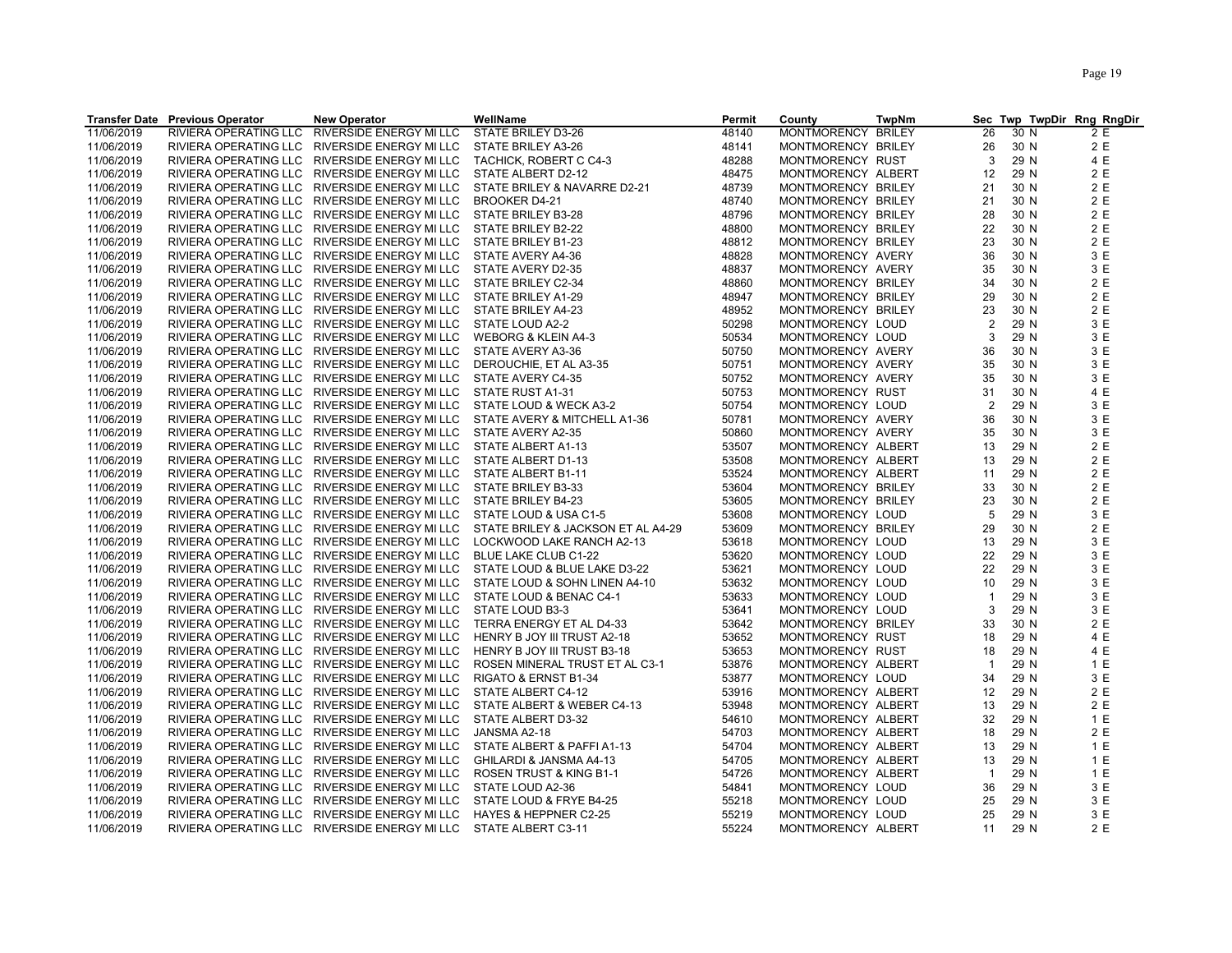|            | <b>Transfer Date Previous Operator</b> | <b>New Operator</b>                           | WellName                      | <b>Permit</b> | County             | <b>TwpNm</b> | <b>Sec</b>                       |      | Twp TwpDir Rng RngDir |
|------------|----------------------------------------|-----------------------------------------------|-------------------------------|---------------|--------------------|--------------|----------------------------------|------|-----------------------|
| 11/06/2019 | RIVIERA OPERATING LLC                  | RIVERSIDE ENERGY MI LLC                       | STATE ALBERT C3-13            | 55225         | MONTMORENCY ALBERT |              | 13                               | 29 N | 2 E                   |
| 11/06/2019 |                                        | RIVIERA OPERATING LLC RIVERSIDE ENERGY MI LLC | ROSEN TRUST ET AL C3-20       | 55258         | MONTMORENCY BRILEY |              | 20                               | 30 N | 2 E                   |
| 11/06/2019 | RIVIERA OPERATING LLC                  | RIVERSIDE ENERGY MI LLC                       | ROSEN TRUST ET AL D4-20       | 55259         | MONTMORENCY BRILEY |              | 20                               | 30 N | 2 E                   |
| 11/06/2019 |                                        | RIVIERA OPERATING LLC RIVERSIDE ENERGY MI LLC | STATE BRILEY A4-27            | 55272         | MONTMORENCY BRILEY |              | 27                               | 30 N | 2 E                   |
| 11/06/2019 |                                        | RIVIERA OPERATING LLC RIVERSIDE ENERGY MI LLC | STATE BRILEY C4-27            | 55273         | MONTMORENCY BRILEY |              | 27                               | 30 N | 2 E                   |
| 11/06/2019 |                                        | RIVIERA OPERATING LLC RIVERSIDE ENERGY MI LLC | STATE BRILEY B4-22            | 55274         | MONTMORENCY BRILEY |              | 22                               | 30 N | 2 E                   |
| 11/06/2019 |                                        | RIVIERA OPERATING LLC RIVERSIDE ENERGY MI LLC | STATE BRILEY C4-29            | 55275         | MONTMORENCY BRILEY |              | 29                               | 30 N | 2 E                   |
| 11/06/2019 |                                        | RIVIERA OPERATING LLC RIVERSIDE ENERGY MI LLC | STATE BRILEY A2-34            | 55276         | MONTMORENCY BRILEY |              | 34                               | 30 N | 2 E                   |
| 11/06/2019 |                                        | RIVIERA OPERATING LLC RIVERSIDE ENERGY MI LLC | STATE BRILEY A2-27            | 55277         | MONTMORENCY BRILEY |              | 27                               | 30 N | 2 E                   |
| 11/06/2019 |                                        | RIVIERA OPERATING LLC RIVERSIDE ENERGY MI LLC | STATE BRILEY A2-26            | 55279         | MONTMORENCY BRILEY |              | 26                               | 30 N | 2 E                   |
| 11/06/2019 |                                        | RIVIERA OPERATING LLC RIVERSIDE ENERGY MI LLC | STATE BRILEY B4-32            | 55280         | MONTMORENCY BRILEY |              | 32                               | 30 N | 2 E                   |
| 11/06/2019 |                                        | RIVIERA OPERATING LLC RIVERSIDE ENERGY MI LLC | STATE BRILEY A3-32            | 55281         | MONTMORENCY BRILEY |              | 32                               | 30 N | 2 E                   |
| 11/06/2019 |                                        | RIVIERA OPERATING LLC RIVERSIDE ENERGY MI LLC | <b>GUIMOND ET AL C3-9</b>     | 55305         | MONTMORENCY LOUD   |              | 9                                | 29 N | 3 E                   |
| 11/06/2019 |                                        | RIVIERA OPERATING LLC RIVERSIDE ENERGY MI LLC | VAN OCHTEN ET AL B4-15        | 55308         | MONTMORENCY LOUD   |              | 15                               | 29 N | 3 E                   |
| 11/06/2019 |                                        | RIVIERA OPERATING LLC RIVERSIDE ENERGY MI LLC | STATE ALBERT B4-11            | 55319         | MONTMORENCY ALBERT |              | 11                               | 29 N | 2 E                   |
| 11/06/2019 |                                        | RIVIERA OPERATING LLC RIVERSIDE ENERGY MI LLC | STATE ALBERT A3-11            | 55320         | MONTMORENCY ALBERT |              | 11                               | 29 N | 2 E                   |
| 11/06/2019 |                                        | RIVIERA OPERATING LLC RIVERSIDE ENERGY MI LLC | STATE ALBERT B2-12            | 55321         | MONTMORENCY ALBERT |              | 12                               | 29 N | 2 E                   |
| 11/06/2019 |                                        | RIVIERA OPERATING LLC RIVERSIDE ENERGY MI LLC | STATE ALBERT D3-12            | 55322         | MONTMORENCY ALBERT |              | 12                               | 29 N | 2 E                   |
|            |                                        | RIVIERA OPERATING LLC RIVERSIDE ENERGY MI LLC | STATE ALBERT B2-13            |               |                    |              | 13                               | 29 N | 2 E                   |
| 11/06/2019 |                                        |                                               |                               | 55323         | MONTMORENCY ALBERT |              |                                  |      |                       |
| 11/06/2019 |                                        | RIVIERA OPERATING LLC RIVERSIDE ENERGY MI LLC | MCMURPHY ET AL A2-28          | 55324         | MONTMORENCY BRILEY |              | 28                               | 30 N | 2 E                   |
| 11/06/2019 |                                        | RIVIERA OPERATING LLC RIVERSIDE ENERGY MI LLC | STATE ALBERT C4-11            | 55343         | MONTMORENCY ALBERT |              | 11                               | 29 N | 2 E                   |
| 11/06/2019 |                                        | RIVIERA OPERATING LLC RIVERSIDE ENERGY MI LLC | <b>JOY B1-7</b>               | 55358         | MONTMORENCY RUST   |              | $\overline{7}$<br>$\overline{7}$ | 29 N | 4 E                   |
| 11/06/2019 |                                        | RIVIERA OPERATING LLC RIVERSIDE ENERGY MI LLC | <b>JOY B2-7</b>               | 55359         | MONTMORENCY RUST   |              |                                  | 29 N | 4 E                   |
| 11/06/2019 |                                        | RIVIERA OPERATING LLC RIVERSIDE ENERGY MI LLC | <b>JOY D1-7</b>               | 55360         | MONTMORENCY RUST   |              | $\overline{7}$                   | 29 N | 4 E                   |
| 11/06/2019 |                                        | RIVIERA OPERATING LLC RIVERSIDE ENERGY MI LLC | <b>JOY D4-7</b>               | 55361         | MONTMORENCY RUST   |              | $\overline{7}$                   | 29 N | 4 E                   |
| 11/06/2019 |                                        | RIVIERA OPERATING LLC RIVERSIDE ENERGY MI LLC | <b>JOY B2-18</b>              | 55362         | MONTMORENCY RUST   |              | 18                               | 29 N | 4 E                   |
| 11/06/2019 |                                        | RIVIERA OPERATING LLC RIVERSIDE ENERGY MI LLC | JOY C1-18                     | 55363         | MONTMORENCY RUST   |              | 18                               | 29 N | 4 E                   |
| 11/06/2019 |                                        | RIVIERA OPERATING LLC RIVERSIDE ENERGY MI LLC | <b>JOY C4-18</b>              | 55364         | MONTMORENCY RUST   |              | 18                               | 29 N | 4 E                   |
| 11/06/2019 | RIVIERA OPERATING LLC                  | RIVERSIDE ENERGY MI LLC                       | STATE RUST & MORRIS A1-19     | 55365         | MONTMORENCY RUST   |              | 19                               | 29 N | 4 E                   |
| 11/06/2019 |                                        | RIVIERA OPERATING LLC RIVERSIDE ENERGY MI LLC | <b>JOY B4-19</b>              | 55366         | MONTMORENCY RUST   |              | 19                               | 29 N | 4 E                   |
| 11/06/2019 |                                        | RIVIERA OPERATING LLC RIVERSIDE ENERGY MI LLC | STATE RUST & MORRIS C1-19     | 55367         | MONTMORENCY RUST   |              | 19                               | 29 N | 4 E                   |
| 11/06/2019 |                                        | RIVIERA OPERATING LLC RIVERSIDE ENERGY MI LLC | STATE RUST & COLE CREEK B2-30 | 55369         | MONTMORENCY RUST   |              | 30                               | 29 N | 4 E                   |
| 11/06/2019 |                                        | RIVIERA OPERATING LLC RIVERSIDE ENERGY MI LLC | COLE CREEK HUNTING CLUB D1-30 | 55370         | MONTMORENCY RUST   |              | 30                               | 29 N | 4 E                   |
| 11/06/2019 |                                        | RIVIERA OPERATING LLC RIVERSIDE ENERGY MI LLC | <b>JOY B4-7</b>               | 55379         | MONTMORENCY RUST   |              | $\overline{7}$                   | 29 N | 4 E                   |
| 11/06/2019 |                                        | RIVIERA OPERATING LLC RIVERSIDE ENERGY MI LLC | MYCKOWIAK TRUST ET AL D2-19   | 55389         | MONTMORENCY RUST   |              | 19                               | 29 N | 4 E                   |
| 11/06/2019 |                                        | RIVIERA OPERATING LLC RIVERSIDE ENERGY MI LLC | CUMPER ET AL C4-9             | 55501         | MONTMORENCY LOUD   |              | 9                                | 29 N | 3 E                   |
| 11/06/2019 | RIVIERA OPERATING LLC                  | RIVERSIDE ENERGY MI LLC                       | U S A LOUD D2-5               | 55502         | MONTMORENCY LOUD   |              | 5                                | 29 N | 3 E                   |
| 11/06/2019 |                                        | RIVIERA OPERATING LLC RIVERSIDE ENERGY MI LLC | STATE LOUD B2-10              | 55503         | MONTMORENCY LOUD   |              | 10                               | 29 N | 3 E                   |
| 11/06/2019 |                                        | RIVIERA OPERATING LLC RIVERSIDE ENERGY MI LLC | STATE LOUD D3-8               | 55504         | MONTMORENCY LOUD   |              | 8                                | 29 N | 3 E                   |
| 11/06/2019 | RIVIERA OPERATING LLC                  | RIVERSIDE ENERGY MI LLC                       | STATE LOUD & USA C1-8         | 55529         | MONTMORENCY LOUD   |              | 8                                | 29 N | 3 E                   |
| 11/06/2019 |                                        | RIVIERA OPERATING LLC RIVERSIDE ENERGY MI LLC | WILSON A4-32                  | 55555         | MONTMORENCY ALBERT |              | 32                               | 29 N | 1 E                   |
| 11/06/2019 |                                        | RIVIERA OPERATING LLC RIVERSIDE ENERGY MI LLC | STATE LOUD C4-22              | 55569         | MONTMORENCY LOUD   |              | 22                               | 29 N | 3 E                   |
| 11/06/2019 |                                        | RIVIERA OPERATING LLC RIVERSIDE ENERGY MI LLC | PAFFI ET AL C2-11             | 55644         | MONTMORENCY ALBERT |              | 11                               | 29 N | 1 E                   |
| 11/06/2019 |                                        | RIVIERA OPERATING LLC RIVERSIDE ENERGY MI LLC | PAFFI ET AL C4-11             | 55645         | MONTMORENCY ALBERT |              | 11                               | 29 N | 1 E                   |
| 11/06/2019 |                                        | RIVIERA OPERATING LLC RIVERSIDE ENERGY MI LLC | PAFFI ET AL D2-11             | 55646         | MONTMORENCY ALBERT |              | 11                               | 29 N | 1 E                   |
| 11/06/2019 | RIVIERA OPERATING LLC                  | RIVERSIDE ENERGY MI LLC                       | STATE ALBERT & SMITH D3-2     | 55647         | MONTMORENCY ALBERT |              | $\overline{\mathbf{c}}$          | 29 N | 1 E                   |
| 11/06/2019 |                                        | RIVIERA OPERATING LLC RIVERSIDE ENERGY MI LLC | SAWYER ET AL D1-2             | 55648         | MONTMORENCY ALBERT |              | $\overline{2}$                   | 29 N | 1 E                   |
| 11/06/2019 | RIVIERA OPERATING LLC                  | RIVERSIDE ENERGY MI LLC                       | DICHTEL A1-12                 | 55731         | MONTMORENCY ALBERT |              | 12                               | 29 N | 1 E                   |
| 11/06/2019 |                                        | RIVIERA OPERATING LLC RIVERSIDE ENERGY MI LLC | STATE ALBERT A2-10            | 55739         | MONTMORENCY ALBERT |              | 10                               | 29 N | 1 E                   |
| 11/06/2019 |                                        | RIVIERA OPERATING LLC RIVERSIDE ENERGY MI LLC | STATE ALBERT B1-10            | 55740         | MONTMORENCY ALBERT |              | 10                               | 29 N | 1 E                   |
| 11/06/2019 |                                        | RIVIERA OPERATING LLC RIVERSIDE ENERGY MI LLC | PAFFIET AL D4-11              | 55820         | MONTMORENCY ALBERT |              | 11                               | 29 N | 1 E                   |
| 11/06/2019 |                                        | RIVIERA OPERATING LLC RIVERSIDE ENERGY MI LLC | STATE LOUD C3-26              | 55829         | MONTMORENCY LOUD   |              | 26                               | 29 N | 3 E                   |